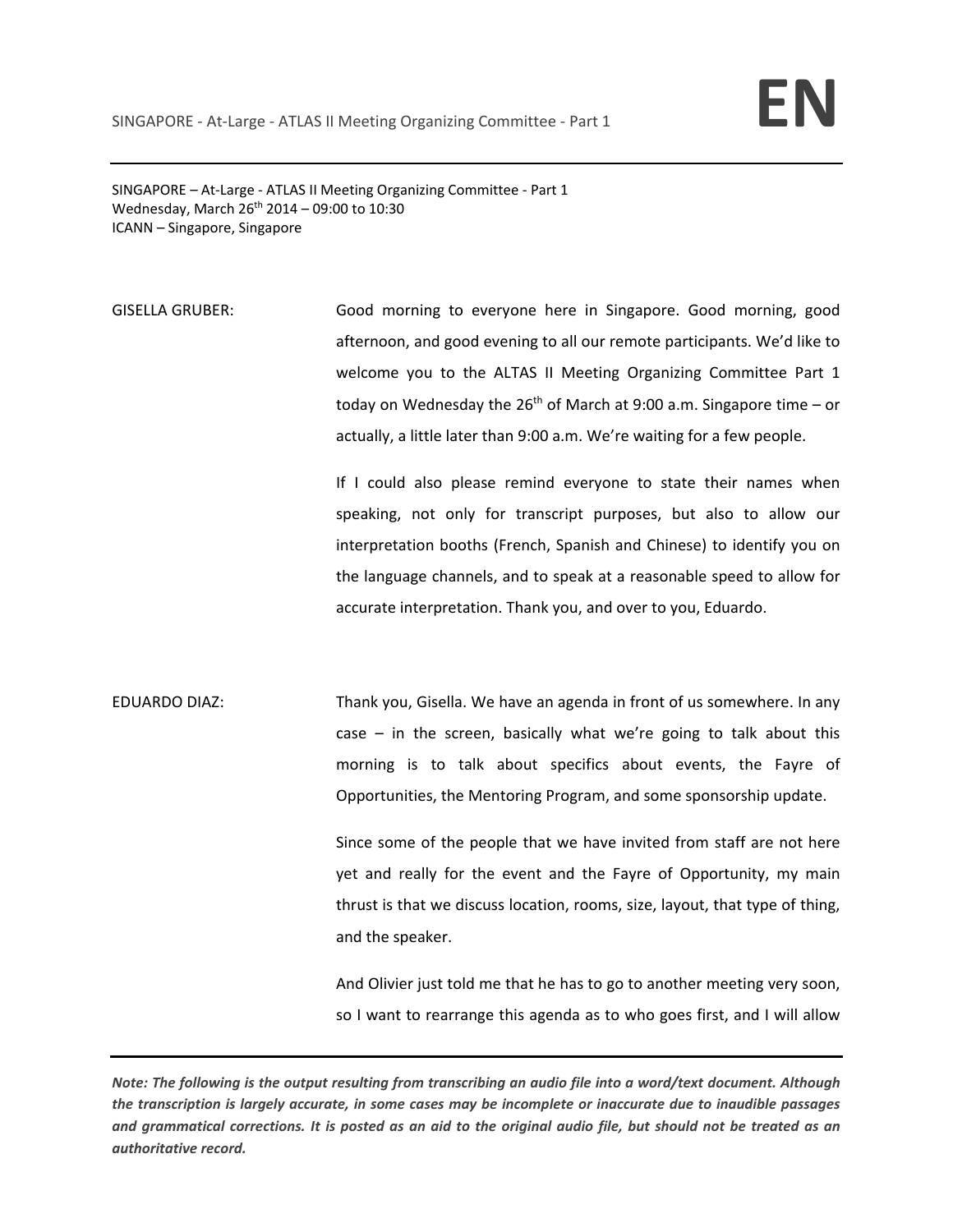you, Olivier, to go and talk about the sponsorship, so if you have to leave, then you can do that. At 10:00. He has to leave at 10:00.

Yes. So, let's do the sponsorship first. Let's then jump to the Mentoring Program with Fatima to talk about some of the specifics there. Once the other people from staff are here that has to do with the meeting logistics, then we will take up on that. Thank you. So Olivier, you have the microphone.

OLIVIER CRÉPIN‐LEBLOND: Thank you very much, Eduardo. On the sponsorship side, we've had some progress. I'm very happy to announce that Google has pledged \$10,000 for our activities without saying what they wanted to be used as, so it's us to up to allocate to whether we want to do it for lunch or dinner or for the Fayre of Opportunities. Of course, we might wait a little bit more until we get a clearer idea of where we need some more funding.

> In the meantime, we've also had follow‐up from Afilias, where they still need a little bit more time to come back to us. I'm hoping that before the end of this meeting, we will be able to have a sum that they're ready to sponsor us with. They've said they are interested in providing sponsorship, but they haven't worked out the sum yet.

> I also had a brief meeting yesterday with PIR, who are also interested in sponsoring us and they might be dealing perhaps with a cocktail or something that will enable us to network with each other.

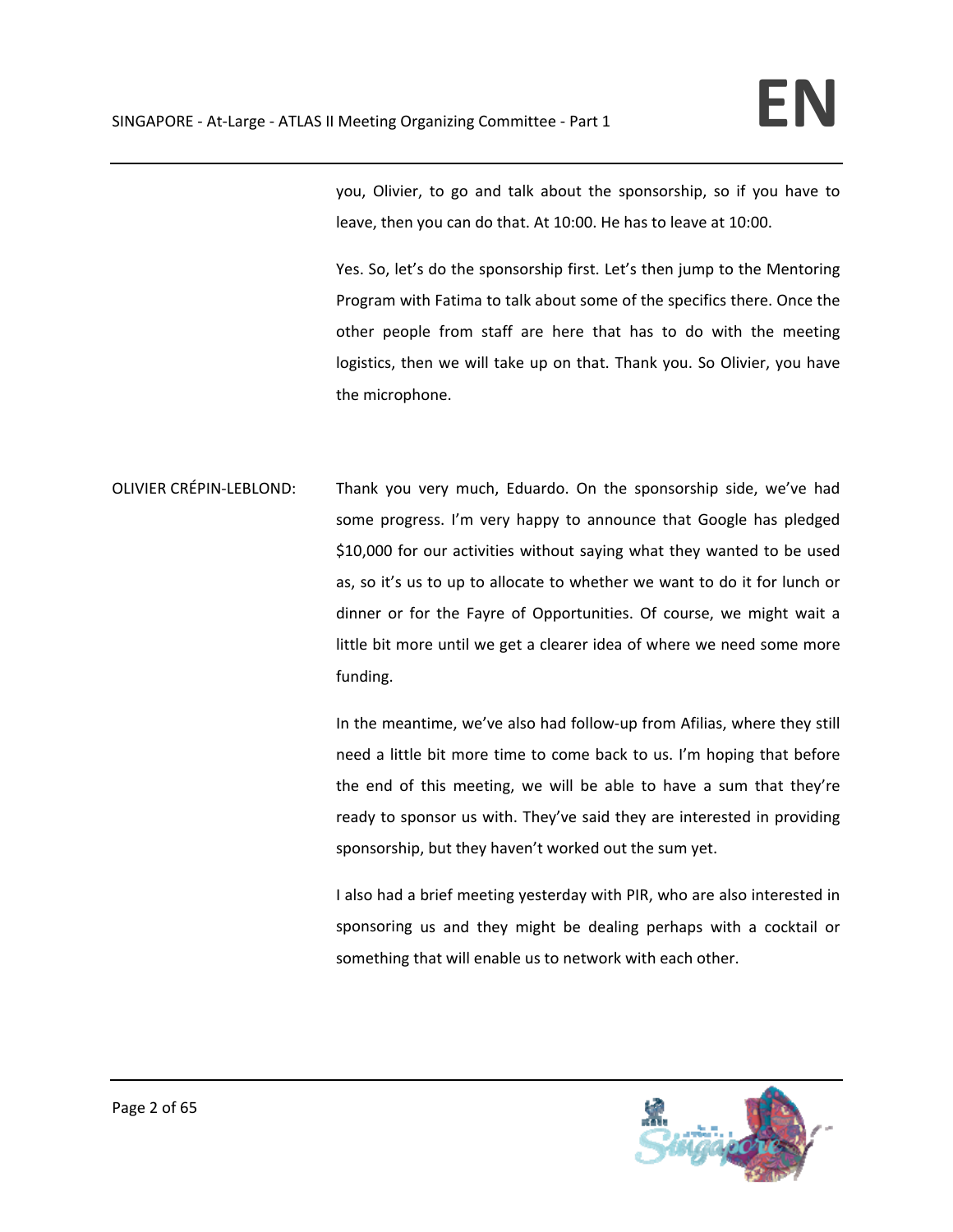So there is progress in this and I'm hoping that we'll get more information by the end of the week, as I'm due to meet several of the people that we sent proposals to.

Microsoft has also come back. They're currently studying the proposal. For Microsoft, it's a slightly more complex thing. They haven't been traditionally involved in ICANN or in sponsoring of ICANN activities, so it's a new thing for them, but they have someone that they're brought to this meeting. So they're discovering and hopefully we can get a follow‐up with them.

As far as the others, there was some mention about going to speak to other organizations. Unfortunately, I haven't seen any movement on that yet. The last question which I asked  $-$  and that was an open question – was if you have a contact with these organizations, please either put me in touch or put the working group in touch or put staff in touch with this contact. Always operating with an introduction into an organization is a lot faster than going through a process of just e‐mailing a general, generic address. There's more chance of us having the impact and having the result by having the right introduction into the organization.

That's I think the current status. VeriSign hasn't come back to us yet, either. They're also studying the proposals. What is sure is that with all of the recent announcements, the focus and the lights are now shining on ICANN in various ways, and so there is, I would say, an increased interest from sponsors, as they can see that it would be good for their image to show that they are supporting such a summit. So that really is something that helps us in a certain way in searching for sponsorship.

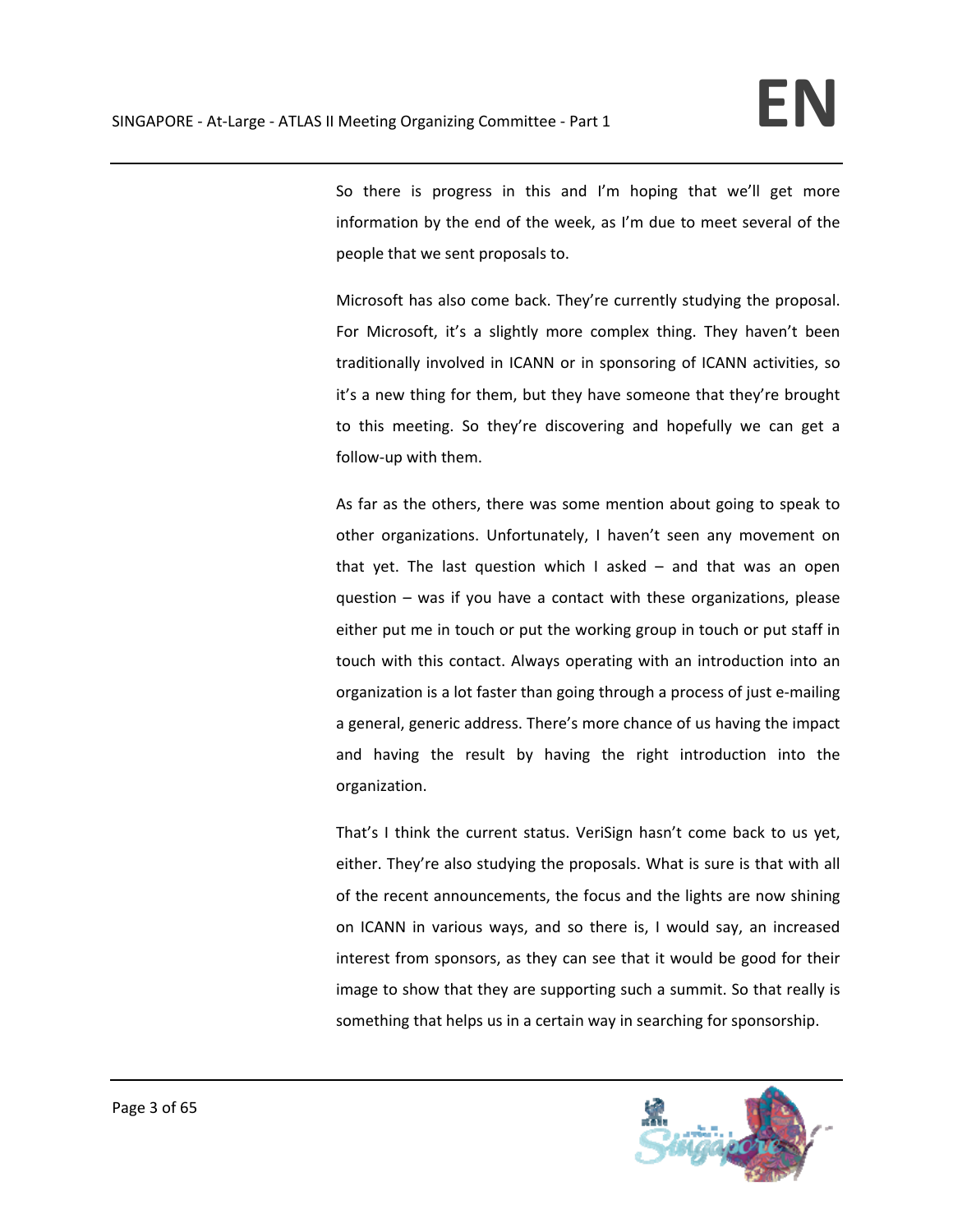Heidi, there is also a sum that was allocated ICANN also decided to pledge for additional activities. Do you wish to share this?

HEIDI ULLRICH: Yes. Within the ALTAS II budget, there is \$20,000 to be used for one of the events. Right now, since we've already reserved a dinner on Saturday, that funding will contribute to that. We're looking to you and the sponsorship committee to raise the rest of the funds for that event.

OLIVIER CRÉPIN‐LEBLOND: Okay, thank you very much, Heidi. That completes the sponsorship report. Of course, open to questions.

EDUARDO DIAZ: [inaudible], please.

RAFID FATANI: As a previous employee of Nominet, I think they would have issues with sponsoring the main ICANN meeting because it might be a conflict with them with the new gTLD Dot London coming up. It might be appropriate for us – as they are a non-for-profit organization – for us to try and go down that avenue, especially as it's in London. If they don't want Dot London to take the limelight with ATLAS, I think we might have an opportunity for shared responsibilities there with that.

EDUARDO DIAZ: Olivier, please.

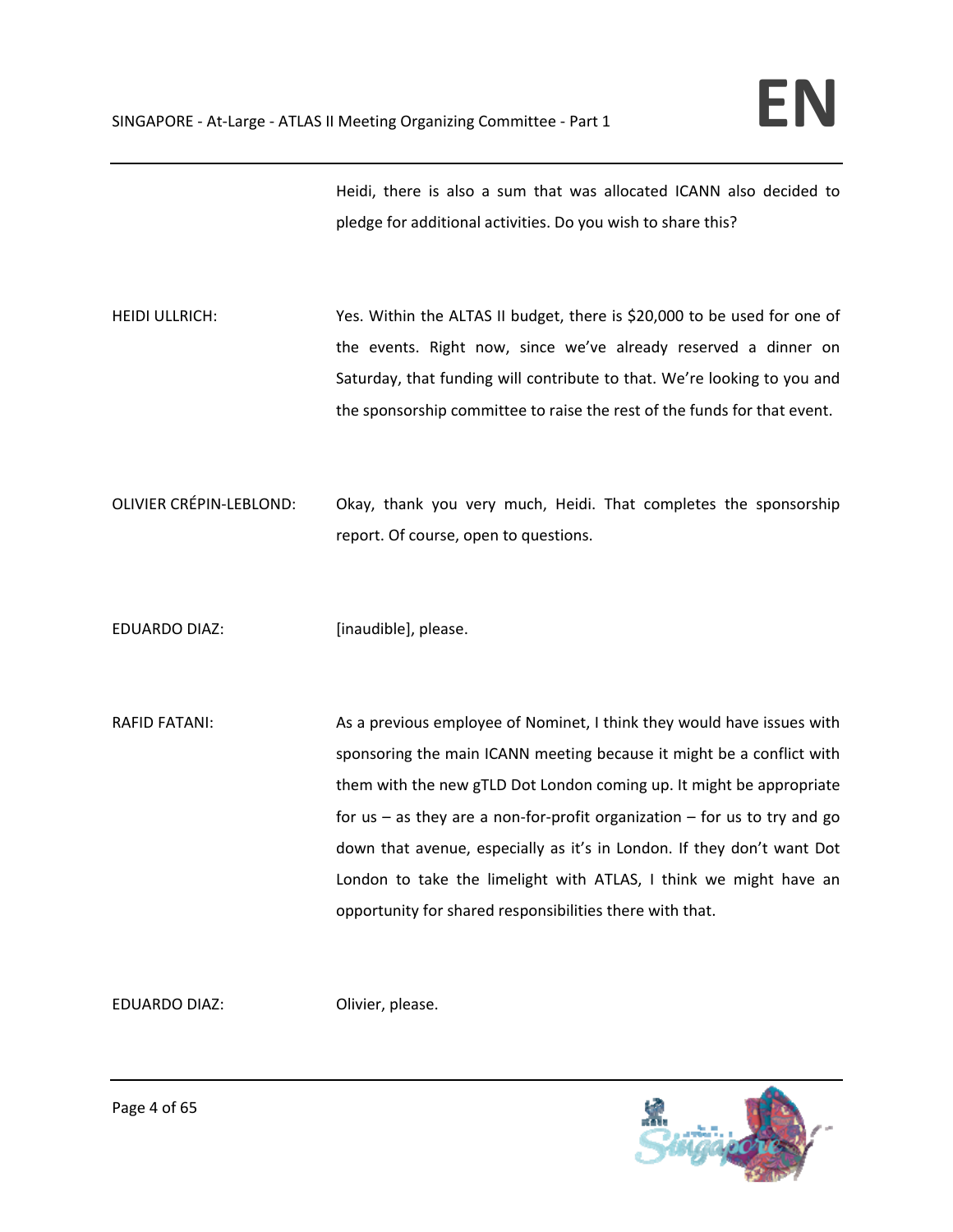OLIVIER CRÉPIN‐LEBLOND: Thank you very much. Thank you, Raf, for mentioning Nominet. I have spoken to several people at Nominet about ATLAS II. They are currently sponsoring a pre-event, which is a domains...it's not a high – there are several things taking place in parallel in London. There'll be ICANN's 50<sup>th</sup> meeting. There is the ATLAS II. There is also one of these high‐level events with governments, basically, and there's also a domains forum that takes place on the Thursday and Friday before our event.

> Very early on, I have coordinated with Lesley Cowley, who is the chair or CEO of Nominet so that our events do not clash. However, Nominet is funding the bulk of that pre‐event, so the last discussions that I had with Nominet was they weren't sure whether they would still have enough money to be able to sponsor other things in addition to that event. But thank you for mentioning it and I will follow up with Lesley and her crew. It might well be that they have a little bit more that they can allocate to us. That would be really, really helpful. Thank you.

EDUARDO DIAZ: Next we have Tijani Ben Jemaa.

TIJANI BEN JEMAA: Thank you. Raf, I don't think there is a conflict of interest because, for example, .dotafrica, who is an applicant and who has now – it's a TLD already signed sponsor the ICANN meetings always, so I don't think there is any conflict.

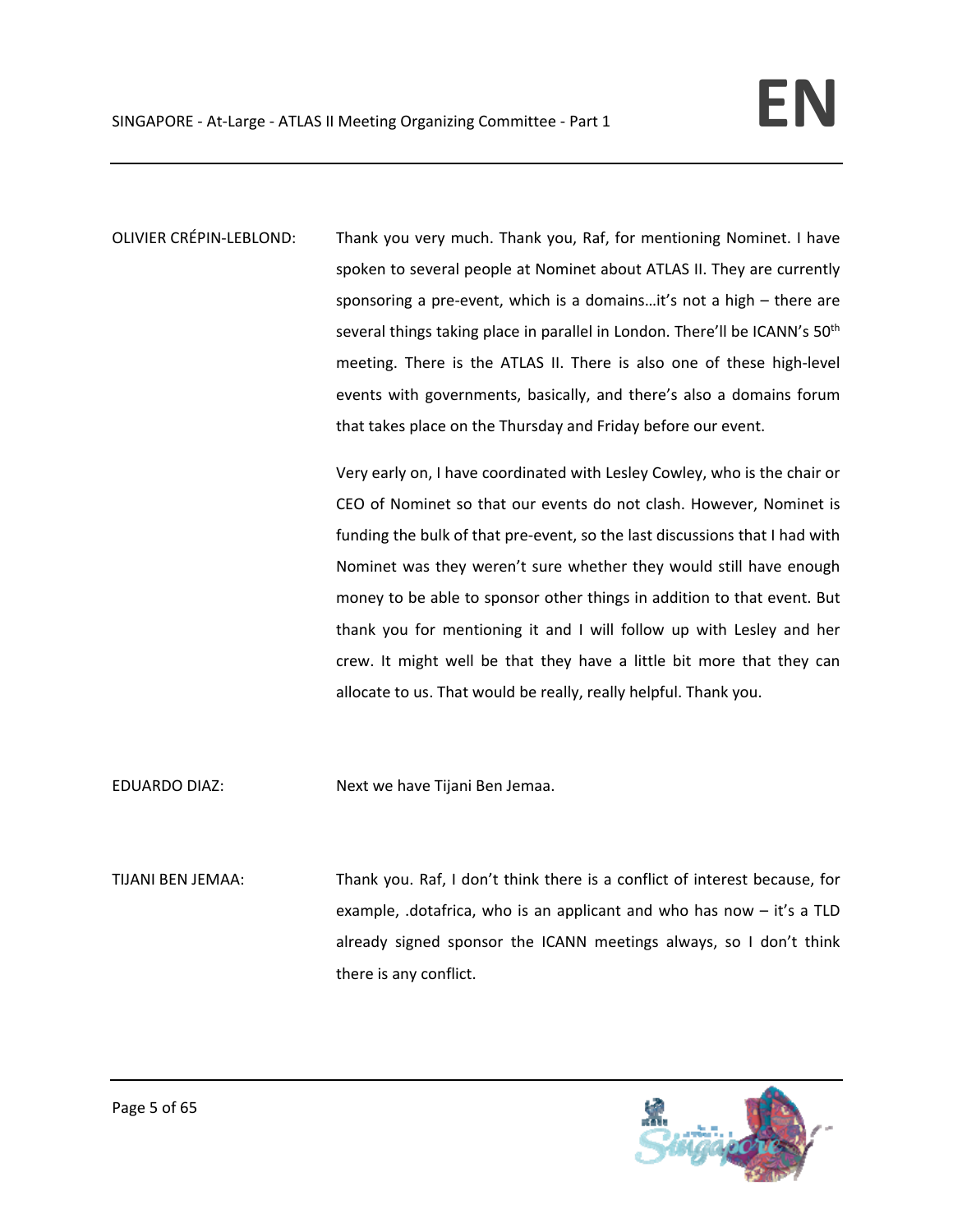EDUARDO DIAZ: Next, Olivier.

OLIVIER CRÉPIN‐LEBLOND: Thank you, Eduardo. Yes, you're right, Tijani. There isn't a conflict. There is no conflict. I said there is a conflict earlier, didn't I? There is no conflict. Google is also an applicant for several top‐level domains. The sponsoring of such events has always been seen as being entirely separate and completely unlinked to any applications that any of those companies might be making.

EDUARDO DIAZ: [inaudible], please. Oh, sorry. Raf. Sorry.

RAFID FATANI: Just to respond to that, I didn't mean a conflict [inaudible] in that respect. I just mean a strategic PR conflict of interest in that respect. They wouldn't want to put money forward for the main ICANN meeting and then Dot London taking a lot of the limelight because it's in London. I didn't mean there was a conflict of interest in that respect. That's all.

EDUARDO DIAZ: Thank you. Any other comments about sponsorship? If not, I want to introduce Nancy Lupiano. Please bear with me, but you're the Senior Director of ICANN Meeting staff. Maybe you want to introduce yourself.

NANCY LUPIANO: I'm Nancy Lupiano, Director of Meetings Operations and I'm very happy to be here with you.

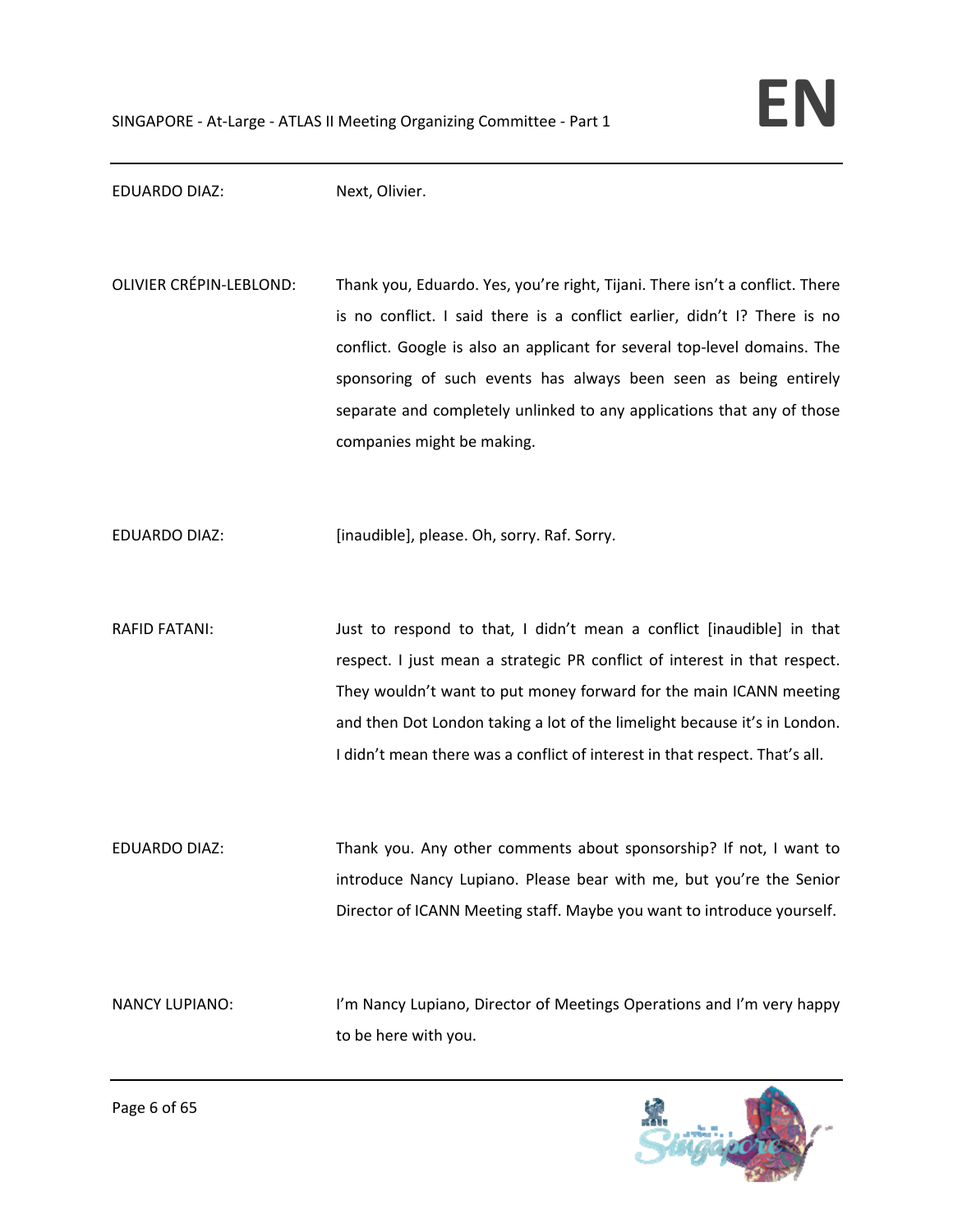- EDUARDO DIAZ: Thank you for being here with us. We're very happy. So since Nancy is here, let's go back to the agenda the way that I set it up and let's move to the second item that has to do with event agenda. That group is being led by Tijani, please. And I want to really, with the events and the Fayre of Opportunities, now that we have Nancy here, I want to really talk about logistics and the rooms and then we can talk about other details if we have the time. Thank you.
- TIJANI BEN JEMAA: Thank you, Eduardo. Welcome, Nancy. I received your mail concerning the room assignments. I have some remarks here about that. If you don't mind, we tried to discuss them. First of all, the room Viscount – there is two Viscount. There is Viscount One, Viscount Two, and Viscount Two is better for us. Viscount One, you cannot choose it as classroom. Viscount Two you can.
- NANCY LUPIANO: I have a drawing of Viscount in classroom for all of you. I've done drawings so you can see what the rooms look like, and you can see their capacities. So if you would like to look at these while we talk and then perhaps Heidi and the group can make photocopies if you want them for everybody. I only brought one of each. I didn't have time to do more. But I think the layouts are going to be very interesting to you once you look at them. It is set up in classroom style. Okay?

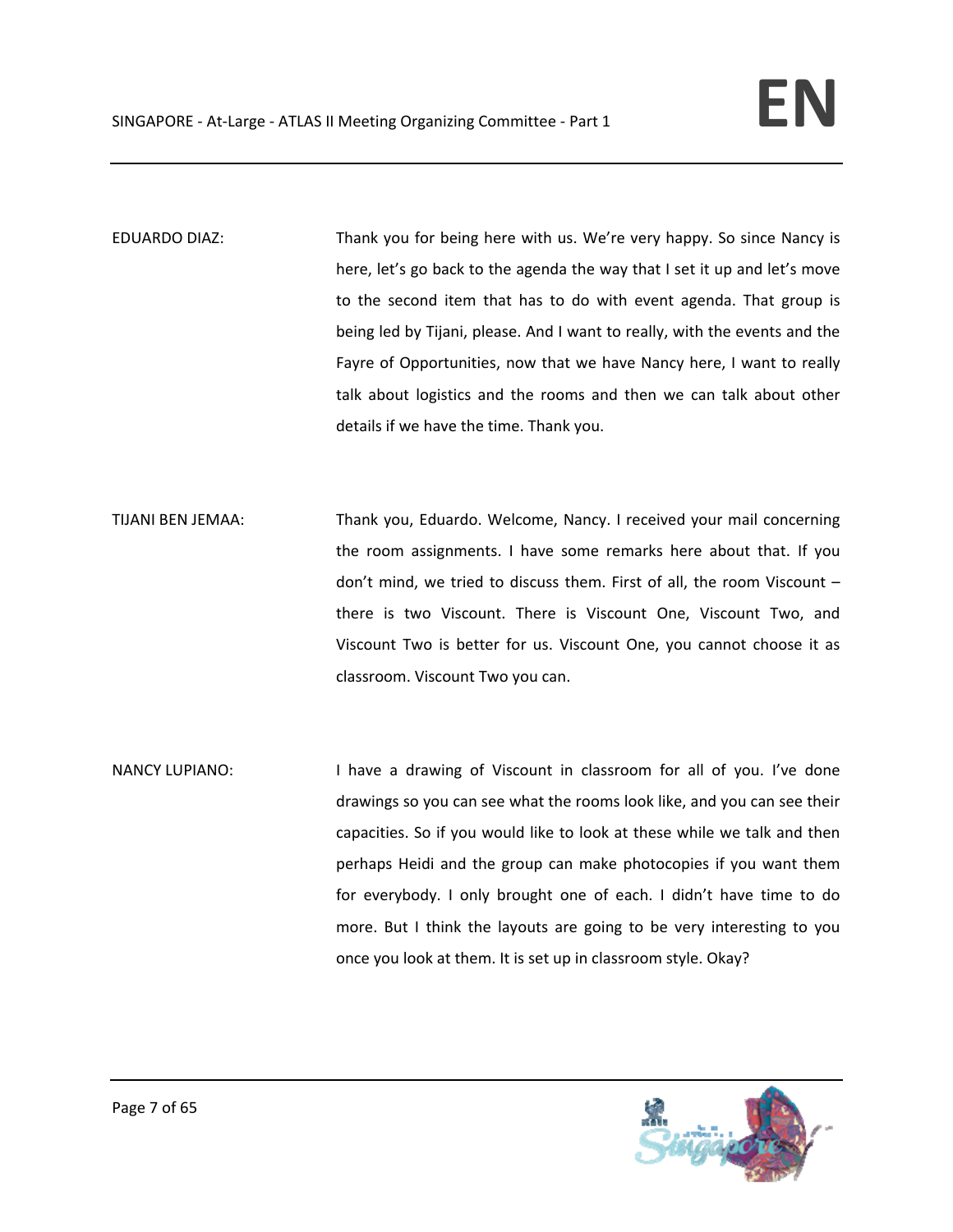

| TIJANI BEN JEMAA:     | Nancy, One or Two?                                                                                                                                                                                                                                                                                                                                                                         |
|-----------------------|--------------------------------------------------------------------------------------------------------------------------------------------------------------------------------------------------------------------------------------------------------------------------------------------------------------------------------------------------------------------------------------------|
| <b>NANCY LUPIANO:</b> | It is the whole Viscount [inaudible].                                                                                                                                                                                                                                                                                                                                                      |
| TIJANI BEN JEMAA:     | Ah, [all] okay. Thank you very much. This is -                                                                                                                                                                                                                                                                                                                                             |
| <b>NANCY LUPIANO:</b> | Okay.                                                                                                                                                                                                                                                                                                                                                                                      |
| TIJANI BEN JEMAA:     | Okay. Should we continue? Okay. Room one to six, two-thousand<br>people in theater-style.                                                                                                                                                                                                                                                                                                  |
| <b>NANCY LUPIANO:</b> | The Hilton rooms, what we're doing to provide you the breakouts that<br>you want during the Saturday/Sunday programs.                                                                                                                                                                                                                                                                      |
| TIJANI BEN JEMAA:     | Ah, [inaudible], okay.                                                                                                                                                                                                                                                                                                                                                                     |
| <b>NANCY LUPIANO:</b> | Hilton 1-2, 24 people at a board table, Hilton 3-4, 24 people. And Hilton<br>5-6 is only 21, I believe. The drawings just went out to be photocopied.<br>But they're all at board tables so that you'll have nice, close proximity to<br>talk over your issues. We'll do plasma screens in there for you so you<br>can project. I don't think we can do one mic for every two, because the |

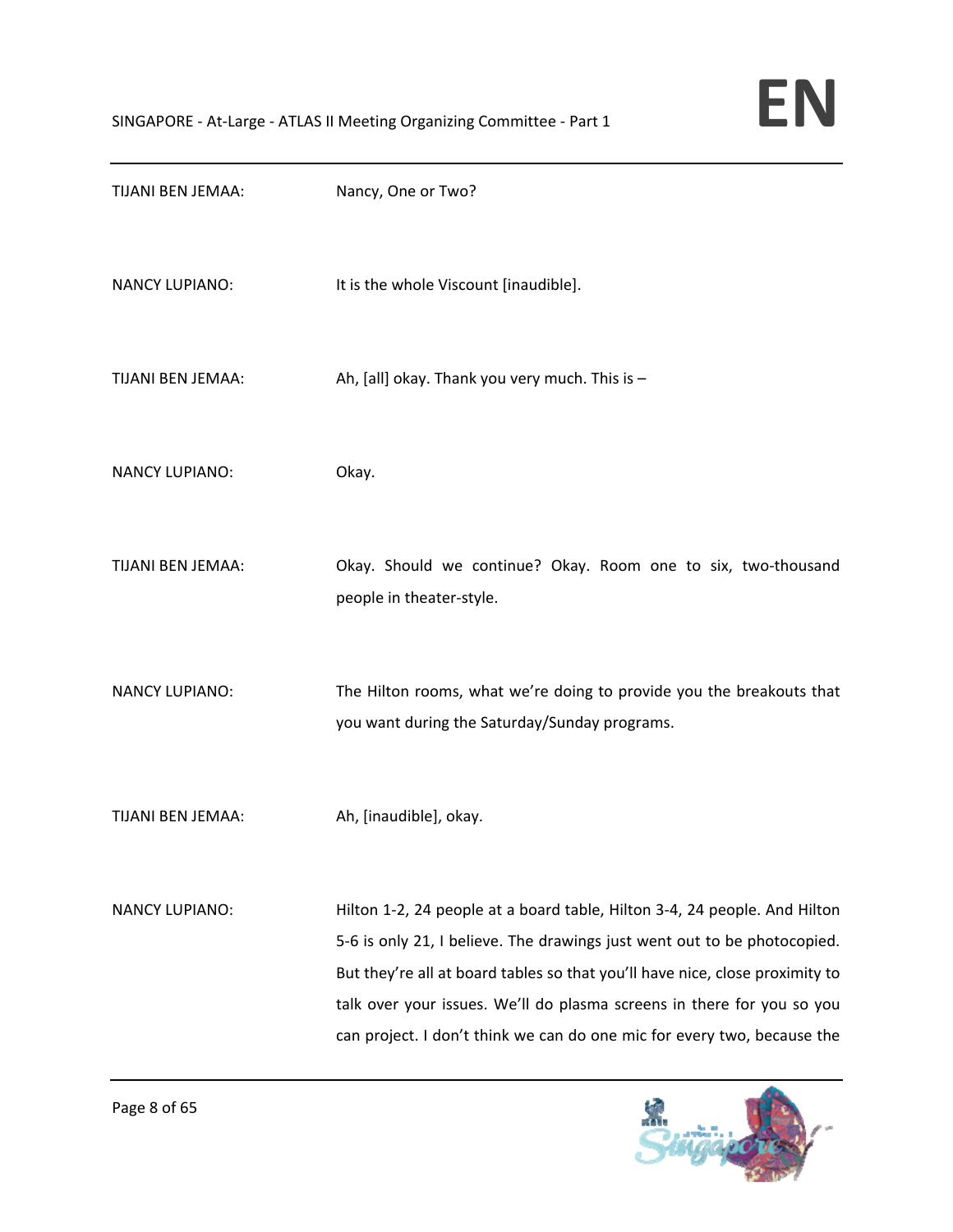|                       | capacities on the mixer board that controls the microphones isn't quite<br>as a large as that because it will then turn into a meeting room on<br>Monday, okay?<br>The Viscount room you're going to use as one of your breakouts, and<br>then I think you're also going to use $-$ like I said, they just went out $-$ |
|-----------------------|-------------------------------------------------------------------------------------------------------------------------------------------------------------------------------------------------------------------------------------------------------------------------------------------------------------------------|
| TIJANI BEN JEMAA:     | Windsor. Windsor.                                                                                                                                                                                                                                                                                                       |
| <b>NANCY LUPIANO:</b> | Pardon me?                                                                                                                                                                                                                                                                                                              |
| TIJANI BEN JEMAA:     | Windsor.                                                                                                                                                                                                                                                                                                                |
| <b>NANCY LUPIANO:</b> | Windsor, that is correct. And I have a drawing of that as well, yup. And<br>the Windsor room is going to be the ALAC room for the week.                                                                                                                                                                                 |
| TIJANI BEN JEMAA:     | Okay.                                                                                                                                                                                                                                                                                                                   |
| <b>NANCY LUPIANO:</b> | So you're using classroom, the whole ALAC, you, and the others are set<br>in board.                                                                                                                                                                                                                                     |

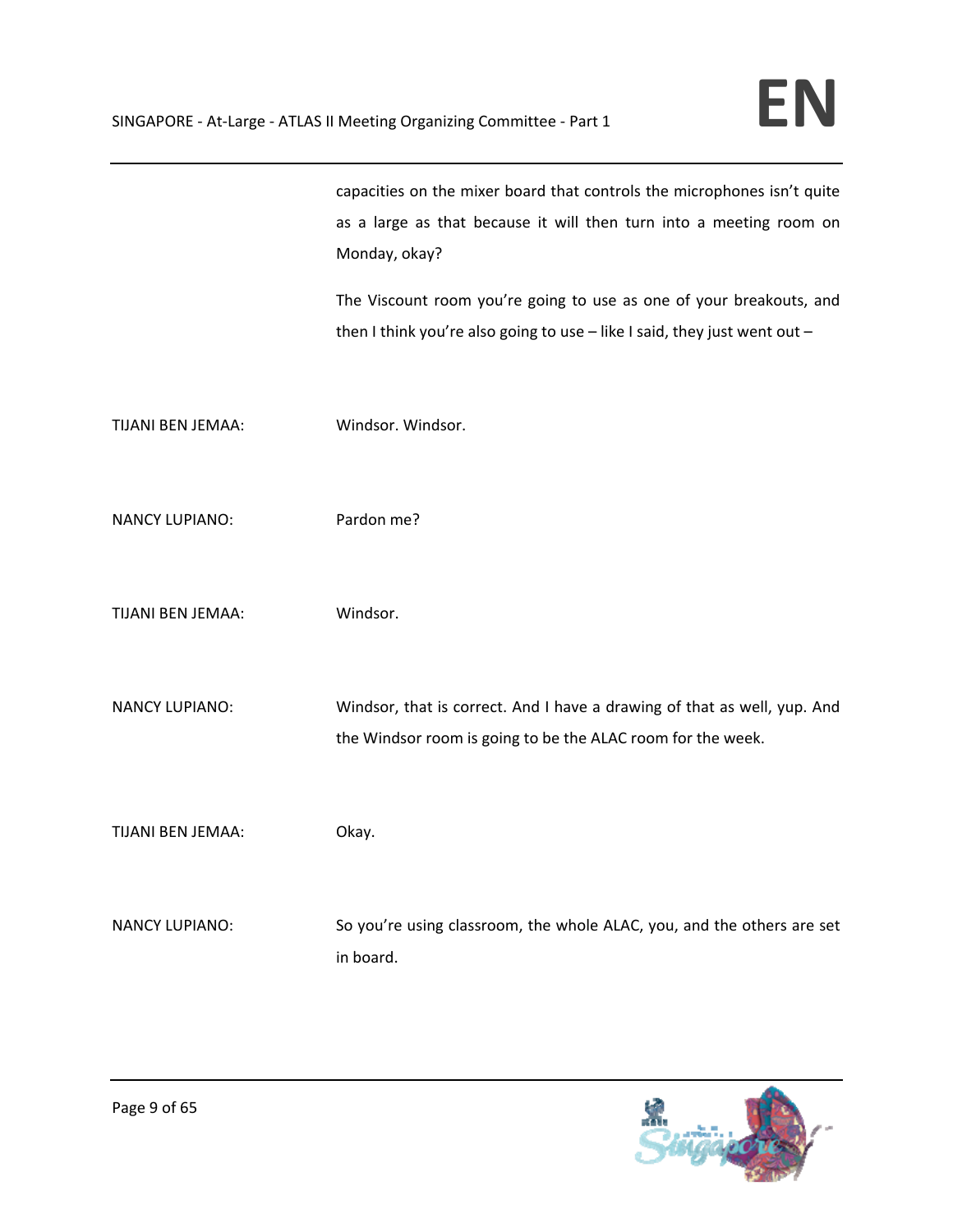TIJANI BEN JEMAA: Okay. NANCY LUPIANO: Now, I wish I could make the hotel grow because we do have an issue. There are not as many meeting rooms, so we're already trying to plot the ten days' worth of meetings to see how we're going to make all of this fit. So, hopefully, the rooms that I've laid out for you will work. TIJANI BEN JEMAA: Okay, thank you. I have another concern, Nancy. We asked for a room on Tuesday, but you didn't provide anything for that. NANCY LUPIANO: Once the meetings begin officially, when we designed this summit along with you, it was requested for only that Thursday – excuse me – TIJANI BEN JEMAA: Monday. NANCY LUPIANO: Yeah. I can't give you anything but the ALAC room, so if you arrange your meetings, the ALAC room is a room you can use. We already have less meeting rooms than we do here than we did in Buenos Aires. So I don't have a rest room. It would have to be designed to fit your program into the ALAC room because on Thursday, again, we're isolating Viscount for you for your closing [plenary].

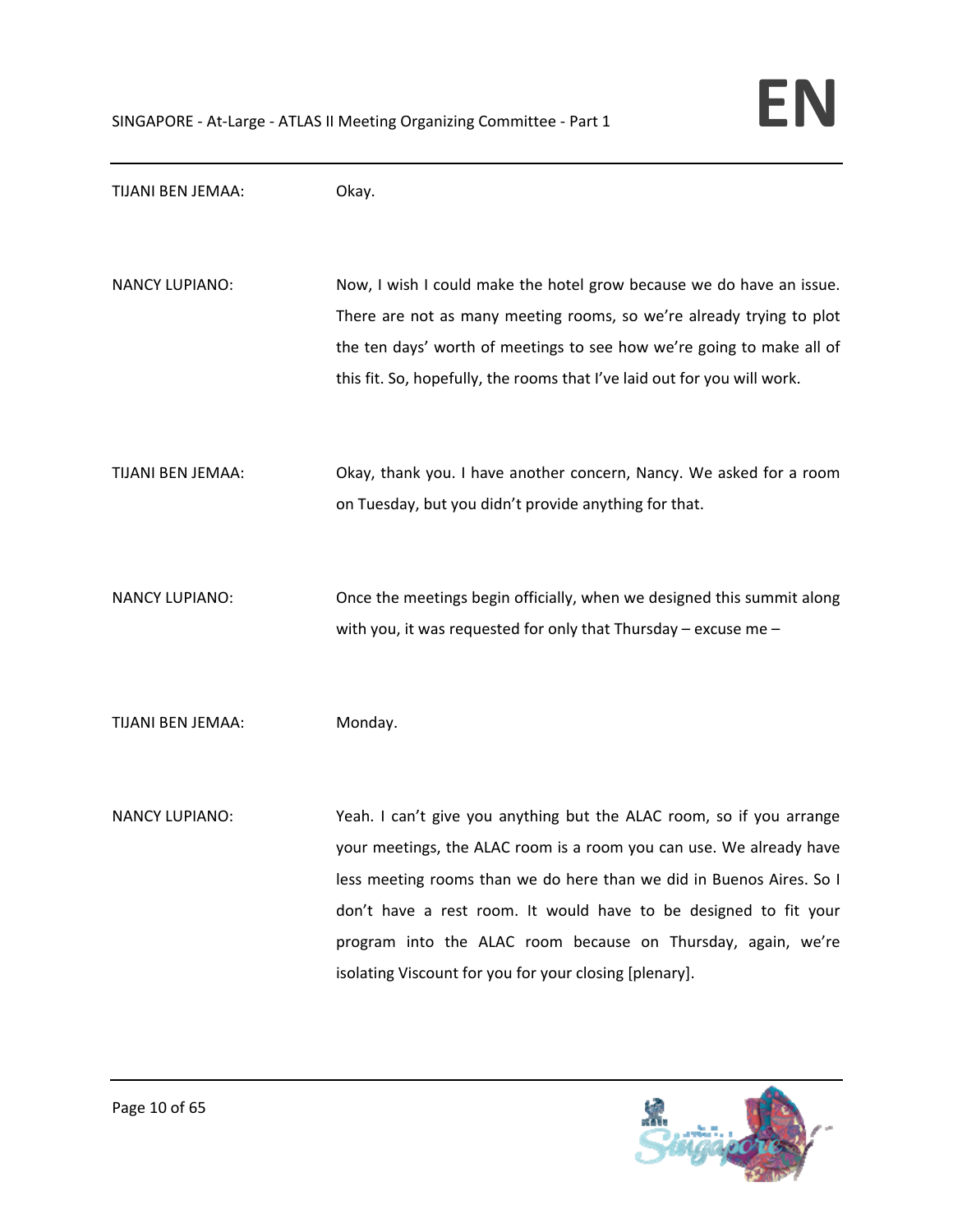|                       | But we just don't have any extra rooms to isolate one alone for a<br>summit meeting. So if you can fit that summit schedule within the ALAC<br>schedule that day, it would be greatly appreciated. |
|-----------------------|----------------------------------------------------------------------------------------------------------------------------------------------------------------------------------------------------|
| TIJANI BEN JEMAA:     | Would it be possible to change the setting of the room for this special<br>meeting?                                                                                                                |
| <b>NANCY LUPIANO:</b> | I have to check on two things: the labor that I have available to do the<br>change-over, the labor at the hotel. How would you like that set up?                                                   |
| TIJANI BEN JEMAA:     | Because if you put it in a new shape or in a classroom, it will not be<br>enough. It will be something like 160 or more.                                                                           |
| <b>NANCY LUPIANO:</b> | Now, what are you planning on doing? That's Tuesday you're asking for,<br>correct?                                                                                                                 |
| TIJANI BEN JEMAA:     | This will be an update from the SO and AC chairs.                                                                                                                                                  |
| <b>NANCY LUPIANO:</b> | And it's an all-day meeting?                                                                                                                                                                       |
| TIJANI BEN JEMAA:     | No, no, no. It's 8:55. Less than one hour, and then the morning [more].                                                                                                                            |

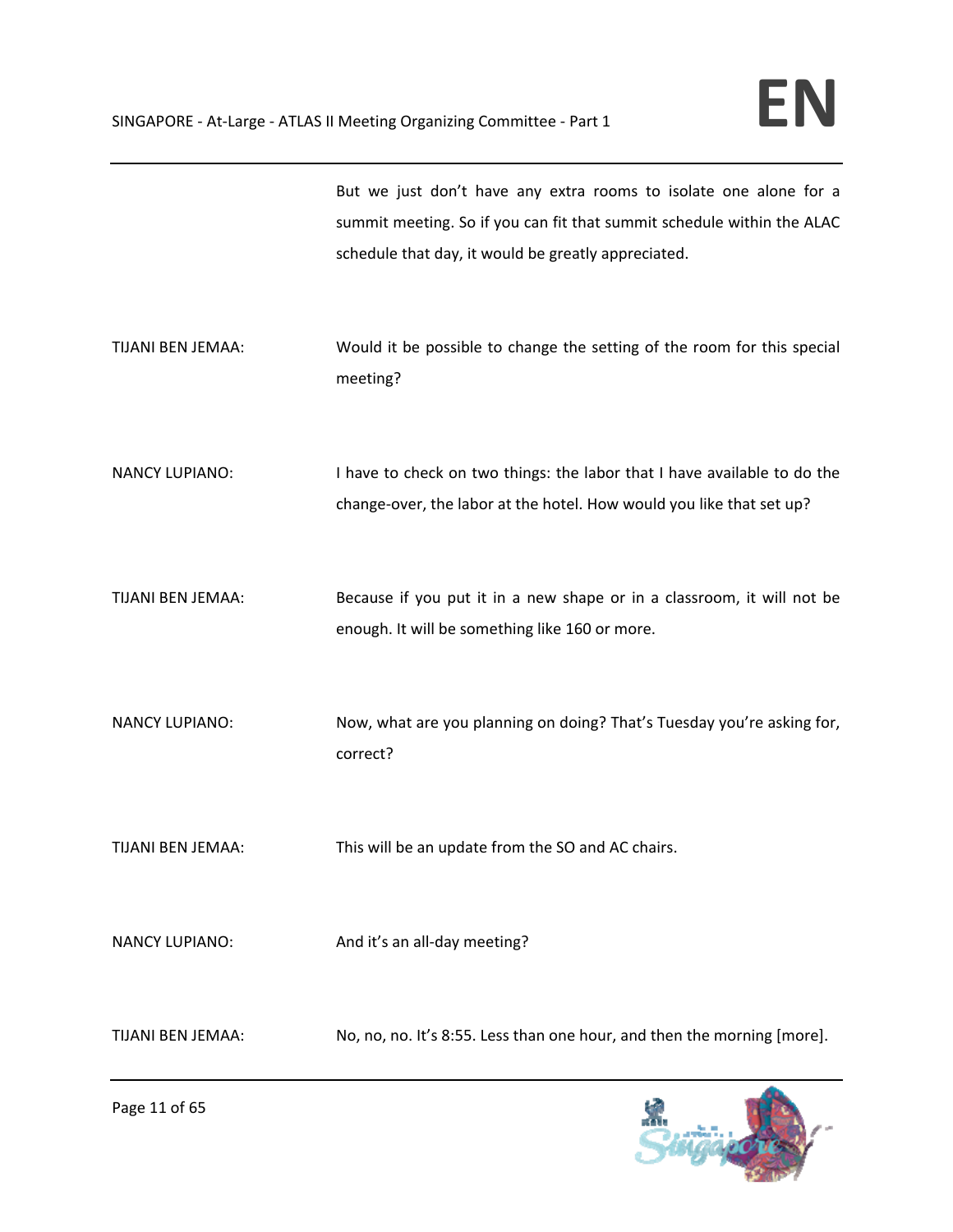| <b>NANCY LUPIANO:</b> | I'm writing this down. I'm thinking. Okay, I have how many people?<br>160?                                                                                                                                           |
|-----------------------|----------------------------------------------------------------------------------------------------------------------------------------------------------------------------------------------------------------------|
| TIJANI BEN JEMAA:     | 160, yeah.                                                                                                                                                                                                           |
| <b>NANCY LUPIANO:</b> | On the drawing that's coming back, as soon as they come back with the<br>photocopies, I think there's room in the back in that little anteroom to<br>add more seating. So as soon as they come back, it might be so. |
| TIJANI BEN JEMAA:     | Okay. Wonderful. My big concern is about the breakout session rooms.                                                                                                                                                 |
| <b>NANCY LUPIANO:</b> | Yes, I know they're growing.                                                                                                                                                                                         |
| TIJANI BEN JEMAA:     | Yeah, they are $-$                                                                                                                                                                                                   |
| <b>NANCY LUPIANO:</b> | You're expanding.                                                                                                                                                                                                    |
| TIJANI BEN JEMAA:     | They are. We have two very good rooms, but we have three small<br>rooms.                                                                                                                                             |

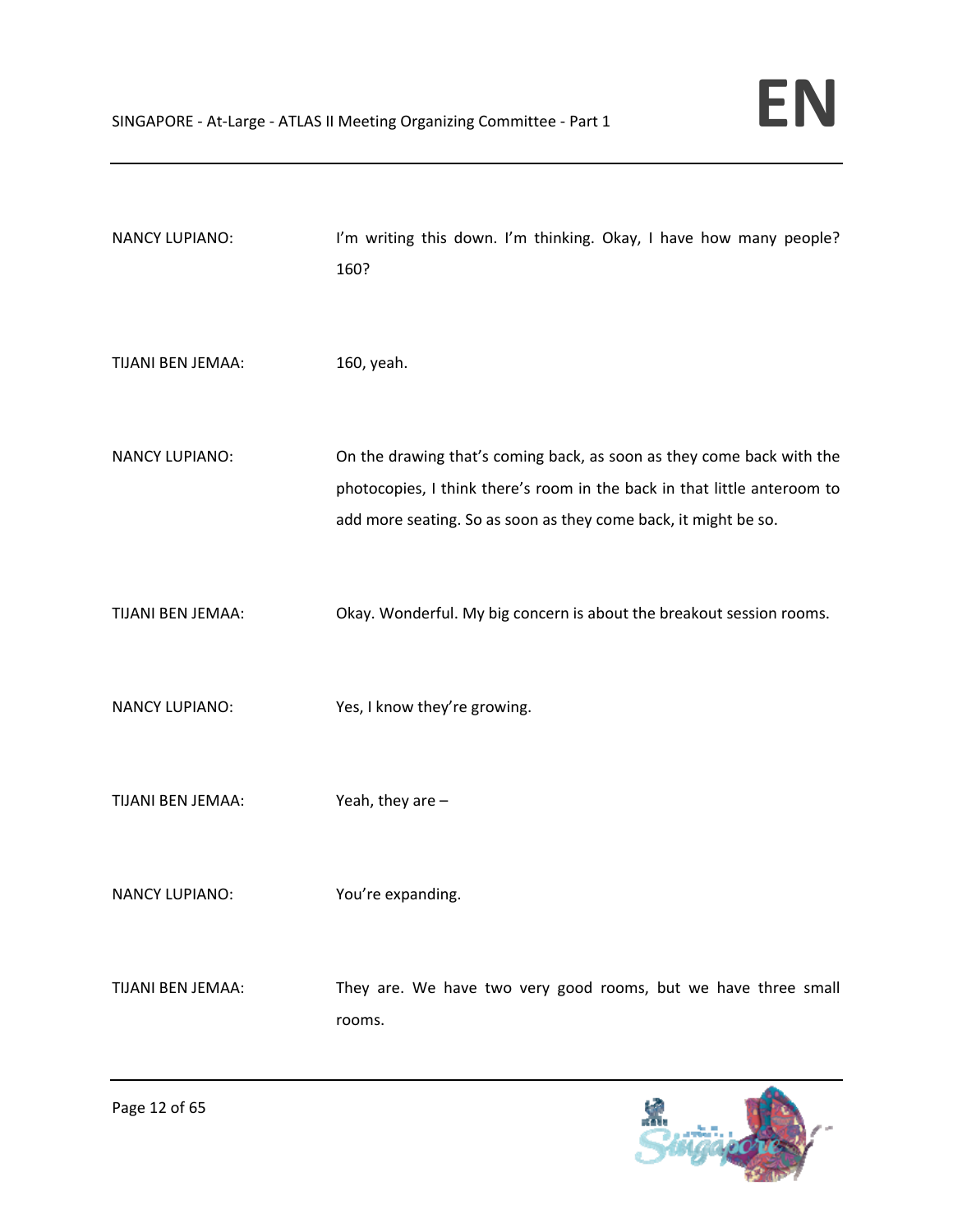| <b>NANCY LUPIANO:</b> | Yes.                                                                                                                                                                                                                                                                                                    |
|-----------------------|---------------------------------------------------------------------------------------------------------------------------------------------------------------------------------------------------------------------------------------------------------------------------------------------------------|
| TIJANI BEN JEMAA:     | So we have to accommodate our groups accordingly, and I don't know if<br>it's possible because if people have more interest in this group, you<br>cannot make them go to the -                                                                                                                          |
| <b>NANCY LUPIANO:</b> | Can you design the breakouts to have the one that is at the highest<br>interest in the biggest? You got two big rooms - you've got Windsor and<br>you've got Viscount. So if you could design the program to put those<br>two big sessions in the big rooms, it would be very helpful.                  |
| TIJANI BEN JEMAA:     | That's what we've tried to do, and I hope we will manage.                                                                                                                                                                                                                                               |
| <b>NANCY LUPIANO:</b> | Yeah. The only other thing I could do is $-$ we had spoken earlier $-$ is I<br>could take one or I could make those rooms theater-style, but that<br>means you don't have anything to work on but your lap. But we could fit<br>a lot more people in if they were just seated in theater-style seating. |
| TIJANI BEN JEMAA:     | No, no. It will be working sessions, so we need tables to work.                                                                                                                                                                                                                                         |

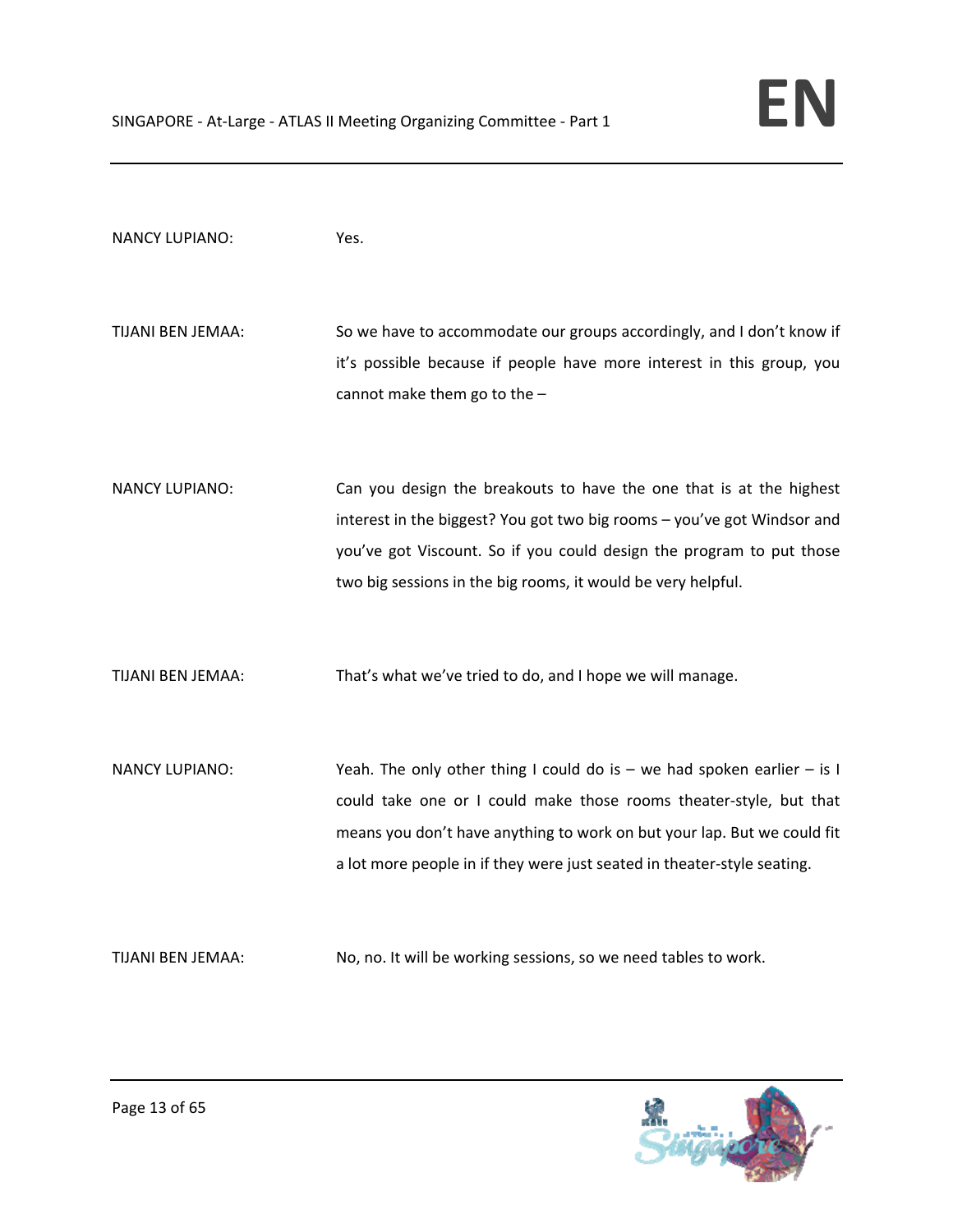| <b>NANCY LUPIANO:</b>   | So if you could help by adapting the two largest sessions to go in your<br>two largest rooms, it would be very helpful.    |
|-------------------------|----------------------------------------------------------------------------------------------------------------------------|
| TIJANI BEN JEMAA:       | That's what we will try to do, for sure.                                                                                   |
| <b>NANCY LUPIANO:</b>   | Good, good.                                                                                                                |
| TIJANI BEN JEMAA:       | Okay. So you designed the dinner in Paddington.                                                                            |
| <b>NANCY LUPIANO:</b>   | Correct.                                                                                                                   |
| TIJANI BEN JEMAA:       | What $-$                                                                                                                   |
| <b>NANCY LUPIANO:</b>   | Because there is actually not one space in the Paddington Hilton that<br>can take over 90 people seated at banquet tables. |
| OLIVIER CRÉPIN-LEBLOND: | Sorry. I think you meant in the Metropole Hilton.                                                                          |
| <b>NANCY LUPIANO:</b>   | Paddington Hilton.                                                                                                         |

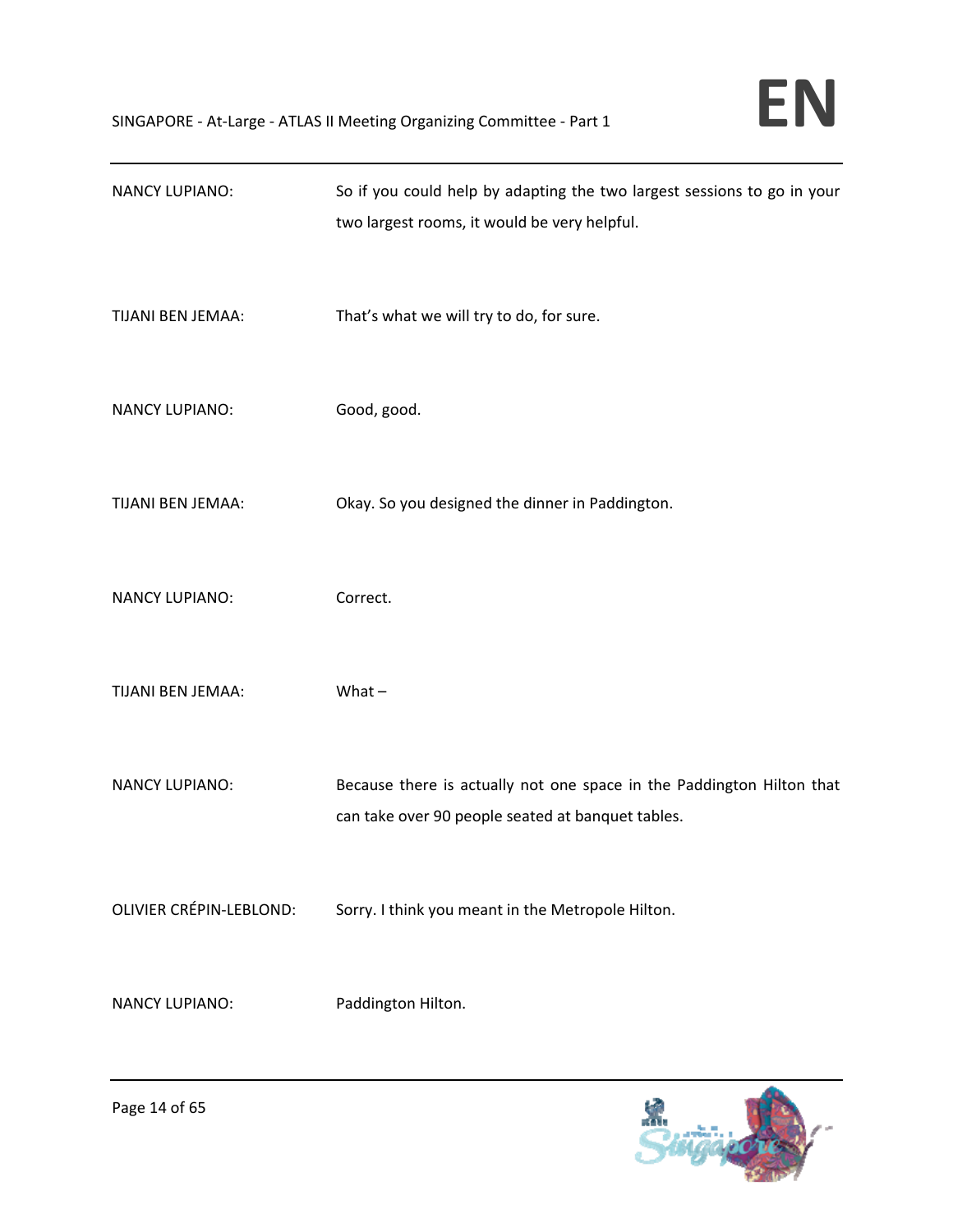| OLIVIER CRÉPIN-LEBLOND: | Paddington. |
|-------------------------|-------------|
|-------------------------|-------------|

- NANCY LUPIANO: The Paddington Hilton is where the dinner is. It's up the street. Correct. And we've reserved their large ballroom. It's not huge, but it's the closest hotel, and we've contracted for the dinner there. It's very easy to get to, so instead of taking you on shuttles around London.
- TIJANI BEN JEMAA: Okay. Last yes, please.
- OLIVIER CRÉPIN‐LEBLOND: Sorry. No, you just said earlier there's not one place in the Paddington Hilton that is  $-$
- NANCY LUPIANO: No, the Paddington Hilton is where your dinner is.
- OLIVIER CRÉPIN‐LEBLOND: I'm aware –
- NANCY LUPIANO: There is not place in the Metropole Hilton –

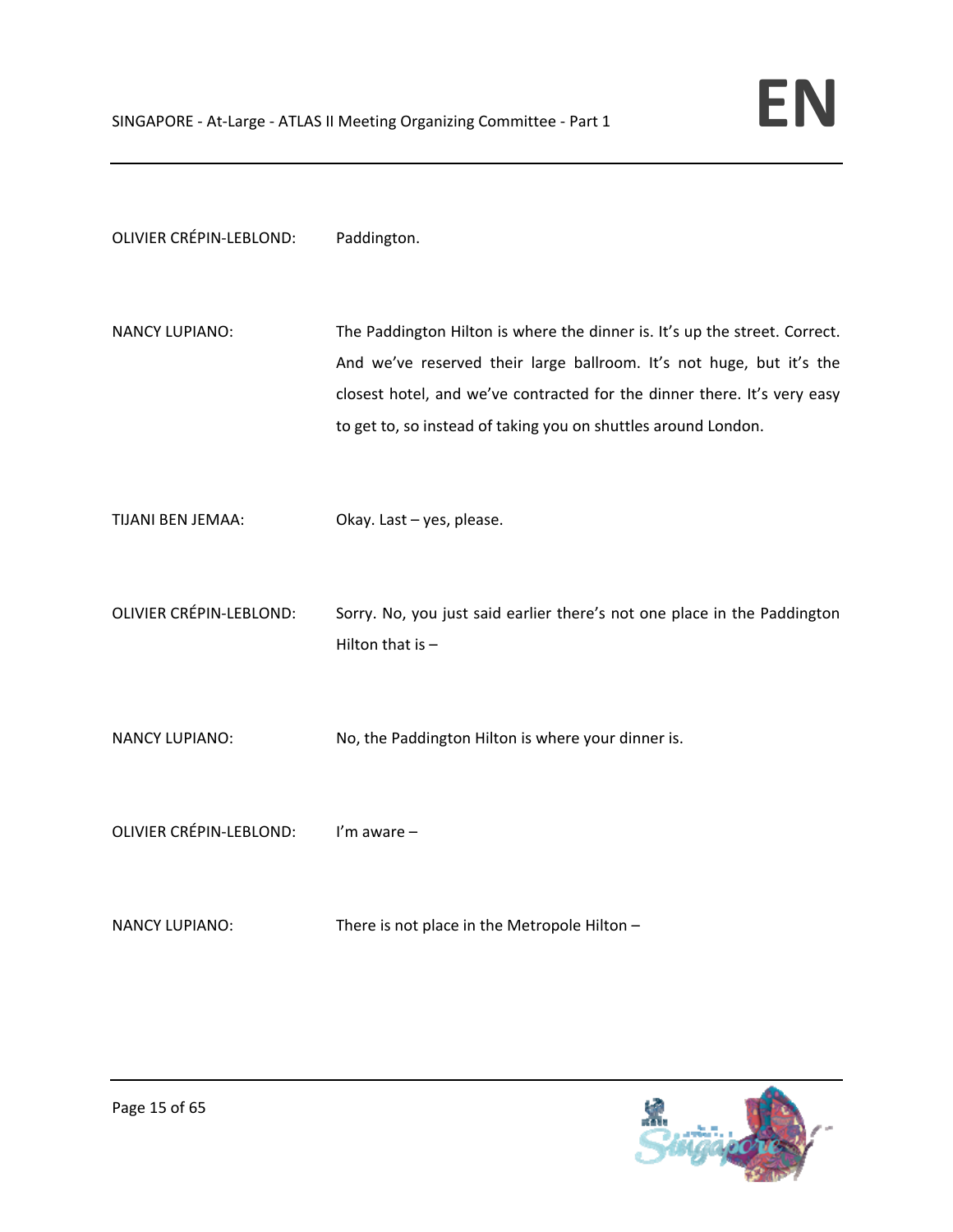| <b>OLIVIER CRÉPIN-LEBLOND:</b> | But that's not just what you said now. You said there's not one place in<br>the Paddington Hilton.                                                                   |
|--------------------------------|----------------------------------------------------------------------------------------------------------------------------------------------------------------------|
| <b>NANCY LUPIANO:</b>          | Well, then I'm retracting it, Olivier, and I am stating what it is. It's as<br>simple as that.                                                                       |
| <b>OLIVIER CRÉPIN-LEBLOND:</b> | I know absolutely what you meant.                                                                                                                                    |
| <b>NANCY LUPIANO:</b>          | Yes, in the beginning I said the Metropole Hilton does not have one area<br>to seat more than 90 to 100 if we all sit tight at banquet-style. That's<br>what I said. |
| <b>OLIVIER CRÉPIN-LEBLOND:</b> | If you look over the transcript, you didn't say that. You said Paddington.                                                                                           |
| <b>NANCY LUPIANO:</b>          | Well then, I retract what I'm saying, Olivier. It's as simple as that.                                                                                               |
| <b>OLIVIER CRÉPIN-LEBLOND:</b> | But that's why I'm correcting it for the transcript. That's all.                                                                                                     |
| <b>NANCY LUPIANO:</b>          | No. That's fine.                                                                                                                                                     |

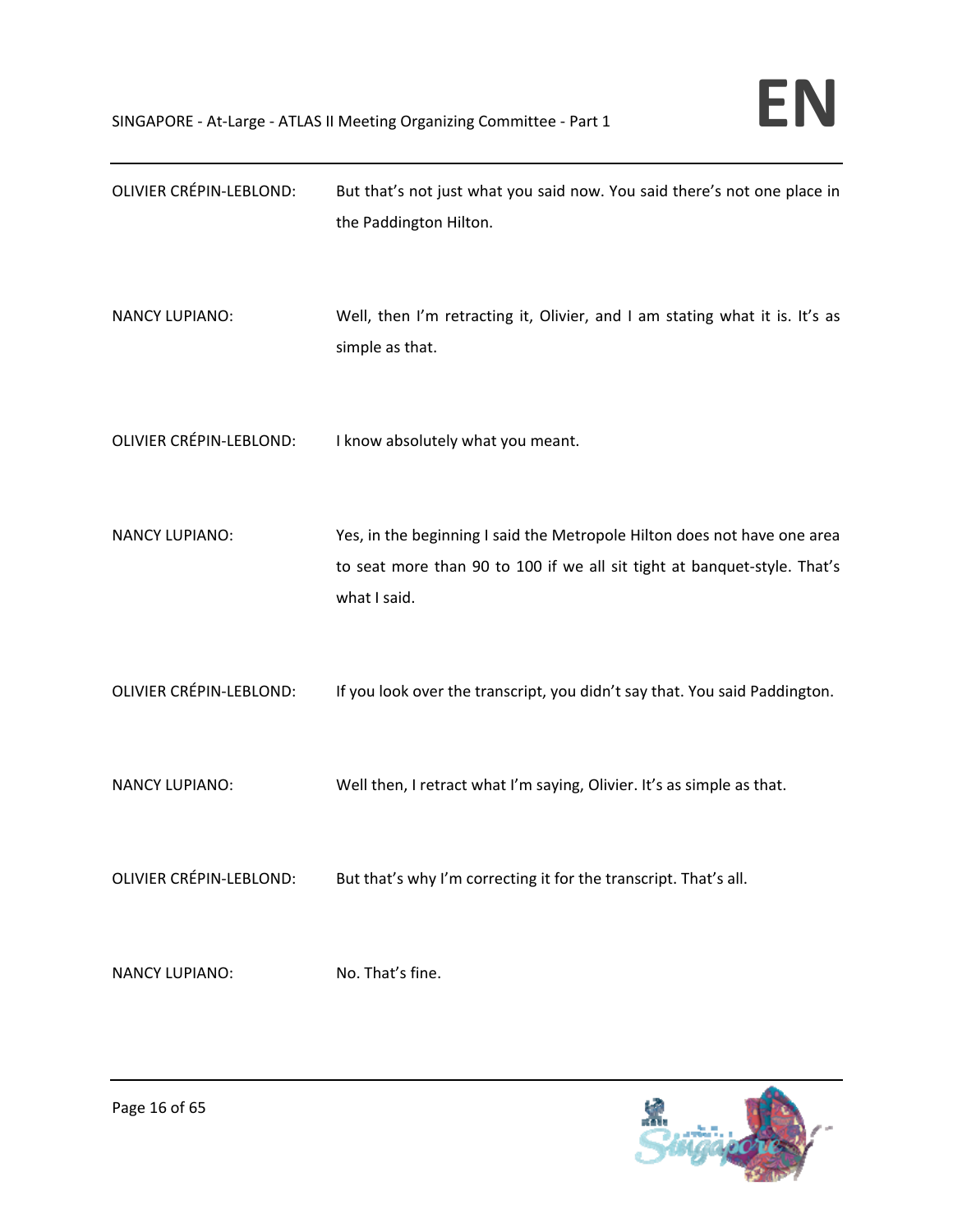| TIJANI BEN JEMAA:     | And last, we asked for a room on Wednesday, 17:00-19:00 for 15 person                                                                     |
|-----------------------|-------------------------------------------------------------------------------------------------------------------------------------------|
|                       | only, and there wasn't stress about it because you said this must -                                                                       |
| <b>NANCY LUPIANO:</b> | There are two rooms that are now being quickly taken. One belongs to<br>Akram for his meetings. One is a sponsor room that they are given |
|                       | because of their level of sponsorship. And one room ASO has pleaded                                                                       |
|                       | for and gotten permission for, but that day I could simply ask them. It's                                                                 |
|                       | a board room. It seats I think it's 24 people that I could try to assign to                                                               |
|                       | you.                                                                                                                                      |
| TIJANI BEN JEMAA:     | But we need only 15 people, so -                                                                                                          |
| <b>NANCY LUPIANO:</b> | Yeah, I know, but the choices are limited.                                                                                                |
| TIJANI BEN JEMAA:     | Okay. Very good. So it - thank you.                                                                                                       |
| <b>NANCY LUPIANO:</b> | Let's put it that way. They're limited. So that's another Tuesday one,<br>right?                                                          |
| TIJANI BEN JEMAA:     | Wednesday, Wednesday.                                                                                                                     |

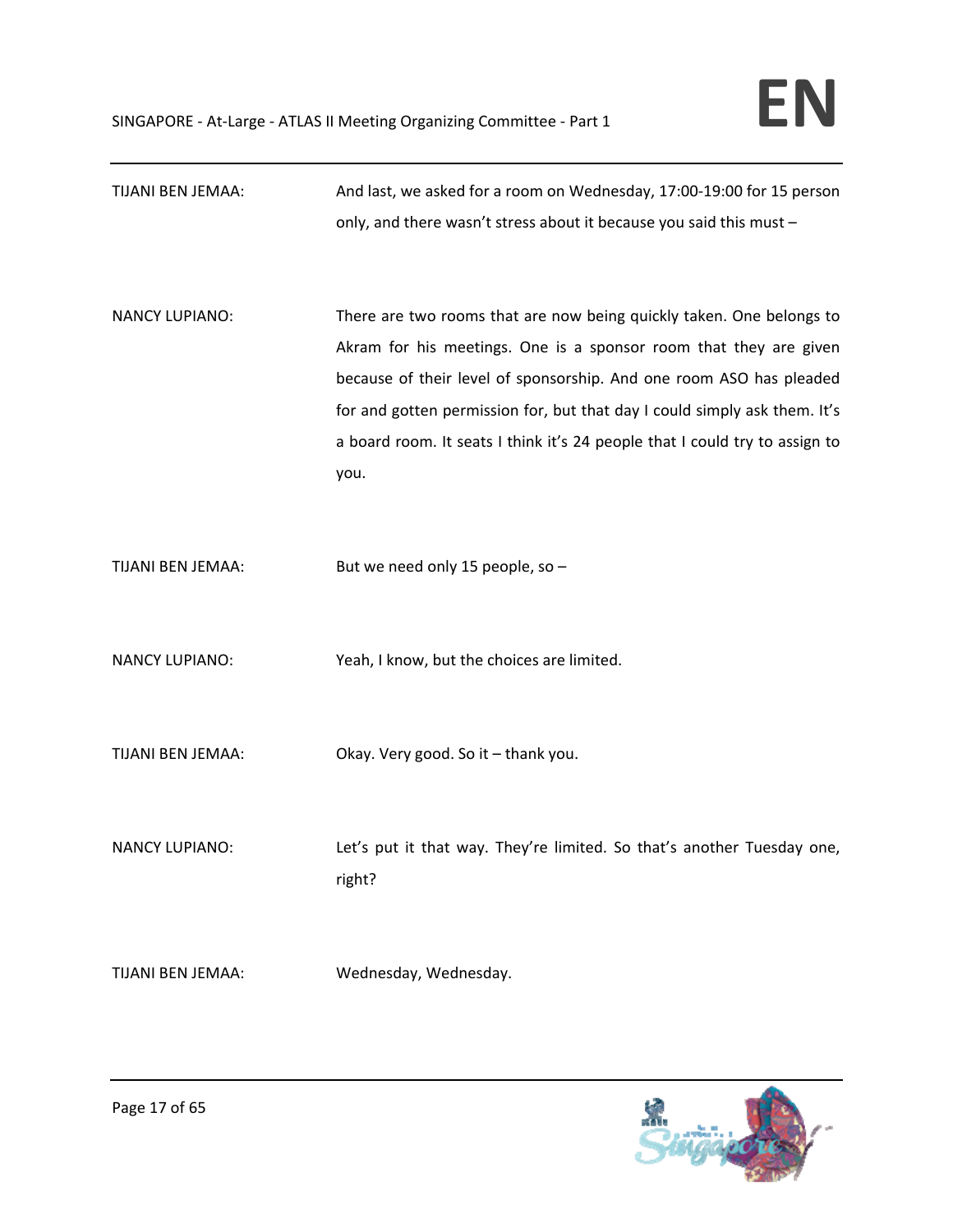

| <b>NANCY LUPIANO:</b> | Wednesday.                                                                                                                                                                                          |
|-----------------------|-----------------------------------------------------------------------------------------------------------------------------------------------------------------------------------------------------|
| TIJANI BEN JEMAA:     | Wednesday, 17:00-19:00.                                                                                                                                                                             |
| <b>NANCY LUPIANO:</b> | So what I'll do is I'll go to ASO and say to them I need to use that room<br>that day, okay, and see if they approve. And how long would it be? An<br>hour, you said? I'm sorry, I didn't hear you. |
| TIJANI BEN JEMAA:     | 17:00-19:00.                                                                                                                                                                                        |
| <b>NANCY LUPIANO:</b> | Okay. I don't think that will be a problem.                                                                                                                                                         |
| TIJANI BEN JEMAA:     | That's what you always told me.                                                                                                                                                                     |
| <b>NANCY LUPIANO:</b> | Yup. I'm going to put you in there. Alright? Yes, Heidi?                                                                                                                                            |
| <b>HEIDI ULLRICH:</b> | Thank you, Nancy. Nancy, I believe that there is a lunch scheduled on<br>Sunday in the Metropole in the restaurant, and that restaurant is going<br>to be closed to everyone except At-Large.       |

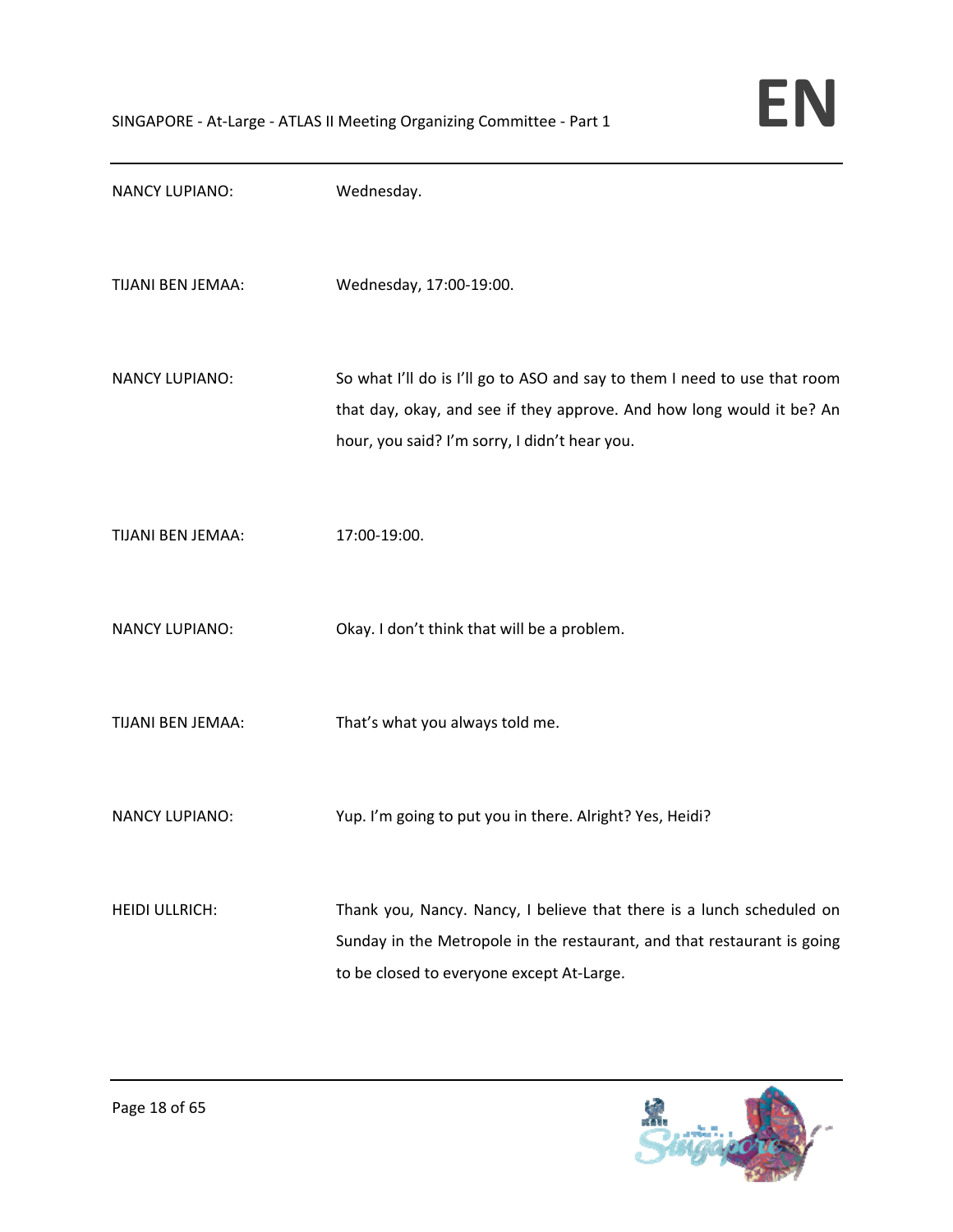| <b>NANCY LUPIANO</b>  | That is correct, but that restaurant I've gotten a special favor for all of<br>you to use it. So that restaurant is not included in the normal catering<br>scheme.                                                              |
|-----------------------|---------------------------------------------------------------------------------------------------------------------------------------------------------------------------------------------------------------------------------|
| <b>HEIDI ULLRICH:</b> | Okay.                                                                                                                                                                                                                           |
| <b>NANCY LUPIANO:</b> | Because nobody else in the hotel will be able to eat in the hotel that<br>day, so it's a special assignment for you.                                                                                                            |
| <b>HEIDI ULLRICH:</b> | Thank you very much. So again, there's going to be a Saturday dinner<br>for all ALSes in the Paddington Hilton, about five minutes away. Then<br>there'll be a sponsored lunch on Sunday in the Metropole in the<br>restaurant. |
| <b>NANCY LUPIANO:</b> | The lobby-level restaurant is called the Fiamma, just in case you want to<br>write that down for the record.                                                                                                                    |
| EDUARDO DIAZ:         | Nancy, so this luncheon that we're having Sunday, they will fit 160<br>people there?                                                                                                                                            |
| <b>NANCY LUPIANO:</b> | The restaurant will seat up to 200.                                                                                                                                                                                             |

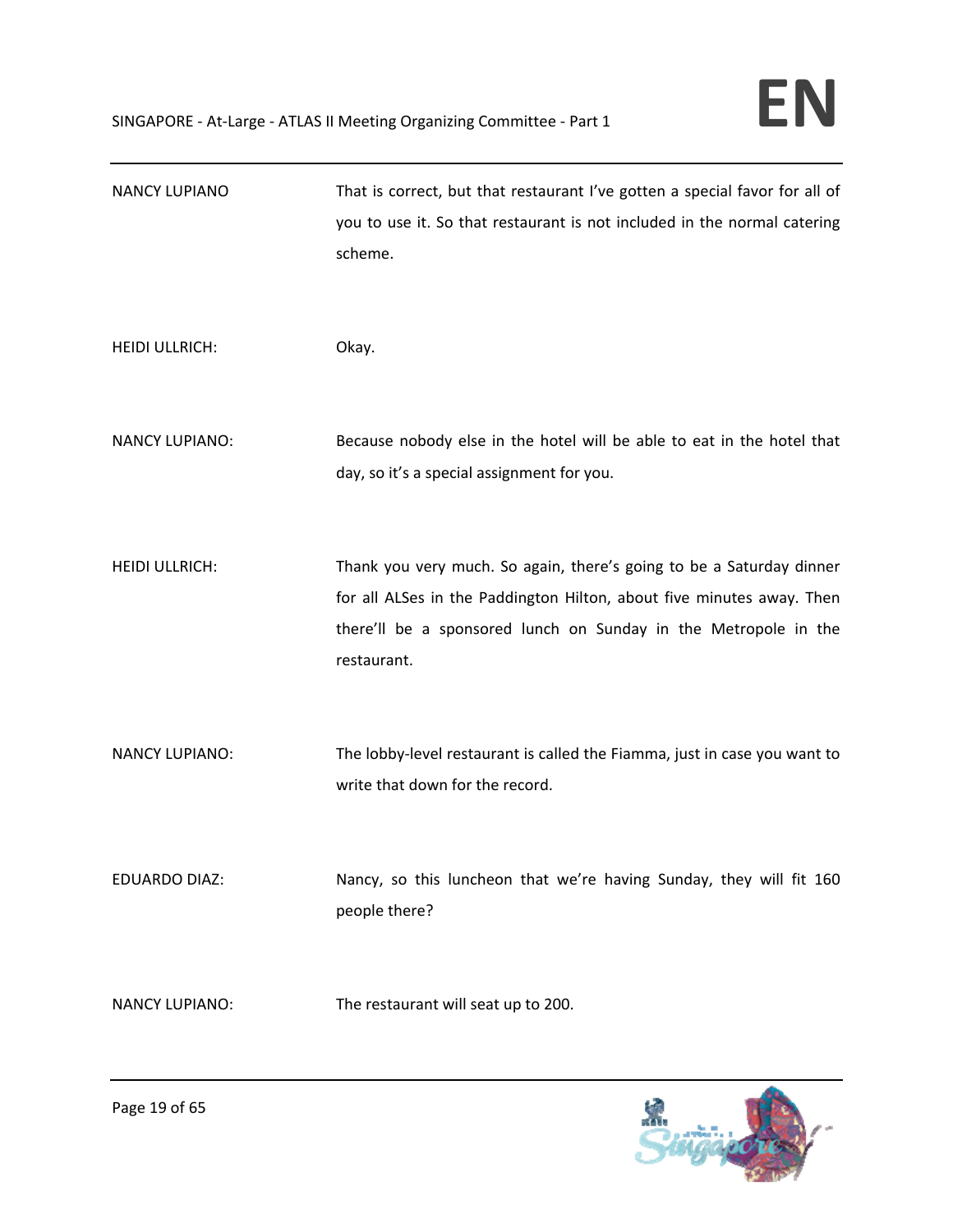| <b>EDUARDO DIAZ:</b>  | Okay.                                                                                                                                                                                              |
|-----------------------|----------------------------------------------------------------------------------------------------------------------------------------------------------------------------------------------------|
| <b>NANCY LUPIANO:</b> | But as I say, it cannot be used. It's special dispensation that we're<br>getting it for you.                                                                                                       |
| <b>EDUARDO DIAZ:</b>  | Thank you.                                                                                                                                                                                         |
| <b>HEIDI ULLRICH:</b> | Just one more confirmation, Nancy, please, that both the sponsored<br>dinner on the Saturday and the sponsored lunch on the Sunday will be<br>buffet for a globally, culturally-diverse community. |
| <b>NANCY LUPIANO:</b> | We always provide halal. We always provide gluten-free. We always<br>provide kosher if required, so all of that will be taken into consideration.                                                  |
| <b>EDUARDO DIAZ:</b>  | Tijani?                                                                                                                                                                                            |
| TIJANI BEN JEMAA:     | Thank you very much, Nancy. I hope we will be able to fix all this at-<br>most perhaps next week or the week after so that we may finalize<br>definitely the program. Thank you, Olivier.          |

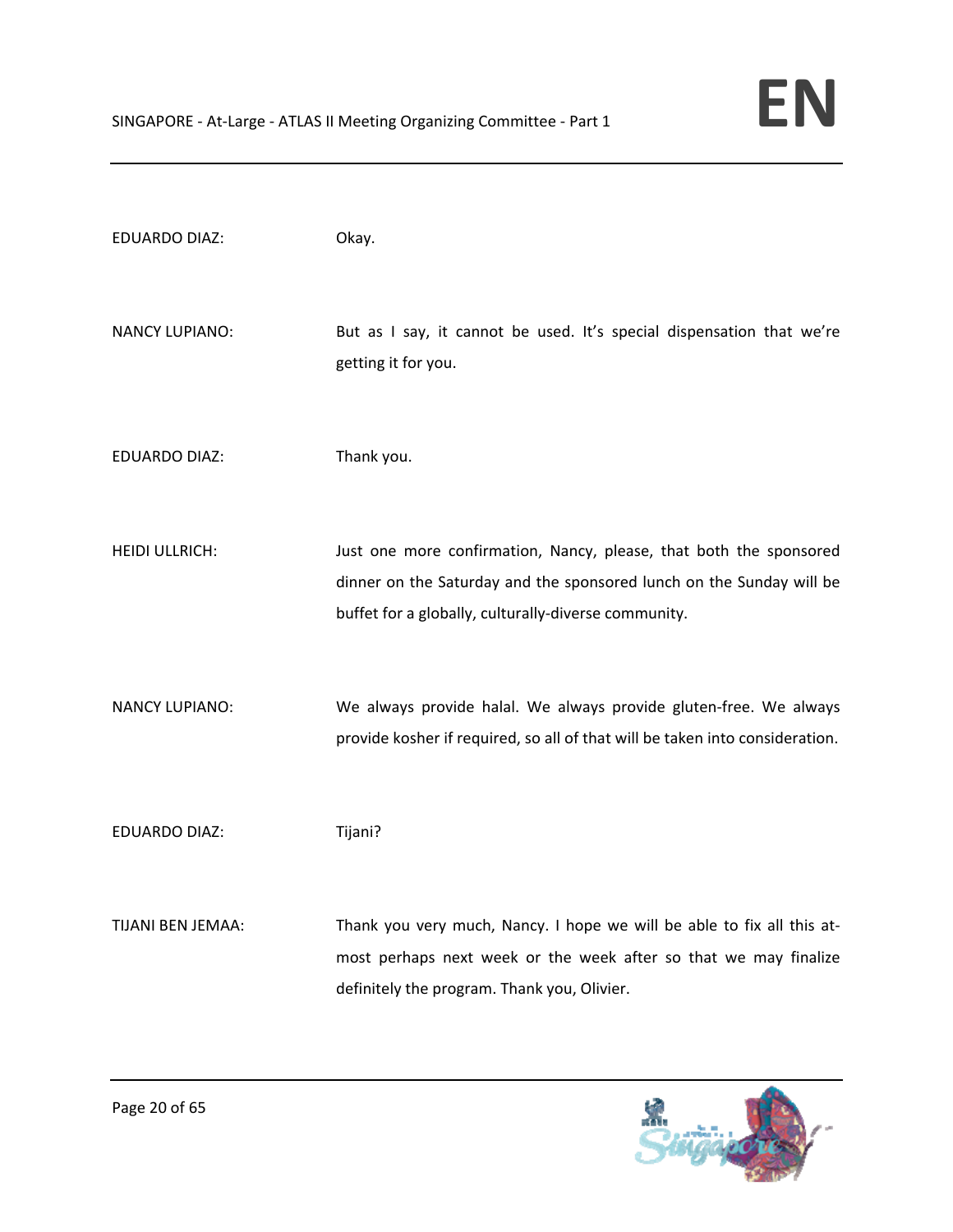| <b>NANCY LUPIANO:</b>          | Yes, you have everything I have just discussed with you, and it's in the<br>record, so no one else is going to be taking that space. Alright? |
|--------------------------------|-----------------------------------------------------------------------------------------------------------------------------------------------|
| <b>OLIVIER CRÉPIN-LEBLOND:</b> | Yes, thank you very much, Tijani. So we have drawings of the venue, and<br>so are these accurate drawings?                                    |
| <b>NANCY LUPIANO:</b>          | They're done on an AutoCAD drawing, so they are accurate.                                                                                     |
| <b>OLIVIER CRÉPIN-LEBLOND:</b> | Okay, so I have a concern. Where are the interpreters?                                                                                        |
| <b>NANCY LUPIANO:</b>          | In ALAC room, your two interpreter booths are located right there on<br>the drawing. They're right there in the drawing.                      |
| OLIVIER CRÉPIN-LEBLOND:        | I'm fine in the ALAC room, but the other rooms, they're really, yeah.                                                                         |
| <b>NANCY LUPIANO:</b>          | In Viscount, we have to move them in, and you will get French/Spanish.<br>There's plenty of room. If you look at Viscount, all of this space. |
| <b>OLIVIER CRÉPIN-LEBLOND:</b> | I've been in the Viscount room, and it's crunched. It's going to be<br>interesting.                                                           |

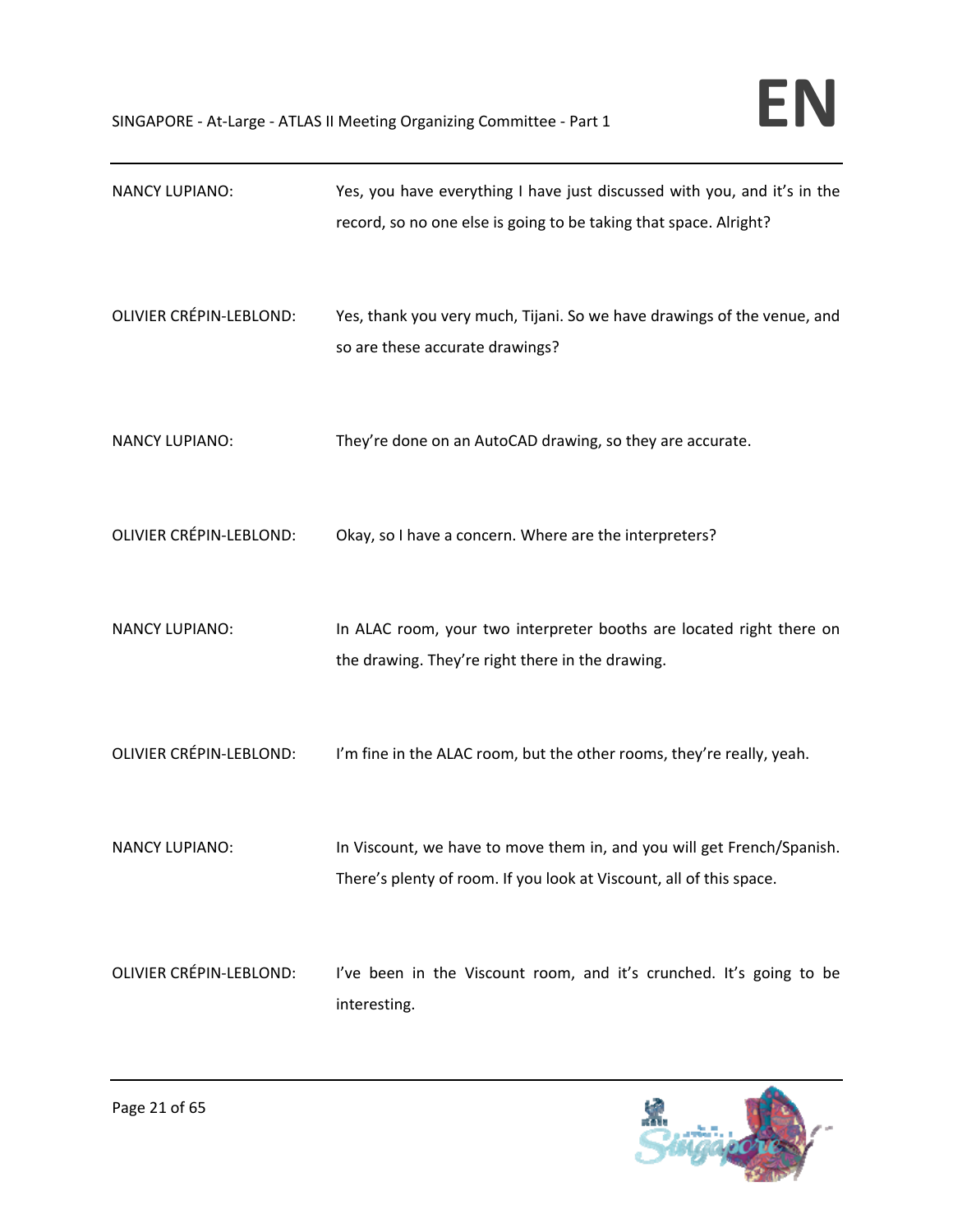- NANCY LUPIANO: The entire program is going to be very interesting. So we'll move the French and Spanish will go in there. I do not have room in the little breakouts, as you can see. If put a booth in, you're going to lose seating. I know, I know. But don't worry, there's plenty of room for –
- OLIVIER CRÉPIN‐LEBLOND: So, second question then. In the Viscount suite, I notice there is one projector, not two.
- NANCY LUPIANO: You want two [inaudible]? We'll put in what you want. The reason there's one projector is this room is used by ccNSO for the rest of the week, and they usually only require one. Do you need two?
- OLIVIER CRÉPIN‐LEBLOND: We usually use two. As you can see, we've got remote participation on one side, and then the thing on the other.
- NANCY LUPIANO: Fine, then we'll add two. And I will see how we can redesign. How many head table do you need? Because ccNSO needs up to 20 at certain times, so this spacing of the screen is very important where we put it in. Thank you.

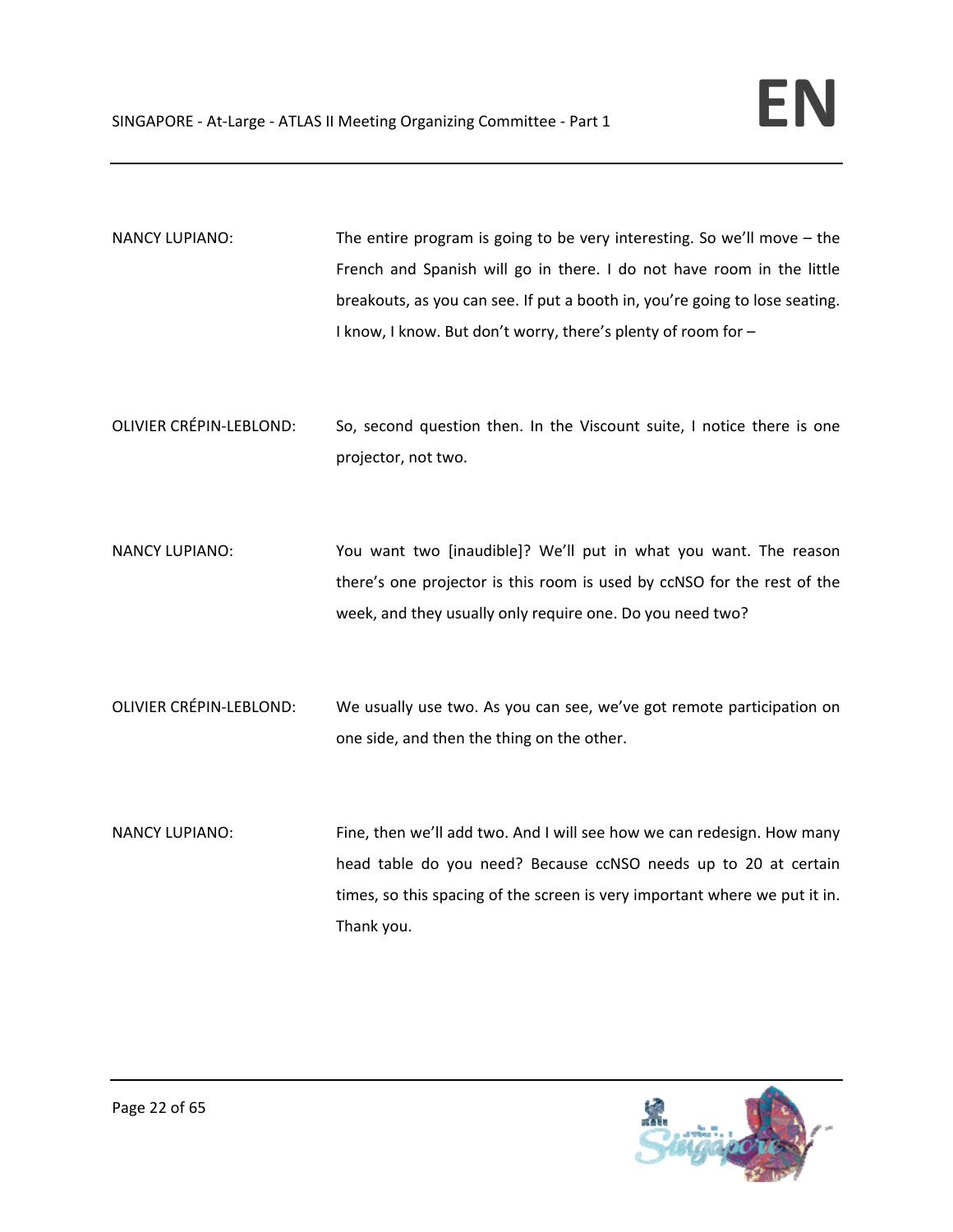- OLIVIER CRÉPIN‐LEBLOND: Okay, so that's the second point. With regards to the lobby of the Windsor suite, I noted there's seating there. Is that taken as an overflow, then, from –
- NANCY LUPIANO: That is correct, and what we would do is we would do the video feed into that room so they could see what was going on. The door is open. It's quite a wide door, but that would have to be used to get your maximum seating.

Once the room is set up, Olivier, I walk into them and I see if we can fit any more theater‐style that is available that the fire marshals approve because you can't block doorways and exit signs and things like that.

- OLIVIER CRÉPIN‐LEBLOND: And the fire marshals in London are very serious.
- NANCY LUPIANO: They're very, very particular.
- OLIVIER CRÉPIN-LEBLOND: I know for a fact, for example, that the staff restaurant –
- NANCY LUPIANO: That's very funny. They did have a big fire, didn't they?

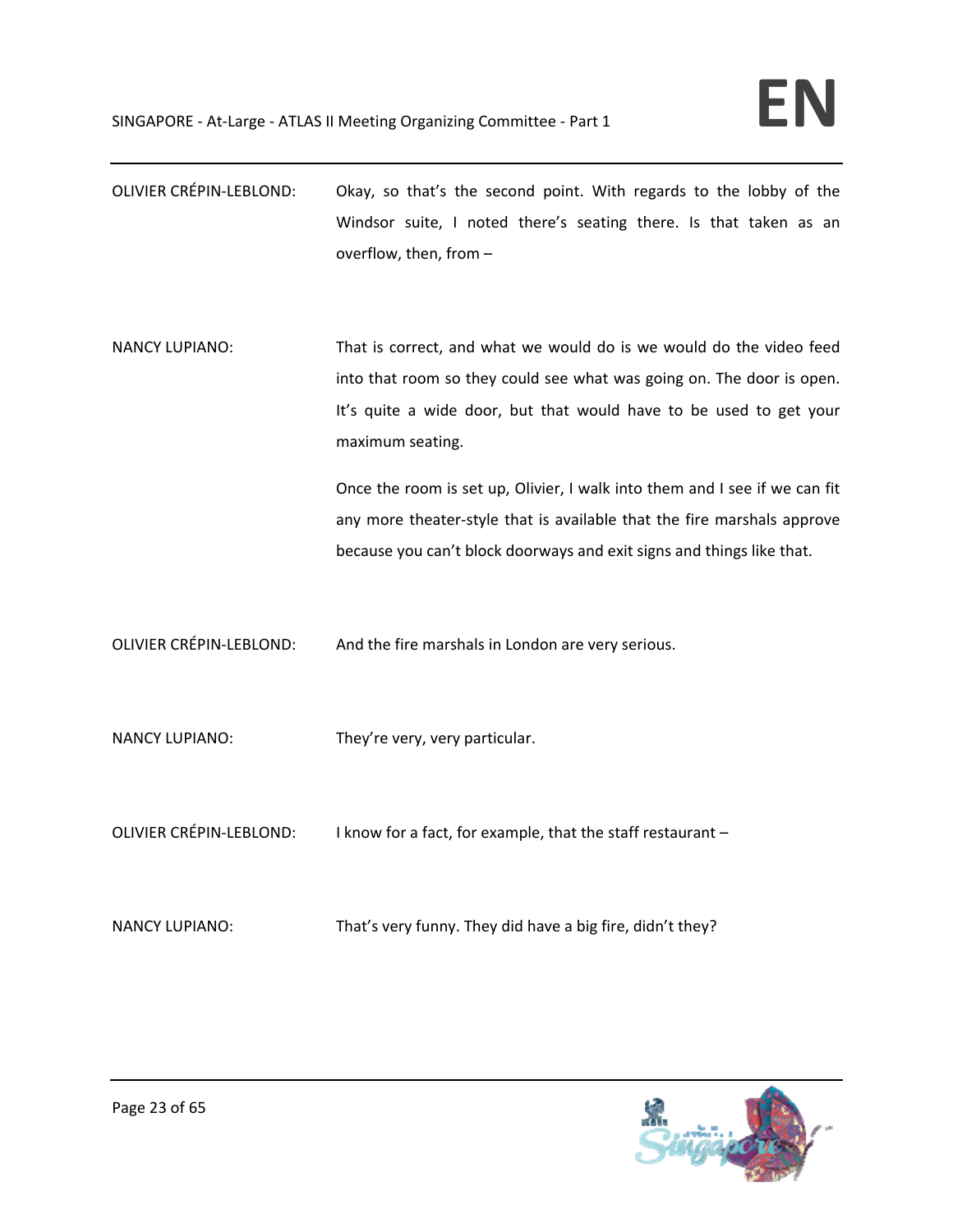| <b>OLIVIER CRÉPIN-LEBLOND:</b> | That's, wellthe staff restaurant based on the top floor of the building<br>has I think a 90-people capacity, so -                                                                                                                                                                                                                                                                                                        |
|--------------------------------|--------------------------------------------------------------------------------------------------------------------------------------------------------------------------------------------------------------------------------------------------------------------------------------------------------------------------------------------------------------------------------------------------------------------------|
| <b>NANCY LUPIANO:</b>          | That's just about it.                                                                                                                                                                                                                                                                                                                                                                                                    |
| <b>OLIVIER CRÉPIN-LEBLOND:</b> | So for your lunch, staff will have to operate on a one person out, one<br>person in basis.                                                                                                                                                                                                                                                                                                                               |
| <b>NANCY LUPIANO:</b>          | We're actually not using that for our staff lunches. We're keeping it<br>open for requested lunches. Our staff are going to be eating in hallways<br>- no, we have one small section by the other Hilton rooms that we're<br>using for staff. In fact, we're setting up an eating area for the<br>interpreters and for the AV crew and for some of us downstairs in a<br>corridor that's never used. So lots of flowers. |
| <b>OLIVIER CRÉPIN-LEBLOND:</b> | There's a car park as well.                                                                                                                                                                                                                                                                                                                                                                                              |
| NANCY LUPIANO:                 | That is where it is. I was trying to be very delicate.                                                                                                                                                                                                                                                                                                                                                                   |
| <b>EDUARDO DIAZ:</b>           | Thank you so much. Tijani, do you want to say something else?                                                                                                                                                                                                                                                                                                                                                            |

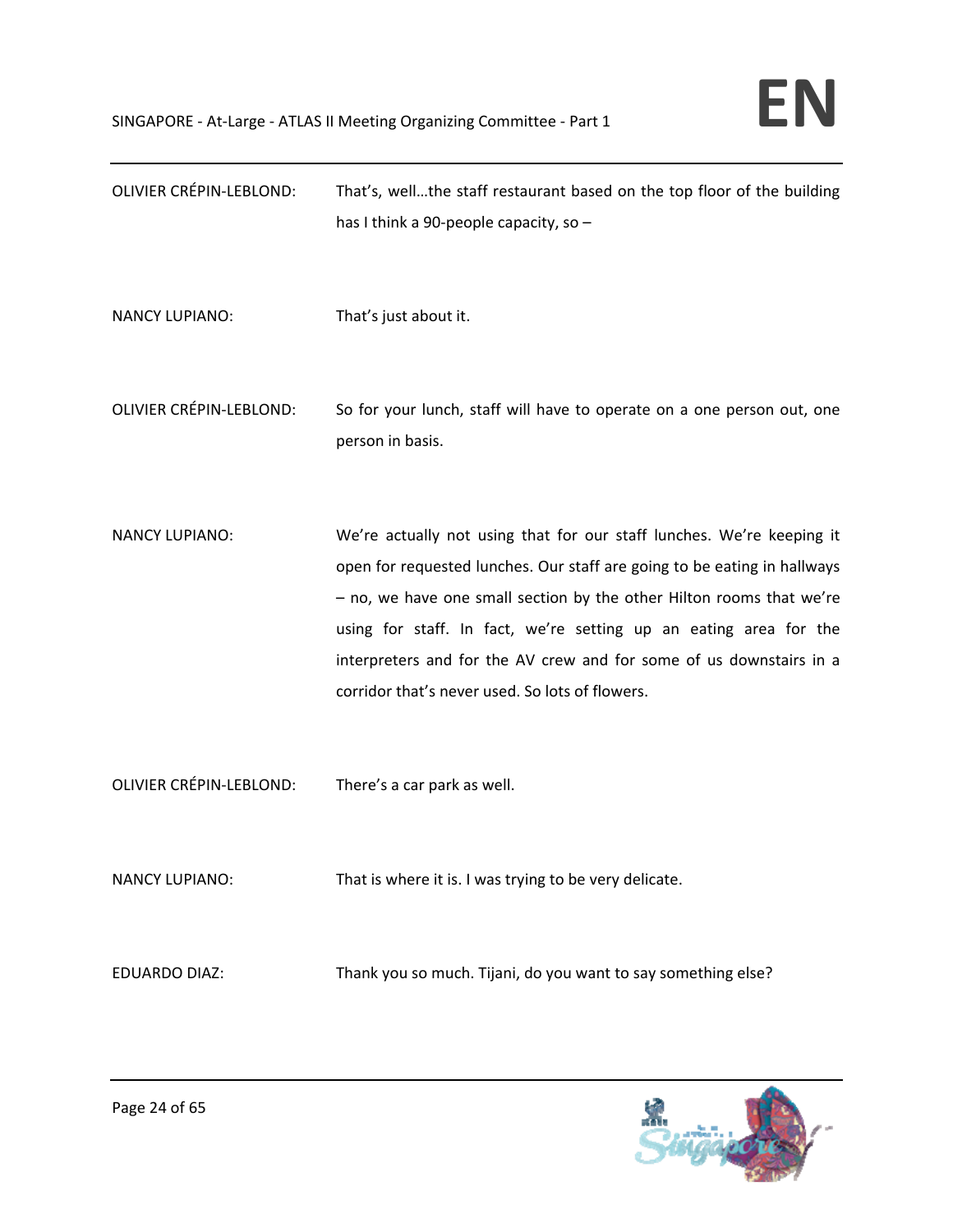| TIJANI BEN JEMAA:              | No, no.                                                                                                                                                                                                                                                                                                                |
|--------------------------------|------------------------------------------------------------------------------------------------------------------------------------------------------------------------------------------------------------------------------------------------------------------------------------------------------------------------|
| <b>EDUARDO DIAZ:</b>           | Okay, so -                                                                                                                                                                                                                                                                                                             |
| OLIVIER CRÉPIN-LEBLOND:        | I have some more questions.                                                                                                                                                                                                                                                                                            |
| <b>EDUARDO DIAZ:</b>           | Yes, Olivier, please.                                                                                                                                                                                                                                                                                                  |
| <b>OLIVIER CRÉPIN-LEBLOND:</b> | Thank you, Eduardo. So the next question, when I visited the place, is<br>we're going to be recorded, of course, with cameras and so on.                                                                                                                                                                               |
| <b>NANCY LUPIANO:</b>          | You will have the usual setup for Adobe. Definitely have your camera. I<br>cannot attest to the fact that you're going to have cameras in the three<br>little breakout rooms because it just has to do with capacity and how<br>many cameras we have. But it will be in the Windsor and it will be in the<br>Viscount. |
| <b>OLIVIER CRÉPIN-LEBLOND:</b> | Okay, thank you.                                                                                                                                                                                                                                                                                                       |
| <b>NANCY LUPIANO:</b>          | But the three breakouts, I don't think we can do it. We just don't have<br>enough.                                                                                                                                                                                                                                     |

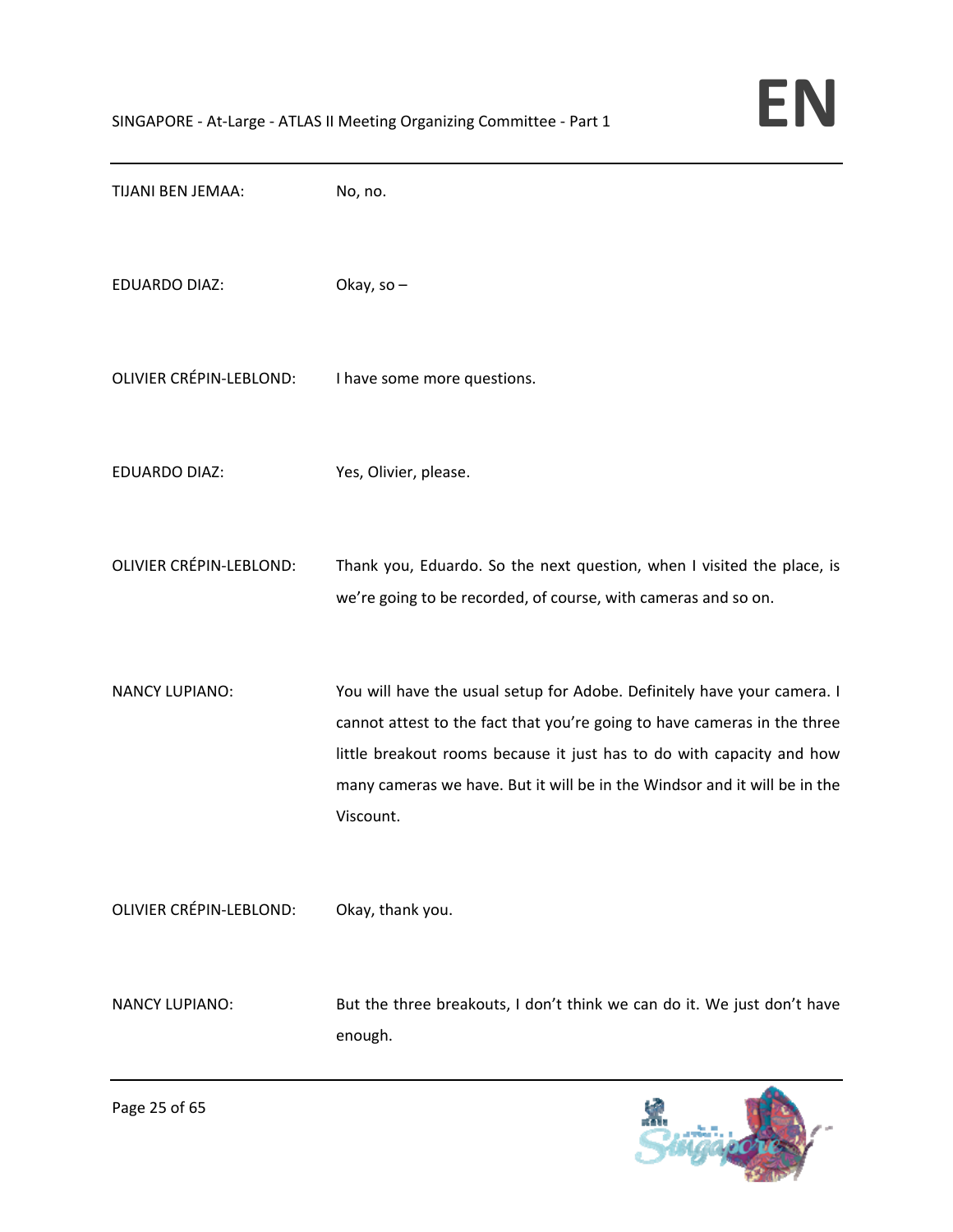OLIVIER CRÉPIN‐LEBLOND: And will there be this type of camera or the type of camera that is found in the larger venues [inaudible]?

- NANCY LUPIANO: No, it'll be your usual type of camera that you have, like this one. If you need video for record, then I will have to price out if you want a video operator/cameraman and editor to come in specifically for it. You just have to let me know. In London, we haven't gotten prices back yet, but I could guess an average is \$1,200 U.S. dollars a day for a cameraman/sound, etc. Otherwise, you'll have the cameras that we set up in the rooms.
- OLIVIER CRÉPIN-LEBLOND: But in the main rooms, they have a camera that –
- NANCY LUPIANO: Pardon me?
- UNIDENTIFIED MALE: I'm just saying, that's the going standard rate?
- NANCY LUPIANO: Yeah. It's average. It's more in some places, less in but it's an average.

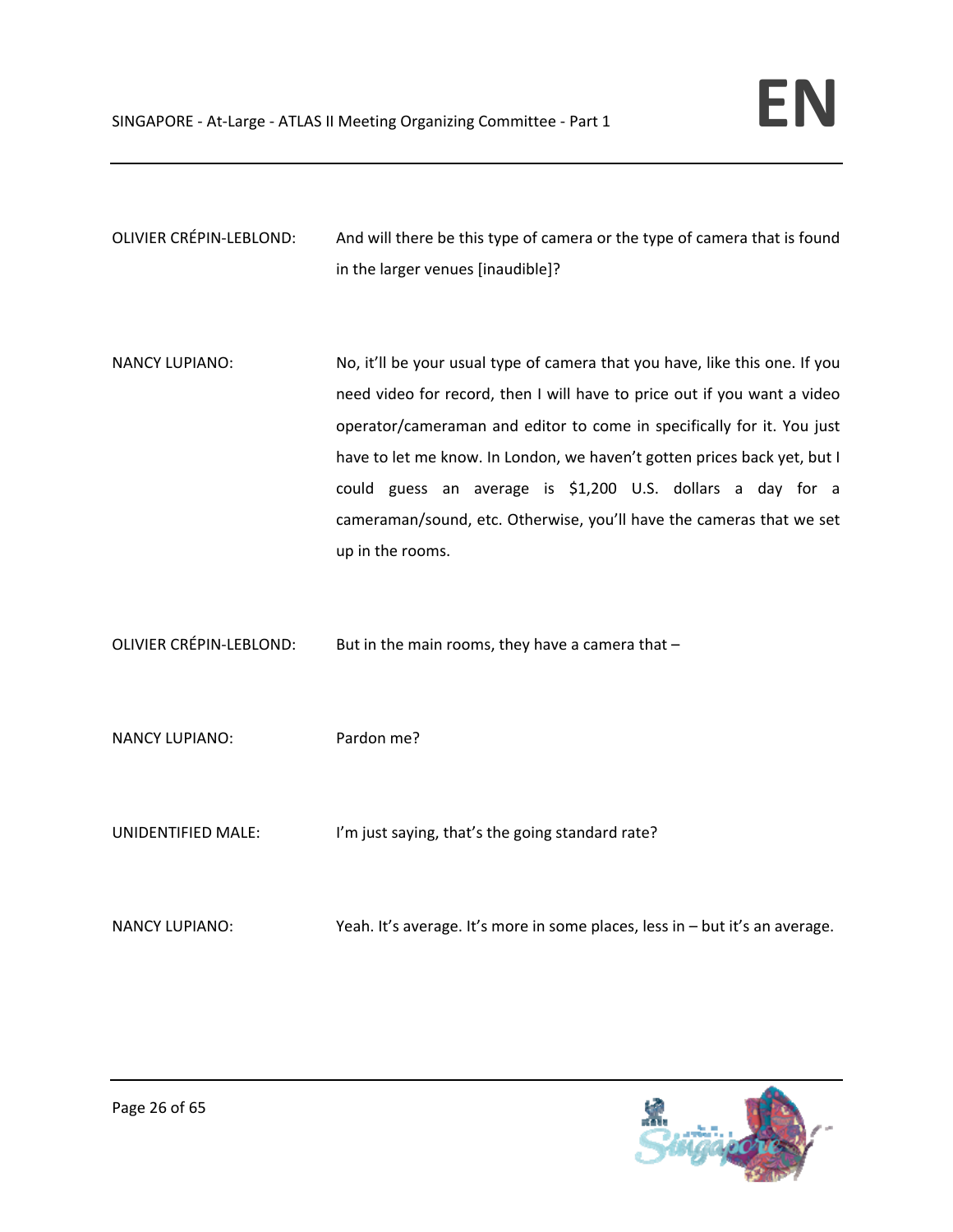| <b>OLIVIER CRÉPIN-LEBLOND:</b> | So just as a follow-up, in the main room, there are two types of setup.<br>There is one type of setup which has a webcam-type thing that moves<br>around, and there's another setup with somebody standing behind a<br>camera. |
|--------------------------------|--------------------------------------------------------------------------------------------------------------------------------------------------------------------------------------------------------------------------------|
| <b>NANCY LUPIANO:</b>          | That's called an image magnification operator. Those are the shots that<br>go to the screen that you see during the big session. That is what would<br>cost you approximately \$1,200 a day.                                   |
| OLIVIER CRÉPIN-LEBLOND:        | Okay. And the small ones? The ones that you can move around?                                                                                                                                                                   |
| <b>NANCY LUPIANO:</b>          | The small ones are what the IT Support Team brings for the rooms like<br>these.                                                                                                                                                |
| <b>OLIVIER CRÉPIN-LEBLOND:</b> | Yeah, but the ones we have here are different. You'll notice they don't<br>move. So I wanted to make sure -                                                                                                                    |
| <b>NANCY LUPIANO:</b>          | The IT Support Department is presenting their budgets to the powers-<br>that-be to see if they can increase and better their supplies. The answer<br>is not known yet.                                                         |
| <b>EDUARDO DIAZ:</b>           | Thank you, Olivier. Tijani, please?                                                                                                                                                                                            |

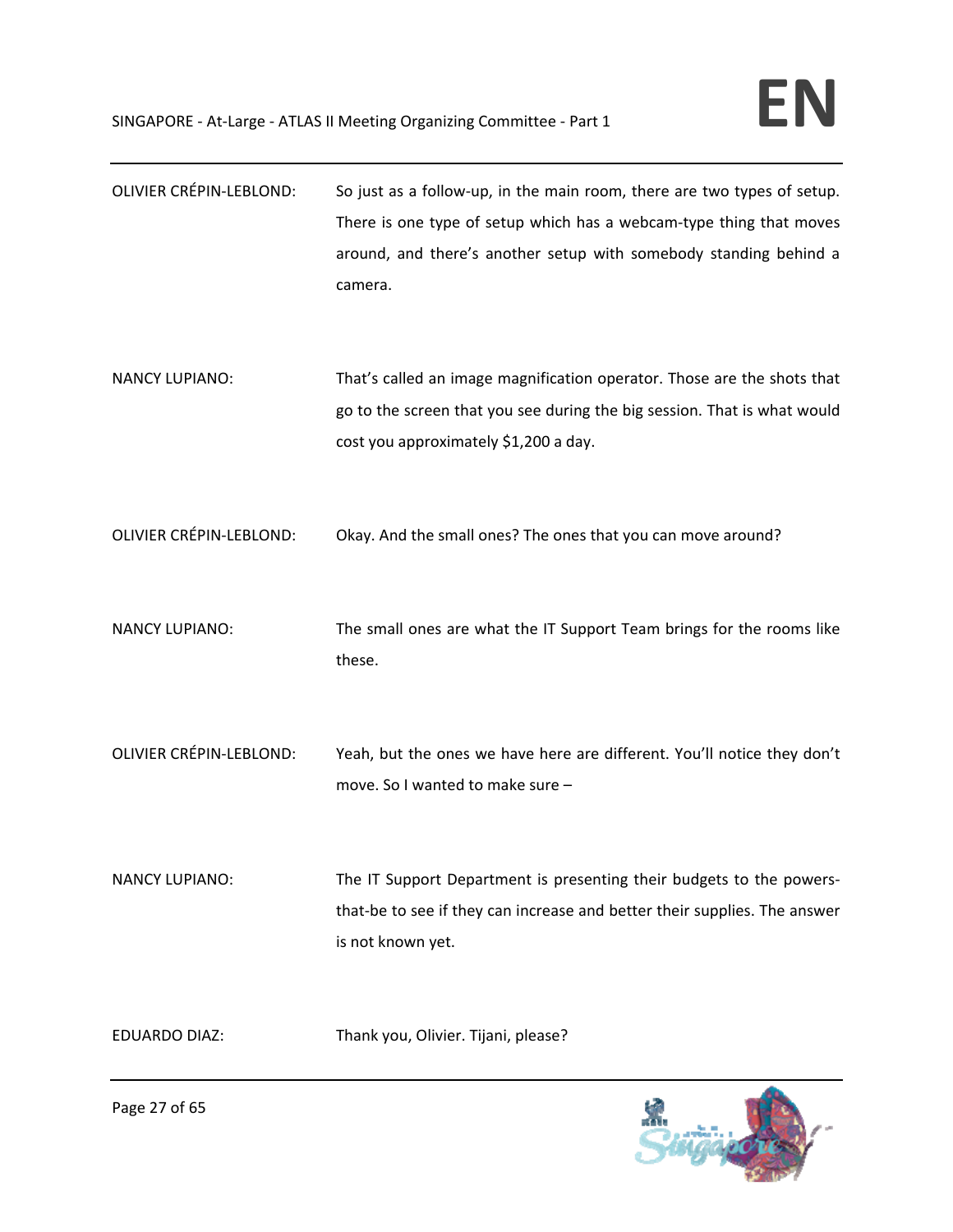TIJANI BEN JEMAA: Thank you. Nancy, can we confirm, for the record, that we will have interpretation in the Windsor and in the Viscount rooms?

NANCY LUPIANO: Yes, you'll have both French and Spanish.

TIJANI BEN JEMAA: French and Spanish. Thank you.

EDUARDO DIAZ: Thank you, Tijani. Let's talk about, now, about the Fayre of Opportunities. Glenn, please. And if we can talk specifically about room setups and layout, room settings. Thank you.

NANCY LUPIANO: Yes. I don't really know much about this Fayre, so if somebody could explain to me what it is, I really would appreciate it.

GLENN MCKNIGHT: Nancy, I will try. Okay, I put together a quick slide to show – you're controlling it, right? Okay, we can go to the next slide. Okay, so our committee – I'll just wait – has been moving forward on the logistics for the Monday night event for ATLAS II. Top of our list today is – thank you Nancy, for being here – is the confirmation of the exact room assignment. It's obviously layout, confirmation of the designated

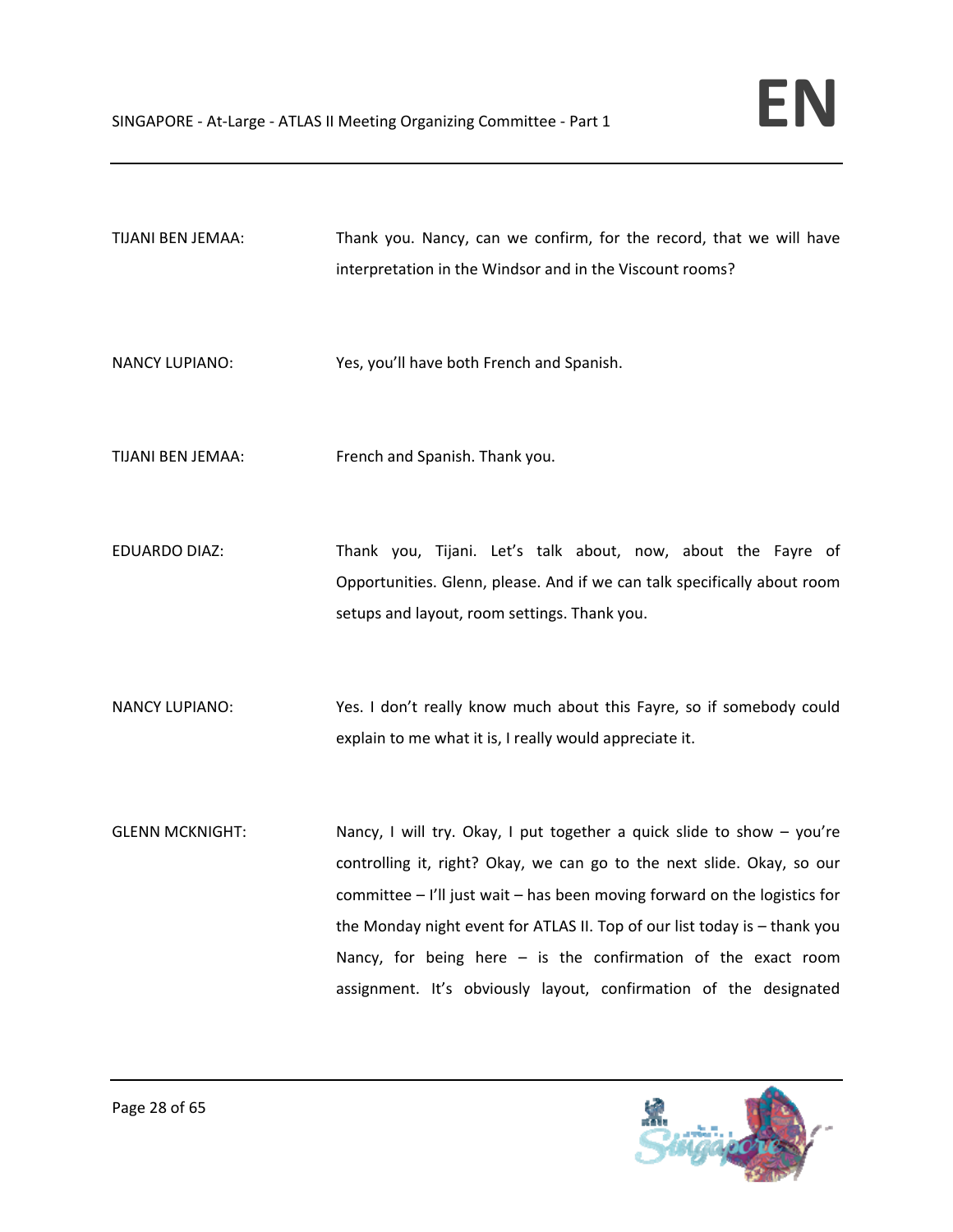speaker, and we did hear earlier on sponsorship, but we'll see if we got it right. Okay, next slide.

Okay, so we've been doing bi-weekly meetings since I was volunteered to do this by Eduardo, but I'm appreciating the opportunity to do this. We've had a decision on the objective of the event in contrast to past showcases. I've shown a picture that I took at the Argentina LACRALO Showcase. Also, I shared pictures of the Toronto Showcase to get an idea of what the look and feel of the past showcases have been. So we confirmed on our objective, and I'll get to the objective in a second.

We discussed out keynote speaker in our weekly calls, and we need to get that confirmed. We talked about the entertainment music format. Again, I'll deal with that. It's under development. Event budget and sponsorship and the room setup. The key thing that I need to stress is that we wanted an open concept, meaning that there was no obstacles in the room. Next slide, please.

Okay, so mark your calendars. I'm just waiting for this slide. Okay, it's Monday night, June  $23^{rd}$  at 19:00, so put that in your Google calendar. I need confirmation on which room it actually is. It's just some of the discussion was the lanyards, and that's an open discussion, too. I don't think we've nailed that down, but it was purple and inscribed on it was the At-Large Summit II participant London, June 2014. In fact, I believe Eduardo mentioned to me about a logo on that as well, so it's an open discussion.

Again, you can see where – maybe I'll stop right now. Nancy, do you have an allocated room for us for that?

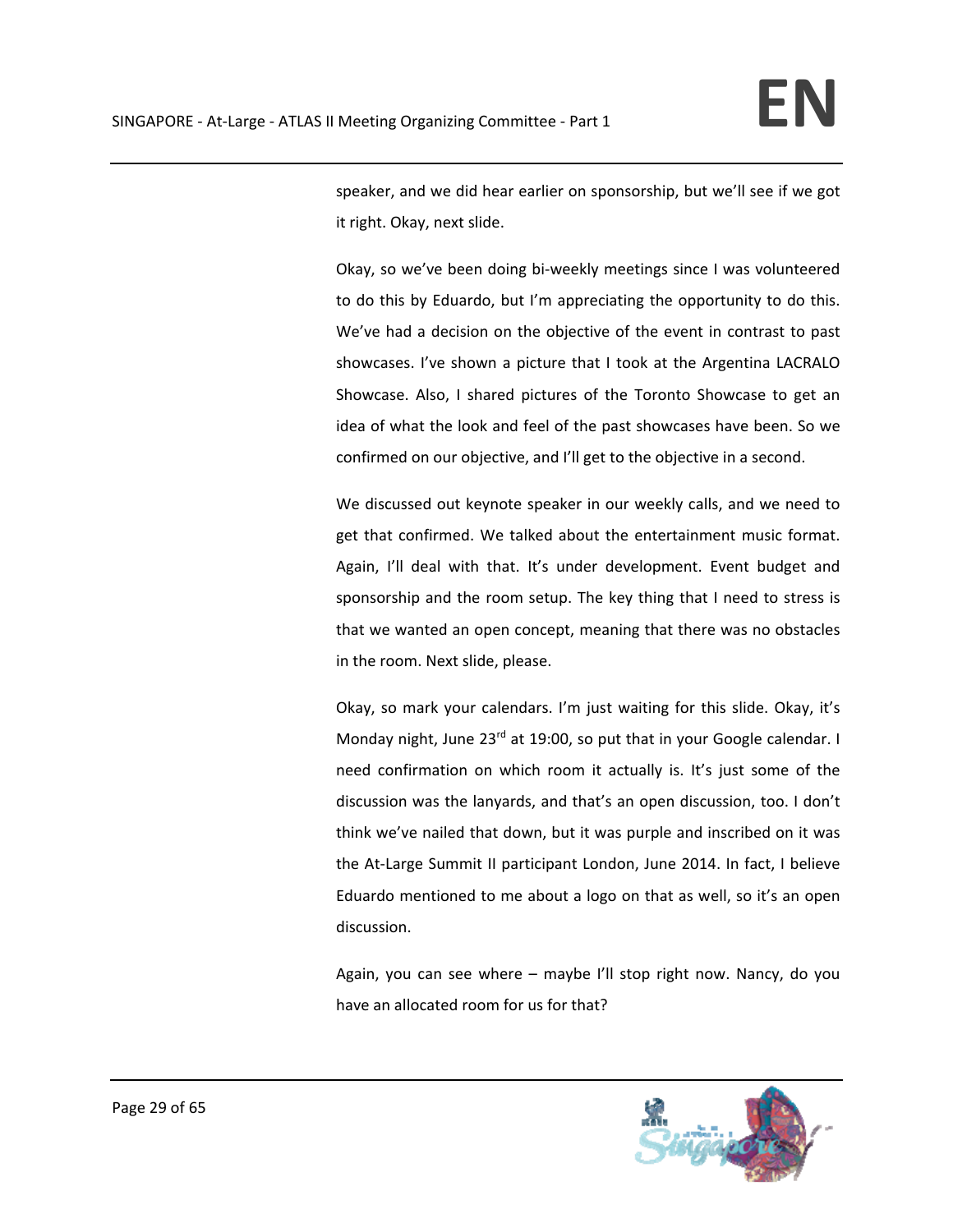NANCY LUPIANO: The showcase opportunities are always placed in the ALAC room. In Toronto, we were very lucky with the ALAC room because it was actually very, very large, and one side could be used very, very adequately. Buenos Aires, we simply moved some chairs out of the room, set some of the bars outside so that there was a little bit more space.

> So if we look at the drawings here in London, I can take out all of the audience chairs. I can't remove the U and the microphones, but I can take out all of the audience chairs and make it more of a stand‐up event.

OLIVIER CRÉPIN‐LEBLOND: Sorry, which –

NANCY LUPIANO: It is the Windsor suite. It's the suite with the two sections to it.

OLIVIER CRÉPIN‐LEBLOND: Okay. Thanks.

NANCY LUPIANO: So once again, I can take out all chairs, which will give you plenty of space for cocktails to be served. I don't know what you're planning as far as your entertainment is, but there is, once again, no other room we can put it in.

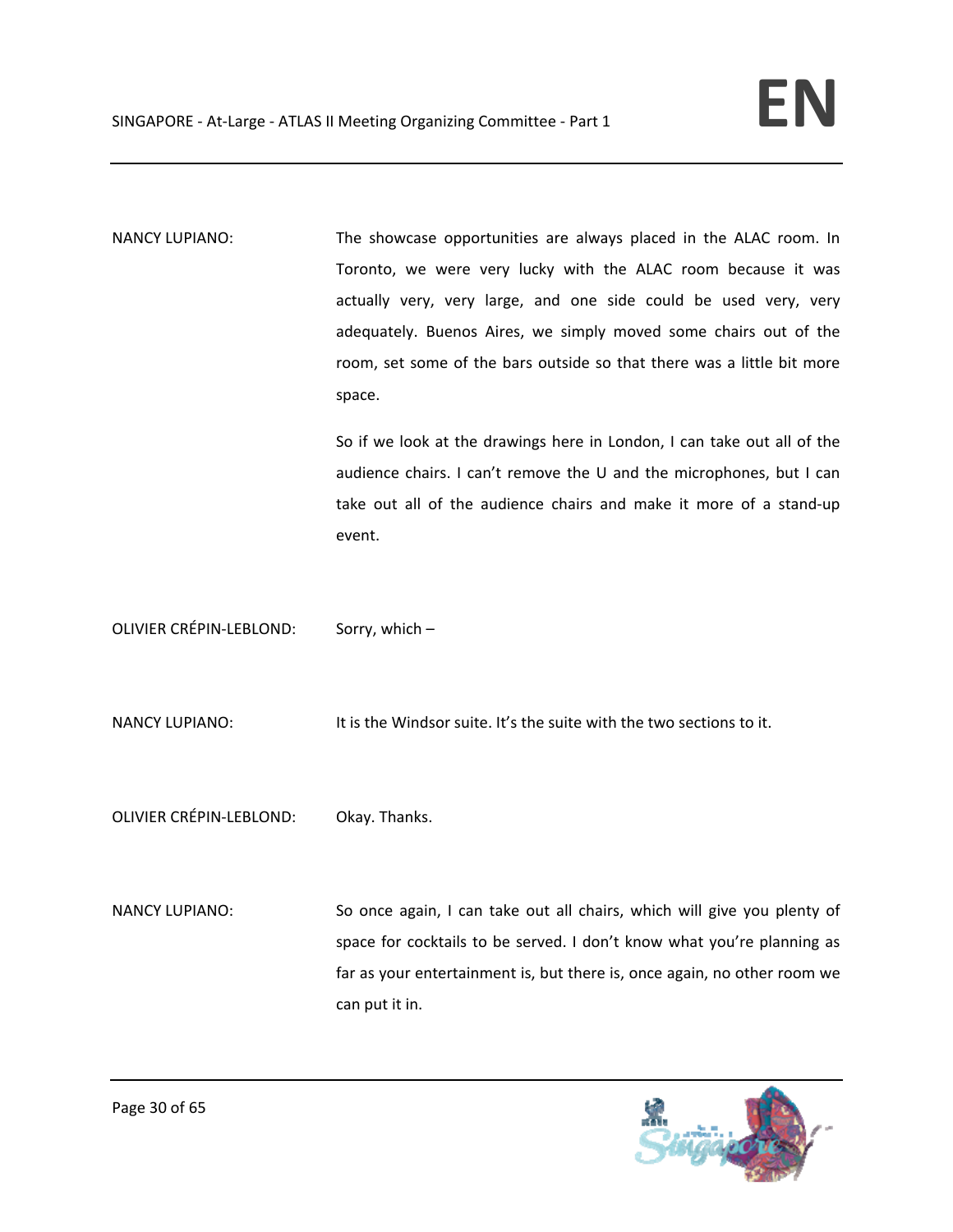GLENN MCKNIGHT: So that U in the middle would stay? Is that the idea?

NANCY LUPIANO: The U in the middle would stay simply because there will be no time and I do not have the labor to take all of the microphones out and move the table. The screens will always stay where they are, as well. So if we take out all the chairs, there is quite a bit of space in there, as well as the anteroom.

EDUARDO DIAZ: Glenn, let me –

GLENN MCKNIGHT: Okay, I'm going to turn to Eduardo on that.

EDUARDO DIAZ: Thank you. Nancy, to give you a perspective of what we are planning to do this time that's different from the other showcase is that maybe there will be one speaker or two and the music that we're going to have is going to be background music, and the main idea for this activity is to have a networking happening. We also want each RALO – there are five of us – to showcase in the table what they do, what they have so people can go around and find out more about the regions. Having a U‐shape in the center, it will interrupt the flow. I don't know if people will get right there in the center to move around. They will go around.

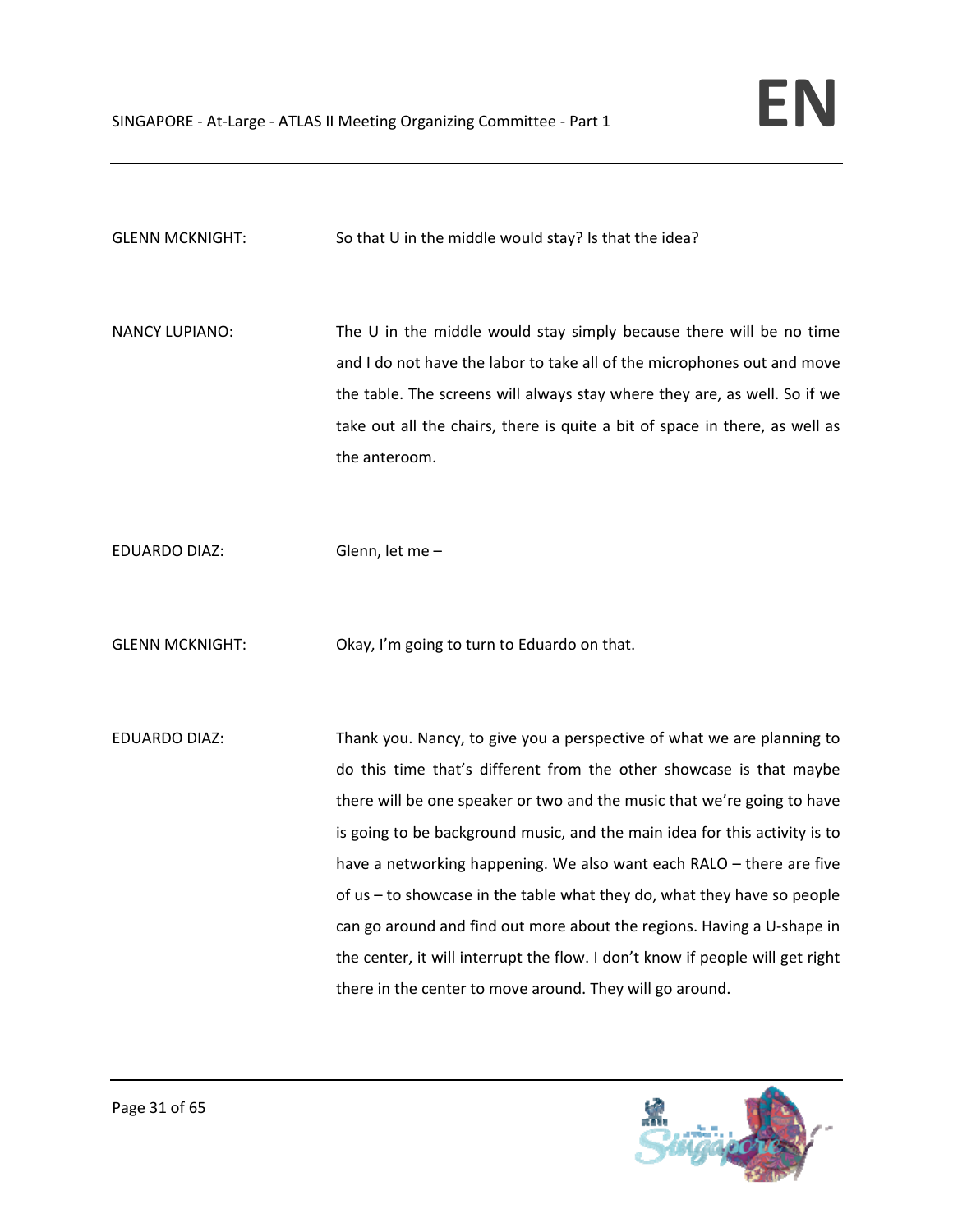| <b>NANCY LUPIANO:</b> | Yeah, well they can't go in the center. As you see, we've got too much<br>equipment there.                                                                                                                                                                                                                                                                                                                                                                                                                                                                                                             |
|-----------------------|--------------------------------------------------------------------------------------------------------------------------------------------------------------------------------------------------------------------------------------------------------------------------------------------------------------------------------------------------------------------------------------------------------------------------------------------------------------------------------------------------------------------------------------------------------------------------------------------------------|
| <b>EDUARDO DIAZ:</b>  | Right. Yes.                                                                                                                                                                                                                                                                                                                                                                                                                                                                                                                                                                                            |
| <b>NANCY LUPIANO:</b> | You know, you have that anteroom area where you can set up one $-$ if<br>not two - of the tables, and you've got each side of the table. If we<br>remove all of the chairs in the room, there really is quite a bit of space.<br>So we could set up a table for a display on each side of the U if those<br>chairs are all gone. We can set up one when you first come in. That's<br>over by the interpreter booths, so that gives that space. One can go in<br>the anteroom. So there is a way to try to make this more of an open<br>setting and walking around, getting to know what everyone does. |
| <b>EDUARDO DIAZ:</b>  | Thank you, Nancy. So you're saying this other room - the Viscount suite<br>- that is not available that night?                                                                                                                                                                                                                                                                                                                                                                                                                                                                                         |
| <b>NANCY LUPIANO:</b> | That I would not be able to move any of the classroom chairs.                                                                                                                                                                                                                                                                                                                                                                                                                                                                                                                                          |
| <b>EDUARDO DIAZ:</b>  | Okay.                                                                                                                                                                                                                                                                                                                                                                                                                                                                                                                                                                                                  |

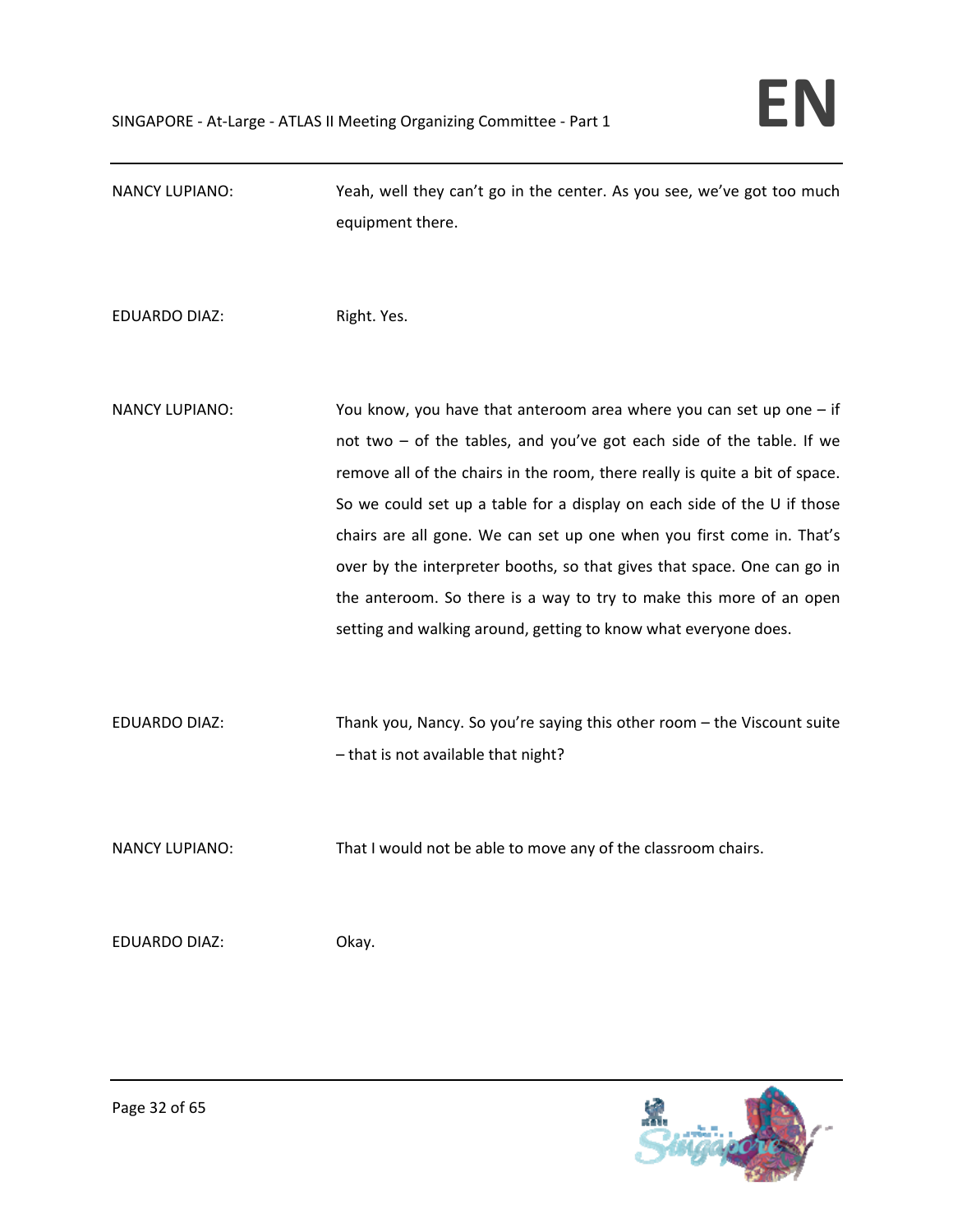| <b>NANCY LUPIANO:</b>          | And number two, we don't know how long the meeting that is going to<br>be in that room is in that room. That meeting room may be taken until<br>6:00, 7:00 at night. |
|--------------------------------|----------------------------------------------------------------------------------------------------------------------------------------------------------------------|
| <b>EDUARDO DIAZ:</b>           | Okay, thank you, Nancy. Olivier?                                                                                                                                     |
| <b>NANCY LUPIANO:</b>          | I wish it was different. I really do, but we'll try to make it as happy as it<br>can be.                                                                             |
| <b>EDUARDO DIAZ:</b>           | Olivier?                                                                                                                                                             |
| <b>OLIVIER CRÉPIN-LEBLOND:</b> | Thank you, Eduardo. Did you look at the Palace room, which is the level<br>minus four?                                                                               |
| <b>NANCY LUPIANO:</b>          | That's the GAC room.                                                                                                                                                 |
| OLIVIER CRÉPIN-LEBLOND:        | They're not in there all the time.                                                                                                                                   |
| <b>NANCY LUPIANO:</b>          | That room is set and it cannot be moved. It will be classroom style as it's<br>said in Collier. For over 200 and some people, that cannot be moved.                  |

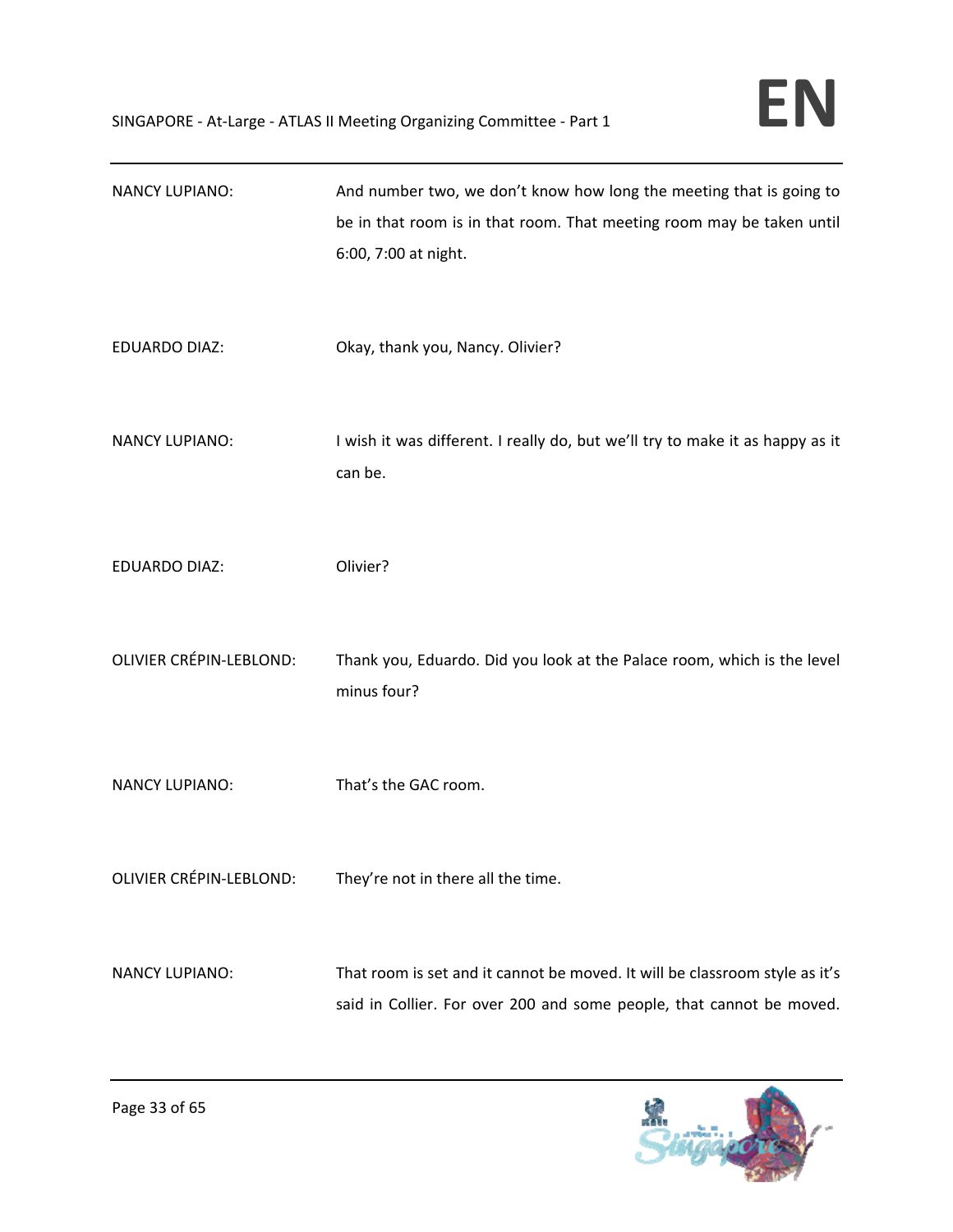Once again, you never know when the GAC is going to finish their program.

EDUARDO DIAZ: So, Nancy, to summarize, we're stuck with this room?

NANCY LUPIANO: Well, let's not say "stuck with." We're going to try to make it as exciting and enticing as we can.

EDUARDO DIAZ: Really, I really wanted to say "stuck in the room with the U-thing in the middle."

NANCY LUPIANO: You know, Eduardo, once again, it depends upon my labor. On Monday night, we are turning the main room to a new setting, so I've got a whole group of IT, AV, and house people moving that room for two, three, four hours. If I move this room, whatever meetings you designed to go into that room before then, you'd have to stop it at  $-$  if this is starting at 19:00, at 14:00, I wouldn't be able to put any more meetings in that room, and then that would mean another team of my people that night, when it's finished, to move everything back in place.

> So I have to find my labor and find out – in London, they're not on a 24‐ hour call basis as they are in some countries. They're on a ten‐hour clock, so it would be overtime, as well, for the men to turn the room.

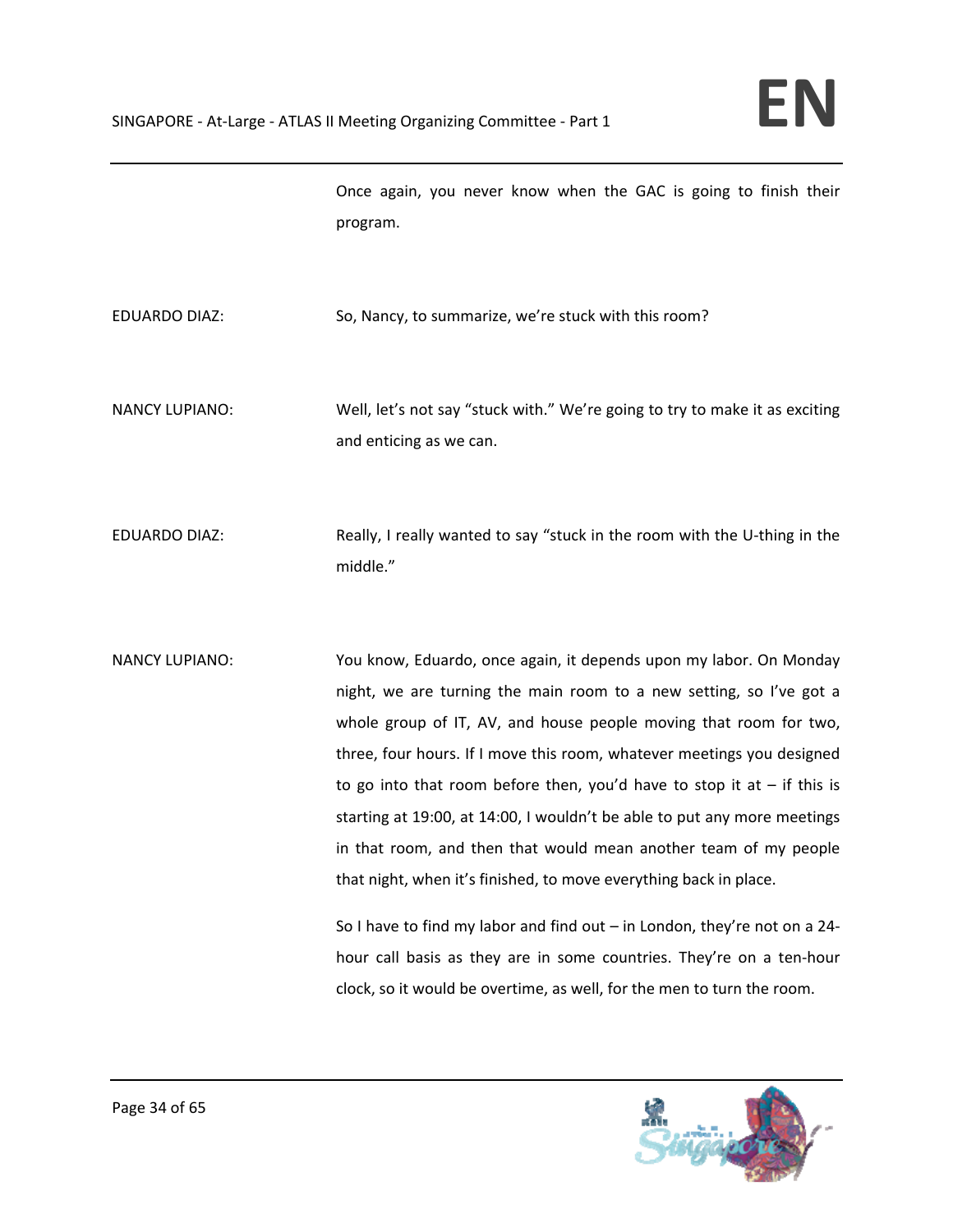| <b>EDUARDO DIAZ:</b>   | So what I'm hearing is there is a possibility that if we coordinate the<br>meetings for Monday to end up at 14:00, there will be a possibility that<br>you can rearrange the room?                                                                                                                                                                 |
|------------------------|----------------------------------------------------------------------------------------------------------------------------------------------------------------------------------------------------------------------------------------------------------------------------------------------------------------------------------------------------|
| <b>NANCY LUPIANO:</b>  | Yes, and I have to check with my labor, as I said. We have not<br>contracted with our equipment labor provider yet, but it would be a<br>cost.                                                                                                                                                                                                     |
| <b>EDUARDO DIAZ:</b>   | Okay so why don't we do something, Nancy? Let's take that offline and<br>see if we can find out if this is something doable.                                                                                                                                                                                                                       |
| <b>GLENN MCKNIGHT:</b> | Yeah.                                                                                                                                                                                                                                                                                                                                              |
| <b>NANCY LUPIANO:</b>  | Absolutely.                                                                                                                                                                                                                                                                                                                                        |
| <b>EDUARDO DIAZ:</b>   | Thank you.                                                                                                                                                                                                                                                                                                                                         |
| <b>GLENN MCKNIGHT:</b> | Yeah, in my experience during trade shows internationally – and I'm<br>sure it's the case with this location $-$ they don't want you to touch<br>anything. So we may have a bunch of volunteers, but frankly your<br>contract is probably going to limit us to what we can move because of<br>liability issues, so we got to be conscious of that. |

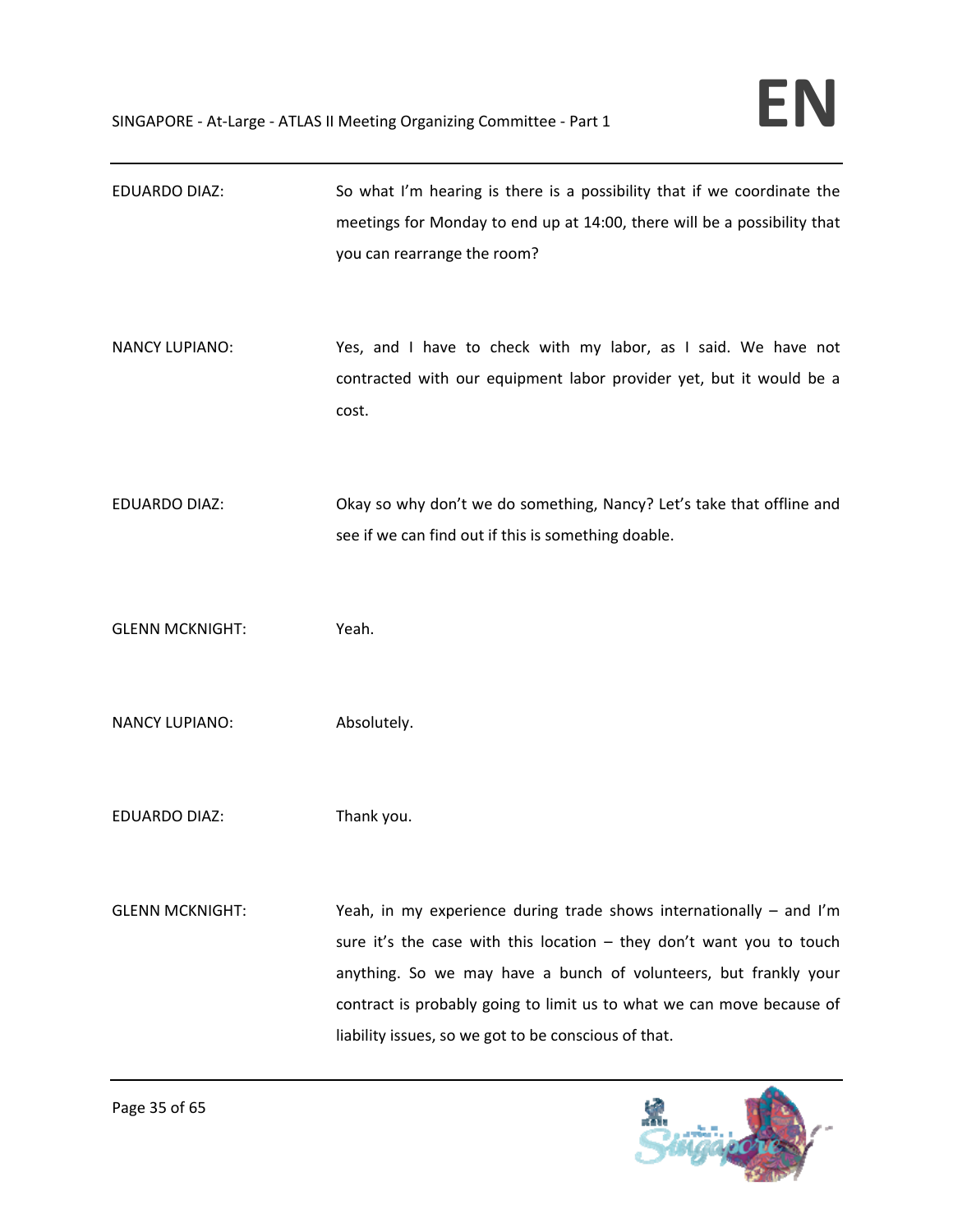| <b>NANCY LUPIANO:</b>  | Absolutely, and thank you for understanding.                                                                                                                                                                |
|------------------------|-------------------------------------------------------------------------------------------------------------------------------------------------------------------------------------------------------------|
| <b>GLENN MCKNIGHT:</b> | But as we've stated, we would have preferred to be much more open,<br>but I think we're stuck, right?                                                                                                       |
| <b>NANCY LUPIANO:</b>  | I know, and I can't change the location of the GAC room simply because<br>of their capacity requirements.                                                                                                   |
| <b>GLENN MCKNIGHT:</b> | Okay. Okay.                                                                                                                                                                                                 |
| <b>NANCY LUPIANO:</b>  | And that would have the same labor issue, as well.                                                                                                                                                          |
| <b>GLENN MCKNIGHT:</b> | So, Nancy, what I'll need to do is work with you with our stripping out<br>the chairs and assigning the five tables for the RALOs. And you're saying<br>this anteroom here up at the top is available, too? |
| <b>NANCY LUPIANO:</b>  | Correct. That is all part of your room. That's always yours. It's not given<br>out to anyone else.                                                                                                          |

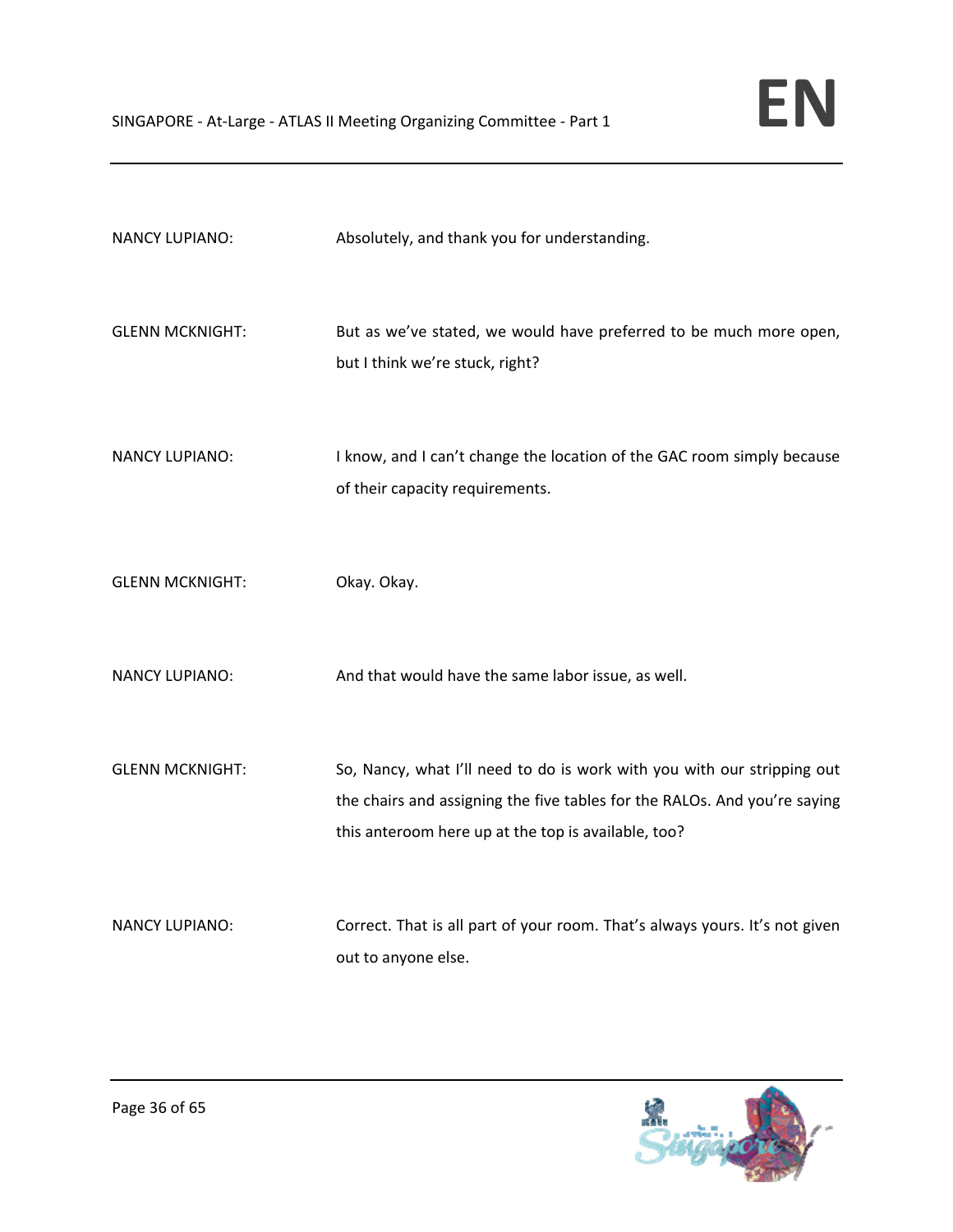| <b>GLENN MCKNIGHT:</b> | Okay. We'll need to just give you - we did a drawing before, but we'll do<br>another one well in advance with the tables required and other stuff.<br>So, okay? Alright, so can we move to the next slide, please?<br>So as we stated, we'll have to work with what we got. The idea is, rather<br>than non-stop speakers, the idea is for ALSes to meet each other, to<br>meet their guests, they have information tables at the RALO tables to<br>learn and listen and showcase your RALO that each of us will have. |
|------------------------|------------------------------------------------------------------------------------------------------------------------------------------------------------------------------------------------------------------------------------------------------------------------------------------------------------------------------------------------------------------------------------------------------------------------------------------------------------------------------------------------------------------------|
|                        | Okay, if we $-$                                                                                                                                                                                                                                                                                                                                                                                                                                                                                                        |
| <b>NANCY LUPIANO:</b>  | Do you have any reason to collect their $-$ do you know them well<br>enough, or would you like to have bowls on those tables to collect their<br>business cards for any reason?                                                                                                                                                                                                                                                                                                                                        |
| <b>GLENN MCKNIGHT:</b> | Any of that stuff's nice. We hope to have some swag, as well. I'll get to<br>that in a sec. Next slide.<br>Okay, one of the outstanding issues is our speaker. So maybe I can turn<br>to staff to address. If you haven't seen a picture of him, this is Tim<br>Berners-Lee. He was top of the list that we discussed, so maybe if I can<br>turn to staff an update on the $-$                                                                                                                                         |
| <b>HEIDI ULLRICH:</b>  | They're looking into it, and the Communications Team $-$ Duncan $-$ will<br>be here this afternoon and we can ask him for an update at that time.                                                                                                                                                                                                                                                                                                                                                                      |

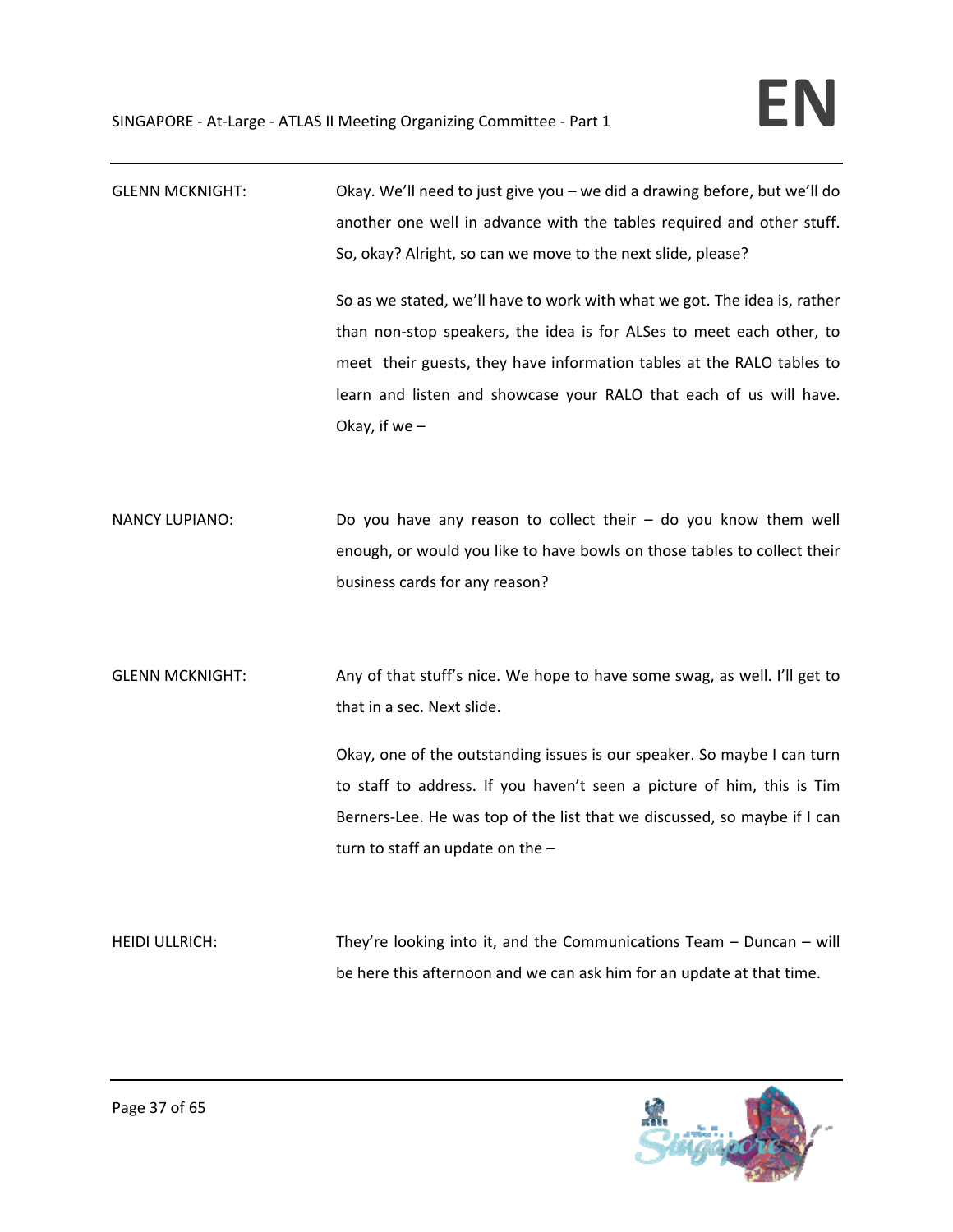- GLENN MCKNIGHT: Thank you so much. Okay, so moving on, so this is what the schedule looks like. It starts with 7:00. We have – and again, this is in flux – "The World of ALAC" keynote speaker. You'll notice that things are fairly quick. Then the dinner, it all depends on our sponsorship whether we have crackers and cheese or we actually eat something substantial. It depends on the generosity of our patrons. And then closing remarks. Again, it's meant not to be, "Everybody's tired of hearing lectures the whole day." Yes, Heidi?
- HEIDI ULLRICH: So in the sponsorship proposal that Olivier has been distributing to potential sponsors, there's no mention of a dinner. It would actually only be hors d'oeuvres, canapés, okay?
- GLENN MCKNIGHT: So those who are expecting a dinner, you better bring a sandwich. Next one. Okay –

NANCY LUPIANO: In London, don't forget there's late-night dining.

GLENN MCKNIGHT: Indeed. Unfortunately, Olivier's not here, but I think he alluded to the – we need a clearer proposed budget. There's a draft one on the Wiki. We don't really know the full amount of what the budgets require. We're working in like the black box. So right now it's only \$10,000, right, that's been allocated? Is that correct?

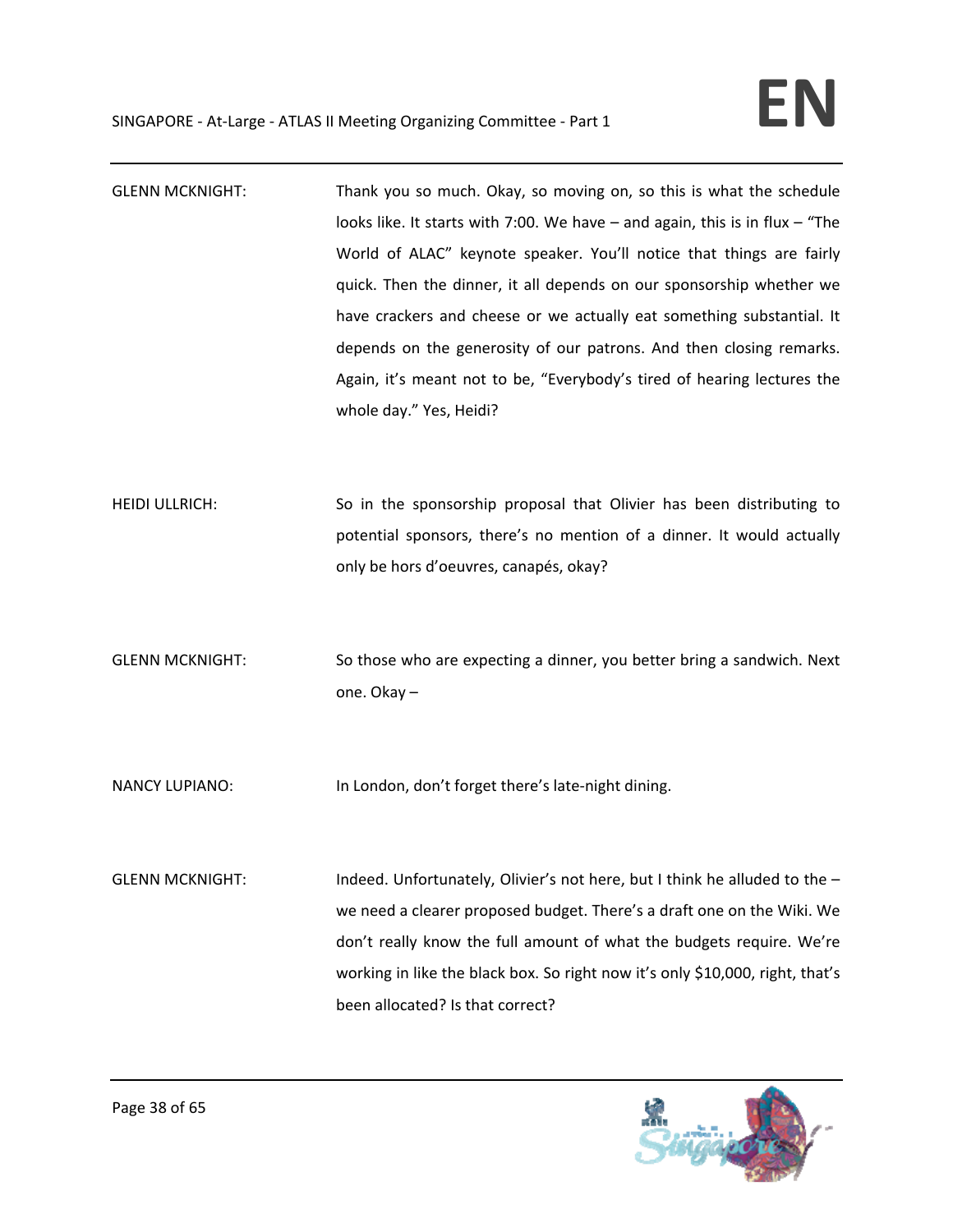| EDUARDO DIAZ: | What Olivier mentioned was that Google said that they were going to |
|---------------|---------------------------------------------------------------------|
|               | give \$10,000 per day. They didn't say for what.                    |

GLENN MCKNIGHT: Yeah. Okay. That could be for anything, not just for the showcase.

EDUARDO DIAZ: That's my impression.

GLENN MCKNIGHT: Okay. Now, when we did the Toronto event, we got sponsorship from Afilias. Has he approached Désirée? Okay. Alright. So I guess we just need to put our heads together for more sponsorship. Okay, next slide.

> Okay, so what we've set up: we have five tables, so as you can see, we have volunteers that have stepped forward to manage their table. They'll have their literature, their colors, their banners that associate it with theirs and get their volunteer through the evening. The only assigned person – I'm turning to Wolf here – Wolf, who can you assign? Or can you be the volunteer for your table?

WOLF LUDWIG: Sorry, was this a direct question to me?

GLENN MCKNIGHT: Yes, sir. I'm using Eduardo's technique.

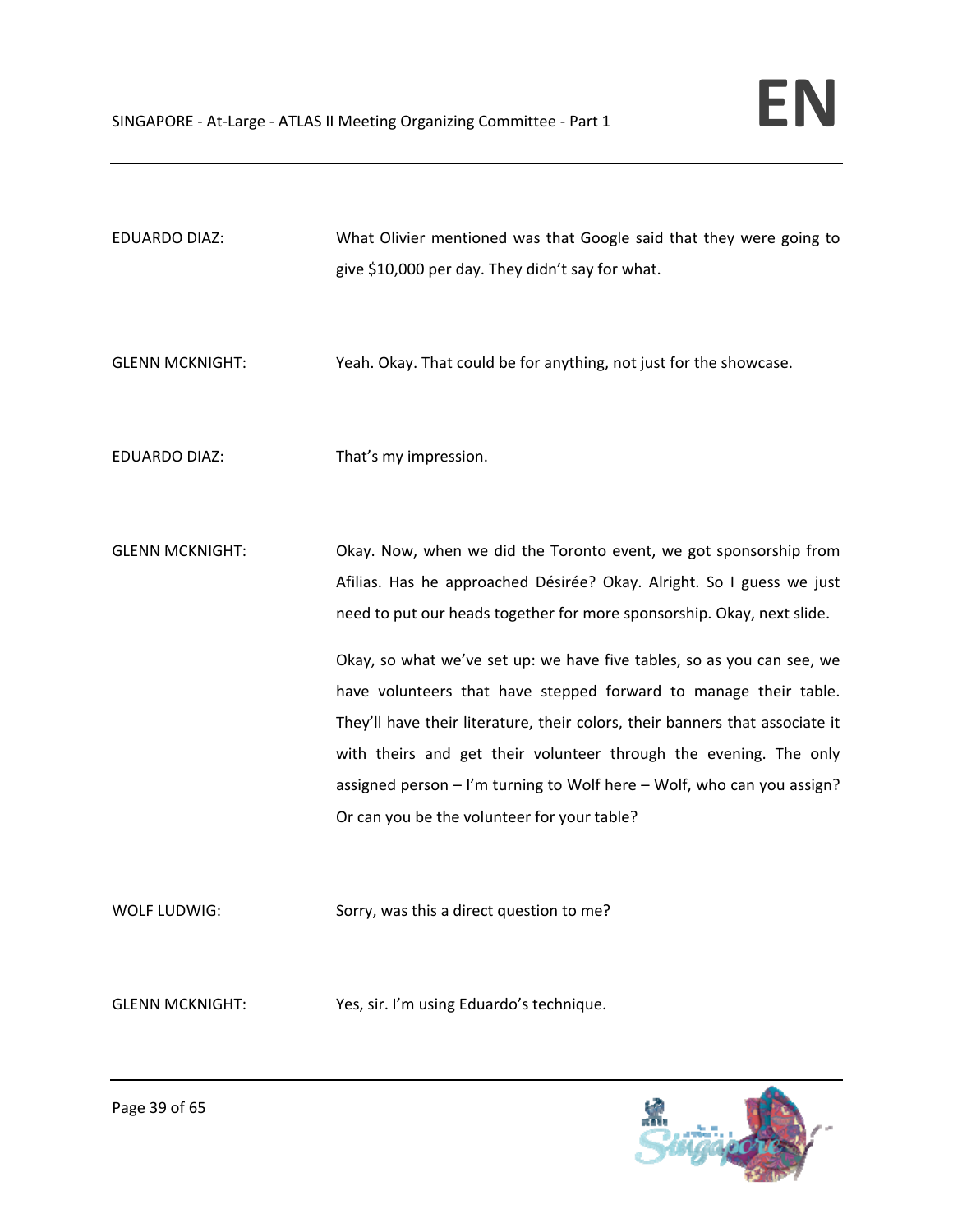WOLF LUDWIG: Oh, okay, Wolf Ludwig speaking on a precise question by Glenn. Well, I'm ready to serve my community, but not this evening at the table. Except for let me suggest to put EURALO Secretariat into this: Yuliya Morenets. And she's much more attractive than I am.

GLENN MCKNIGHT: Is she here?

WOLF LUDWIG: In principle, she should be here, yes.

GLENN MCKNIGHT: It's always a prudent thing to volunteer a person that's not here. Okay, I'll put her name down. Thank you.

> So if each of the RALOs have a slide show, if you do not have one, we'll share the one that we've produced for NARALO as an example. We requested the table, tablecloths, a television that you can link up to your laptop. I recommend strongly bringing a cable for security for your laptop because if you walk away and your laptop walks away, sorry, that's the breaks. So just as a cautionary. We'll move to the next slide.

> One of the things we decided on as a group, we didn't want a musical performance or a dancer or something that so everybody has to just watch that performance out of respect to the live performers. We decided that we collect some regional music representing your culture, your language, your musical taste, and so we assigned each area to

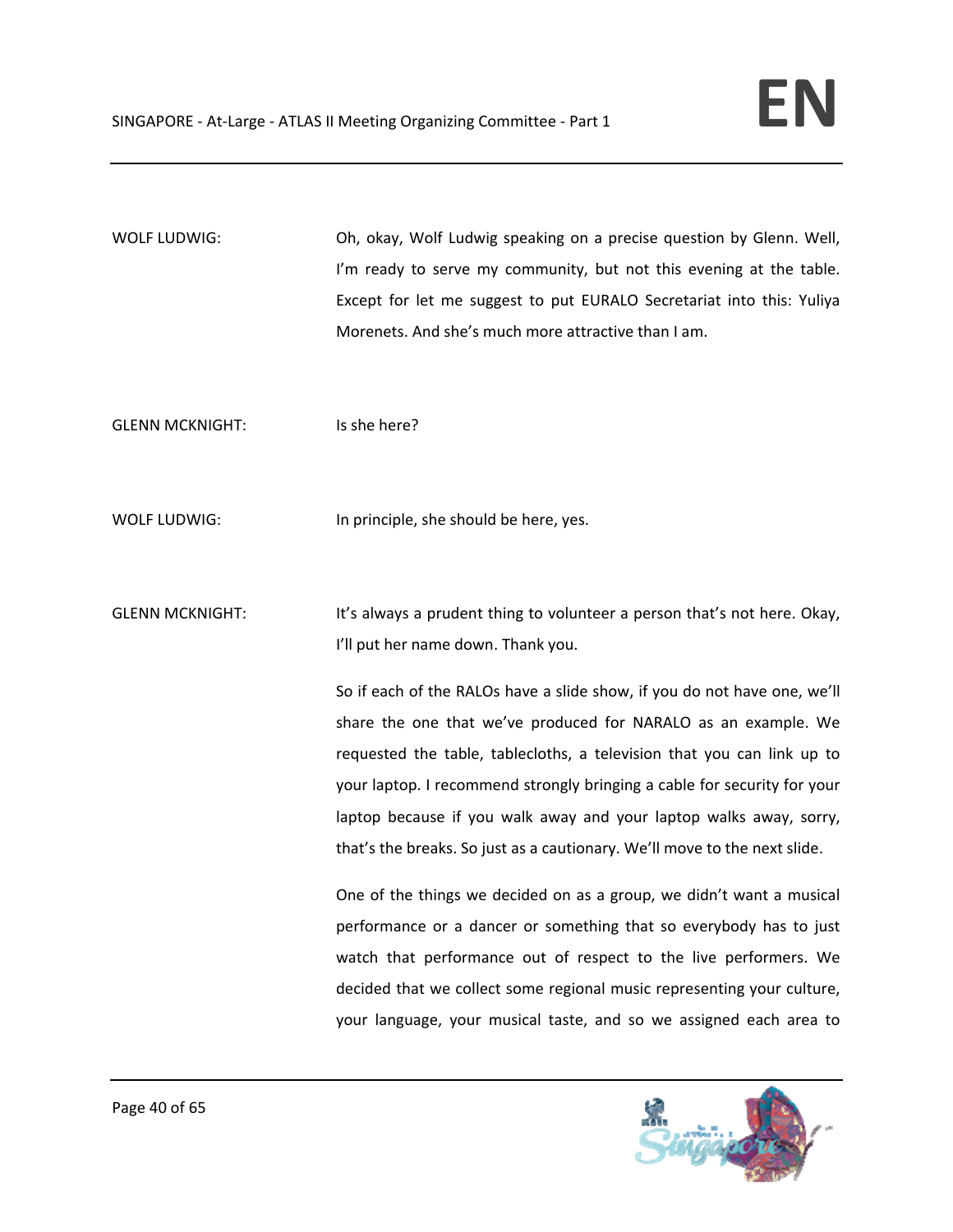|                        | bring at least five or ten songs to the table. As you see, I volunteered for<br>our music collection. Some people may not like my musical taste, but<br>we'll see. But I need people to step forward and volunteer. Yes, Heidi? |
|------------------------|---------------------------------------------------------------------------------------------------------------------------------------------------------------------------------------------------------------------------------|
| <b>HEIDI ULLRICH:</b>  | Glenn, would each table then have music playing at the same time?                                                                                                                                                               |
| <b>GLENN MCKNIGHT:</b> | No, it's through the regular PA system. It's low, low level. It's just<br>background ambience music.                                                                                                                            |
| <b>HEIDI ULLRICH:</b>  | Okay, thank you.                                                                                                                                                                                                                |
| <b>GLENN MCKNIGHT:</b> | Thank you. Yes, sir?                                                                                                                                                                                                            |
| <b>EDUARDO DIAZ:</b>   | [inaudible] we have Anthony who plays the flute. Maybe he can be at<br>the NARALO table, just showing us some of that to the people that are<br>interested.                                                                     |
| <b>GLENN MCKNIGHT:</b> | Yeah. Is he here, actually?                                                                                                                                                                                                     |
| <b>EDUARDO DIAZ:</b>   | Anthony? No.                                                                                                                                                                                                                    |

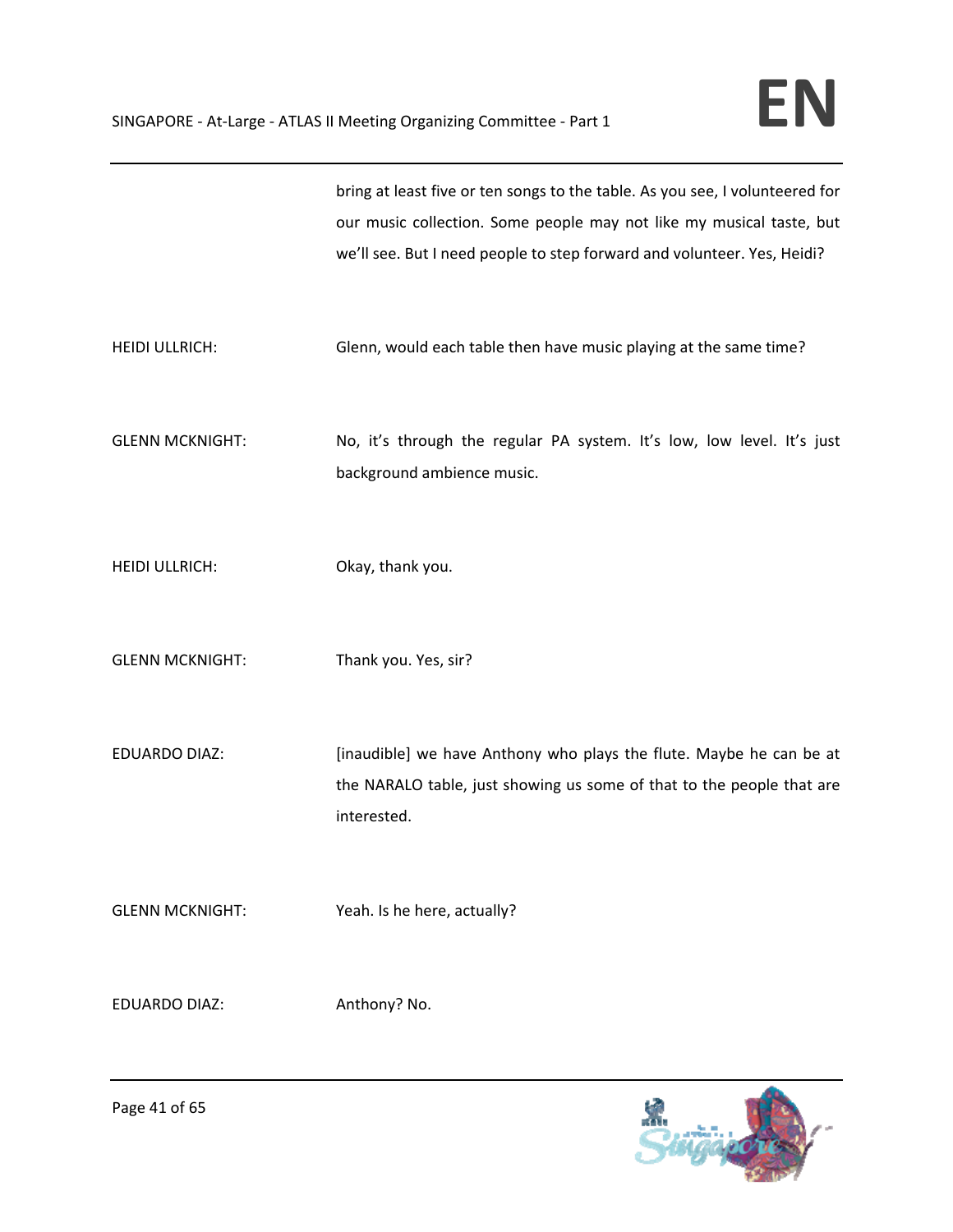| <b>GLENN MCKNIGHT:</b> | Okay. Siranush?                                                                                                                                                                                                                                                                                          |
|------------------------|----------------------------------------------------------------------------------------------------------------------------------------------------------------------------------------------------------------------------------------------------------------------------------------------------------|
| SIRANUSH VARDANYAN:    | Thanks, Chair. We have discussed this, actually, during APRALO call, so<br>we have already volunteered Pavan Budhrani will be working on that,<br>for the collection of all music from Asia-Pacific, and Pavan is here.                                                                                  |
| <b>GLENN MCKNIGHT:</b> | Okay. Perfect. Thank you. Okay, from the - is Wolf here? Wolf, do you<br>have somebody you want to assign that's not here?                                                                                                                                                                               |
| <b>WOLF LUDWIG:</b>    | Yes. This would be as a most logical thing. While we discussed at our last<br>monthly call and Yuliya has a mandate to contact some of our members<br>who could be interested to help her to create this display, documents,<br>etc., for our table in London and also to care about the music elements. |
| <b>GLENN MCKNIGHT:</b> | Thank you.                                                                                                                                                                                                                                                                                               |
| WOLD LUDWIG:           | But I think from now on, it should be Yuliya being boss of this and not<br>me again.                                                                                                                                                                                                                     |

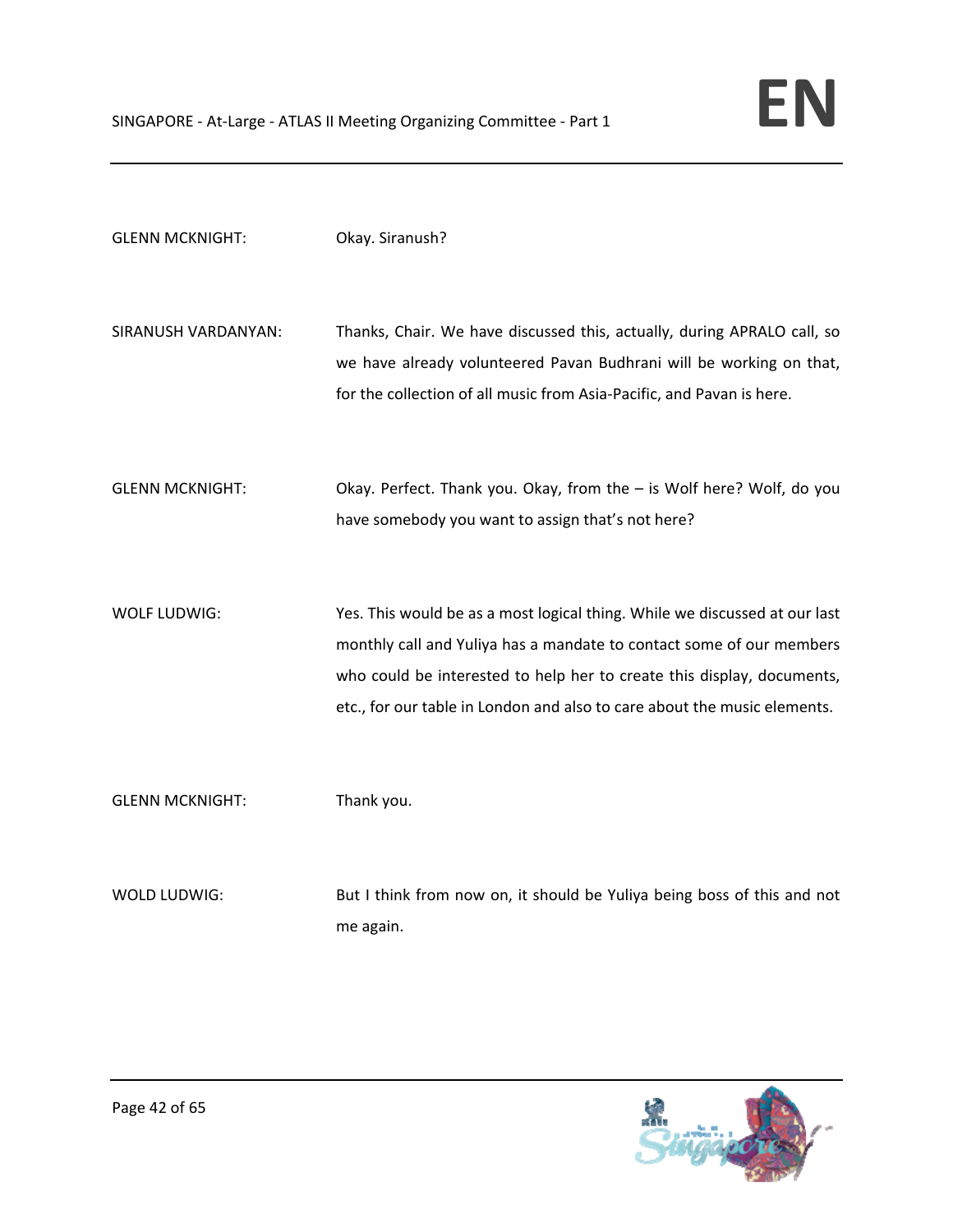| <b>GLENN MCKNIGHT:</b>    | Okay, thank you. And I'd like to turn to somebody from LACRALO that<br>they can volunteer or assign someone. |
|---------------------------|--------------------------------------------------------------------------------------------------------------|
|                           | Okay, so we'll work on that. So we still need somebody from LACRALO?                                         |
|                           | No? You guys are naturally musically-inclined. I thought you'd all jump                                      |
|                           | on this one. Okay, yes, Fatima?                                                                              |
|                           |                                                                                                              |
| <b>EDUARDO DIAZ:</b>      | It's Fatima.                                                                                                 |
|                           |                                                                                                              |
| <b>FATIMA CAMBRONERO:</b> | I offer my help to collaborate with them in the LACRALO table and also                                       |
|                           | for my collaboration to find some people from LACRALO to collect the                                         |
|                           | music.                                                                                                       |
|                           |                                                                                                              |
| <b>GLENN MCKNIGHT:</b>    | Thank you. Move to the next slide, please. There's only a few more<br>slides.                                |
|                           | Okay, so we've created a master action list. Each item is assigned to a                                      |
|                           | number and an update per meeting. That's the TinyURL for the location.                                       |
|                           | It's working quite well. Eduardo, did you design the tracking system?                                        |
|                           | Yeah, I really like it. So it's all transparent, what items are still on the                                 |
|                           | table and what needs to be done. So if you want to jot down that URL,                                        |
|                           | you're welcome to check it. And that's it. Any questions?                                                    |
|                           |                                                                                                              |
|                           |                                                                                                              |

EDUARDO DIAZ: Dev, please?

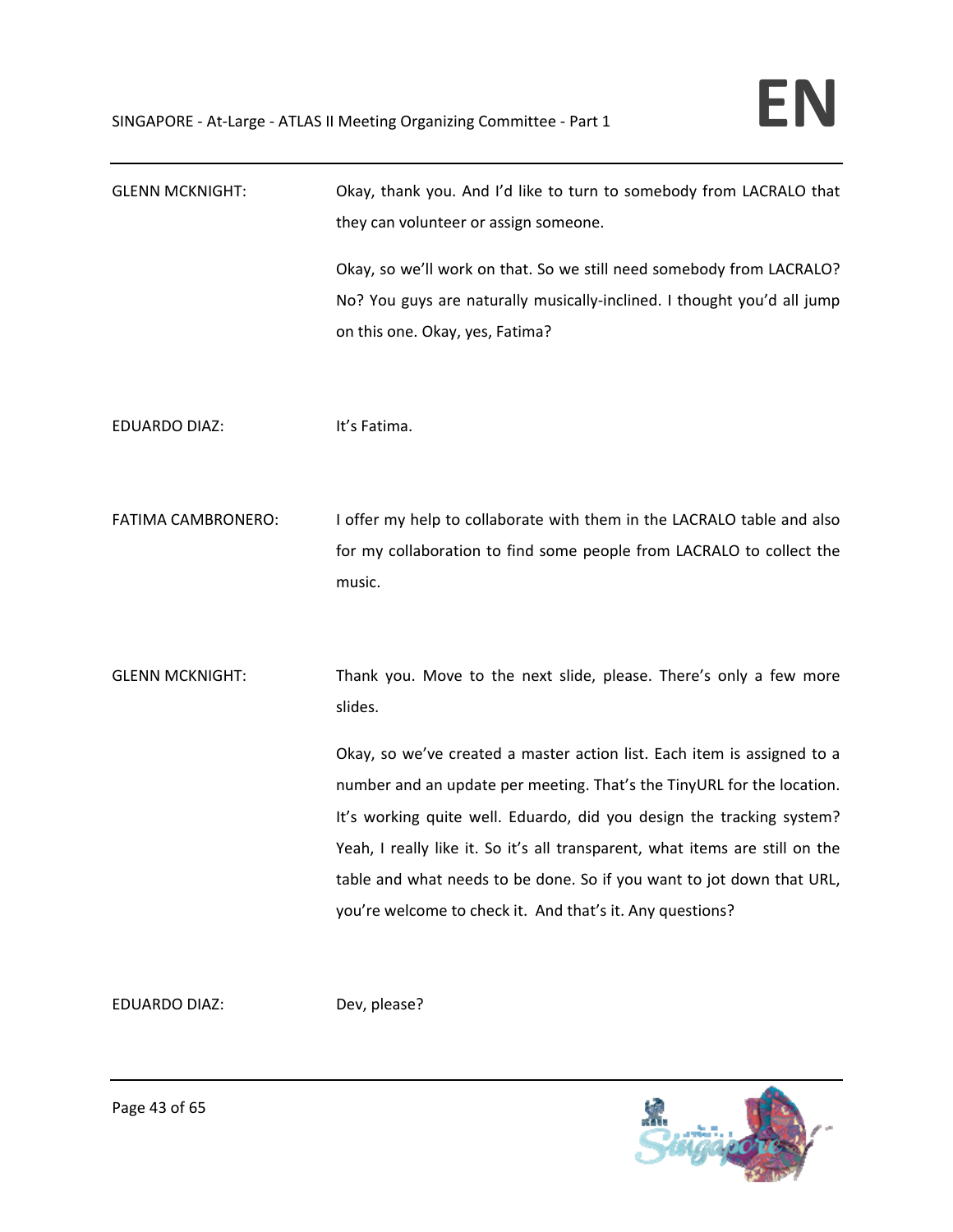- DEV ANAND TEELUCKSINGH: Thank you. Looking at the layout of the Windsor suite, which is the ALAC room and which will be the location for the Fayre of Opportunities, so maybe we can use the U-shape. It's not a hindrance, but perhaps we can use those as the RALO tables. So what happens is that the person to be standing behind within the inner U, and then we break it out for the five regions that way.
- NANCY LUPIANO: Good idea. Good concept, except if you look in this U, you'll see so many cables and connections for microphones and feeds to the projector that having people within the U is not a good idea.
- DEV ANAND TEELUCKSINGH: Okay. Just a follow-up question, but I understand that. What I meant was that  $-$  how should I put it  $-$  the persons behind the leads for the tables will be behind in the inner U. Then they'll be presenting to the people on the sides but once all those chairs are removed.
- NANCY LUPIANO: Yes, I did understand that that was the decision you were requesting. Once again, it doesn't matter whether it's one or ten people. These connections cannot be stepped on, pulled out, or disconnected, or the next morning, you wouldn't have a program.

EDUARDO DIAZ: Thank you. Sandra, please?

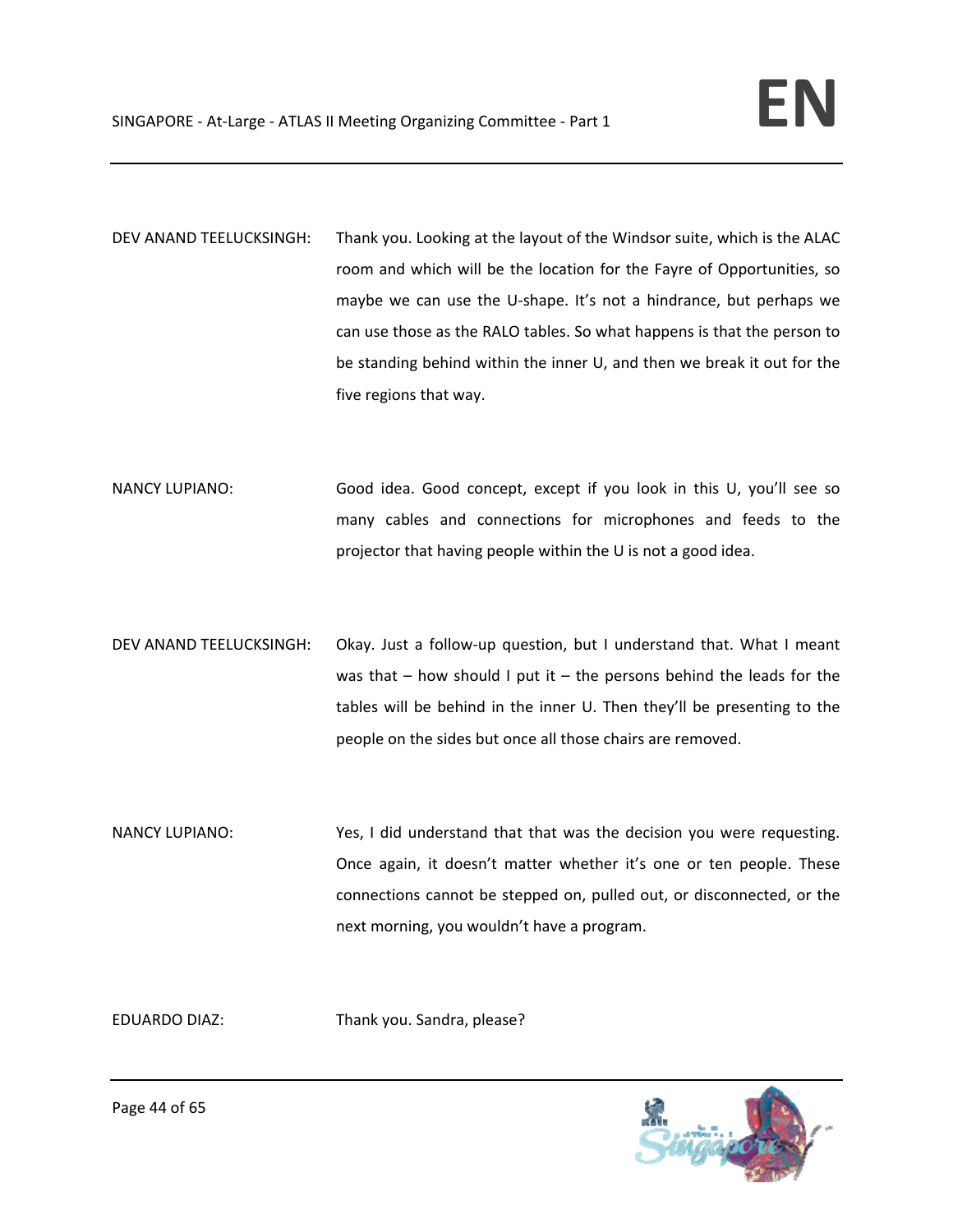| <b>SANDRA HOFERICHTER:</b> | Thank you, Eduardo. There was a slide. It mentioned program. Can we<br>go back to that slide, please? Event details. What is this? The times and<br>activities?                                                                                                                         |
|----------------------------|-----------------------------------------------------------------------------------------------------------------------------------------------------------------------------------------------------------------------------------------------------------------------------------------|
| <b>GLENN MCKNIGHT:</b>     | Yeah, that's a rough draft of what we'd be doing for those two hours.                                                                                                                                                                                                                   |
| <b>SANDRA HOFERICHTER:</b> | In two hours, we are doing a welcome, the word of ALAC, a keynote, a<br>dinner, and a closing remark?                                                                                                                                                                                   |
| <b>GLENN MCKNIGHT:</b>     | There's no dinner.                                                                                                                                                                                                                                                                      |
| <b>SANDRA HOFERICHTER:</b> | But still, even without dinner, we are doing this in two hours?                                                                                                                                                                                                                         |
| <b>GLENN MCKNIGHT:</b>     | Yeah, I'm lost. What do you mean?                                                                                                                                                                                                                                                       |
| <b>SANDRA HOFERICHTER:</b> | I mean we have times there. 7:00, 7:15, 7:45, 8:00, 9:00. Whatever we<br>have on activities is welcome, the world of ALAC, a keynote, a special<br>speaker, no dinner, and closing remarks. Is this a draft? Of course it is a<br>draft, but even if it's a draft, this is $-1'm$ lost. |

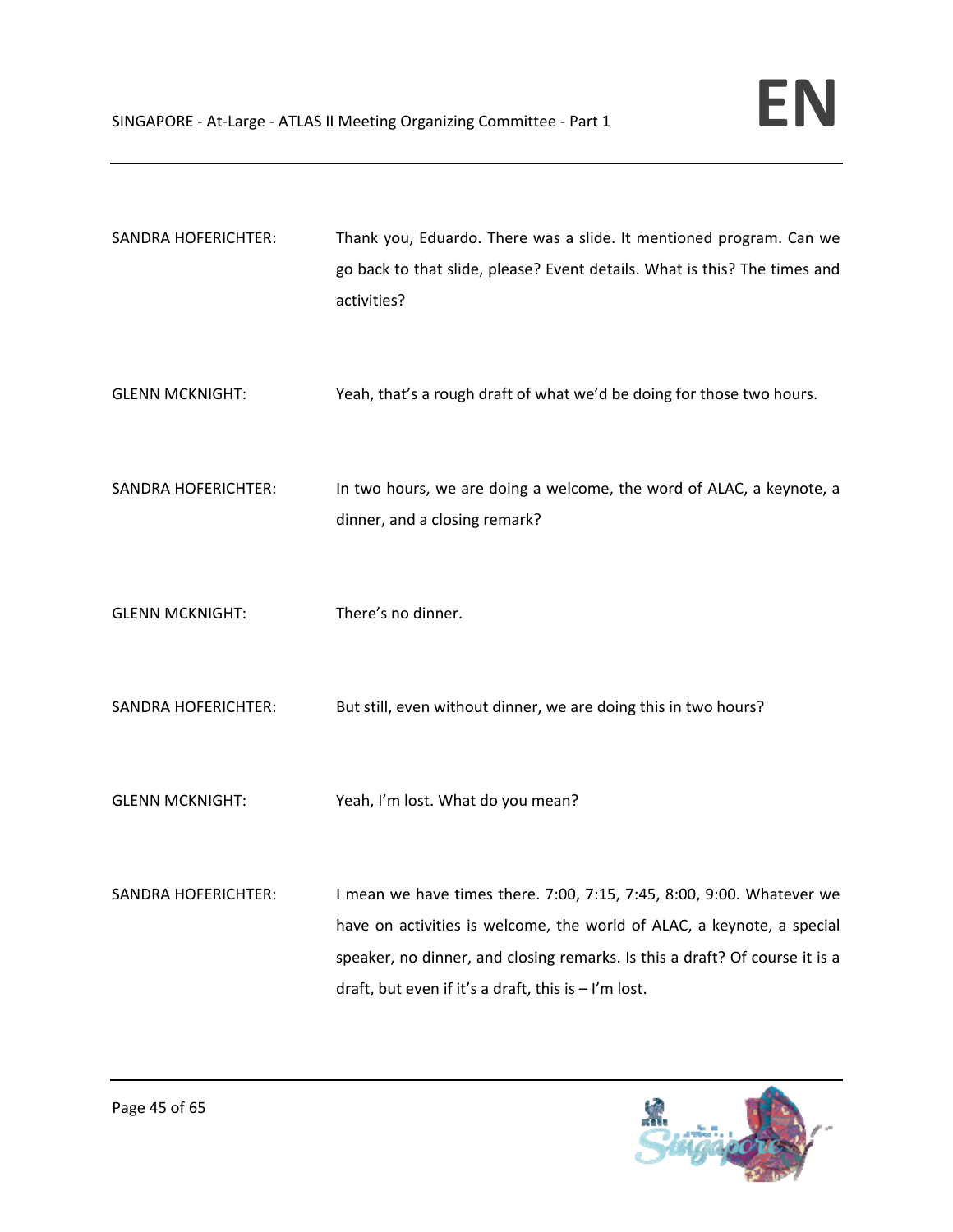And what I also like to mention we are discussing a very special detailed things about rooms, room size, setting, and so on and so forth. I've never received any sort of a program where ICANN participated actually in the discussion. Looking at the program, Tijani mentioned we need a room for Wednesday for 15 people. What for? Is this the purpose of the session, to have the bilateral discussion with Nancy Lupiano, which is giving an update on the room setting and how we are doing this when the group here in this room  $-$  if you look around, there are so many people in the room that could actually contribute with ideas to the program and get the process running.

What we are doing here is a very special discussion which can be actually done in a bilateral manner on Skype or outside in the corridor – wherever. I'm not able to  $-1$  mean, I'm here. I'm dedicating my time to get the ATLAS Summit done. But I am not able to participate in any of the discussion because I never received a program. If this is a draft program, I cannot believe that this is something we can work on because this is not working within two hours, and I'm not able to contribute to questions like room setting or whatever if I do not know what we are talking about. And I asked my colleagues if I missed the program because I was not taking enough attention, but nobody here in this queue received the program or a draft or whatever.

So this is rather confusing to me, and maybe I missed something and I really apologize. If this was the case, then please correct me. I put ash on my head when it was my fault that I missed something of the process. Thank you.

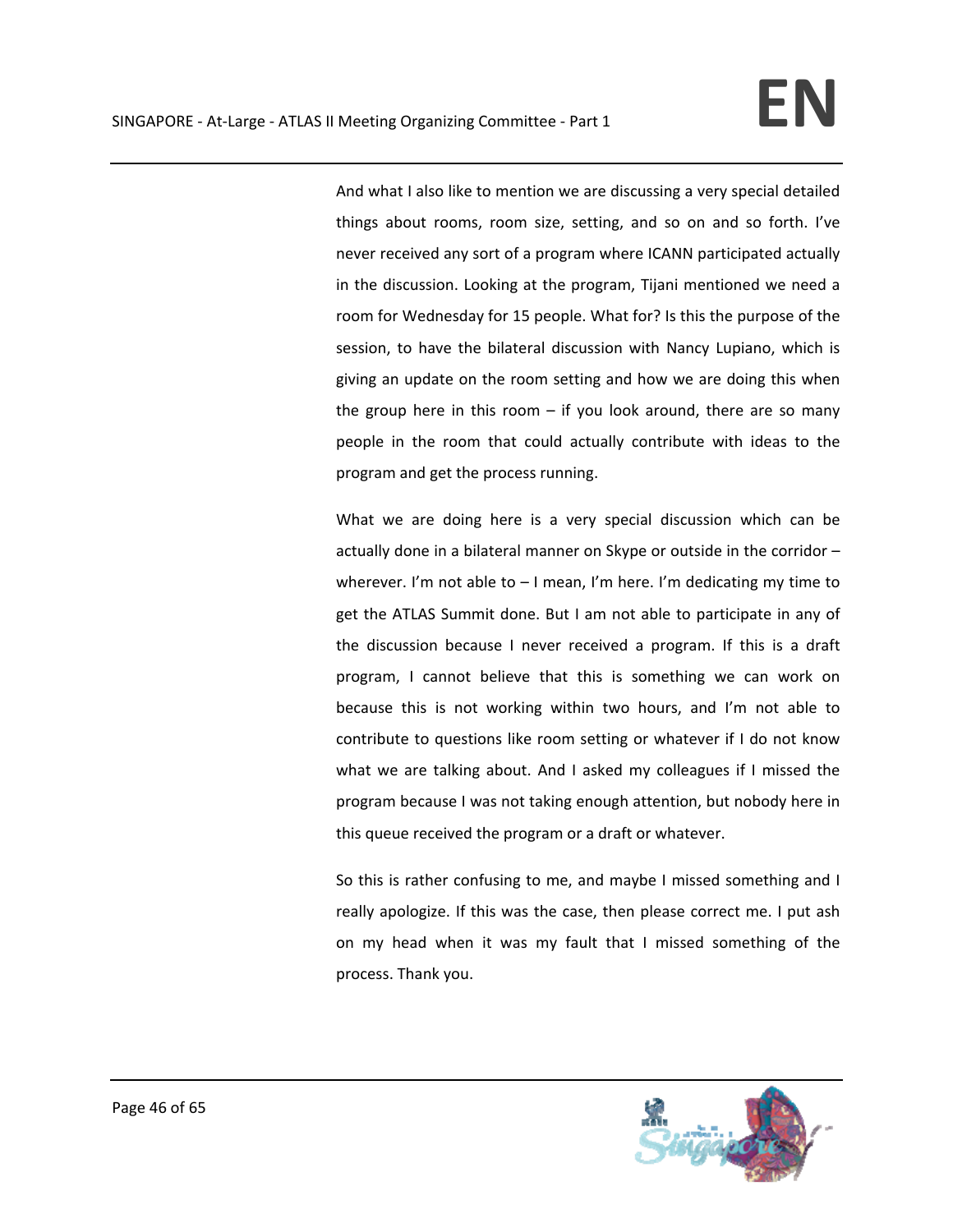EDUARDO DIAZ: Thank you, Sandra. Wolf?

WOLD LUDWIG: I can understand Sandra's frustrations because there were a lot of meetings, a lot of call conferences, but certain essentials are not well‐ documented in my opinion.

> I think we had long discussions and we had a clear concept for this Fayre of Opportunities. First of all, we discussed for hours about the title. At the beginning, there was this ALAC malady, always talking about showcases, and I say it here again. I say it's hardly any other term I hate as much as "showcase." This is in my opinion so U.S. cultural hegemonia. This is Hollywood style showcases. We are not doing a show, and we were very clear from the beginning in this working group that we would like to offer a Fayre of Opportunities, an interactive thing for our members, contacted by our members, and not our members being shown like animals in the zoo: here you can have a look on our pretty members, 160 of them. Different spaces – from Africa, from Latin America, even from the Pacific region – they're all intercultural diversity exposed to a show.

> In my opinion, we are clear enough this is a ridiculous concept, and we agreed at a very early stage to change the title. We had a concept on the table, and I think it would be more interesting here than in such around discussing about logistical details. It would be much more interesting for the participants here in this round to discuss about conceptual ideas and the framing of the event.

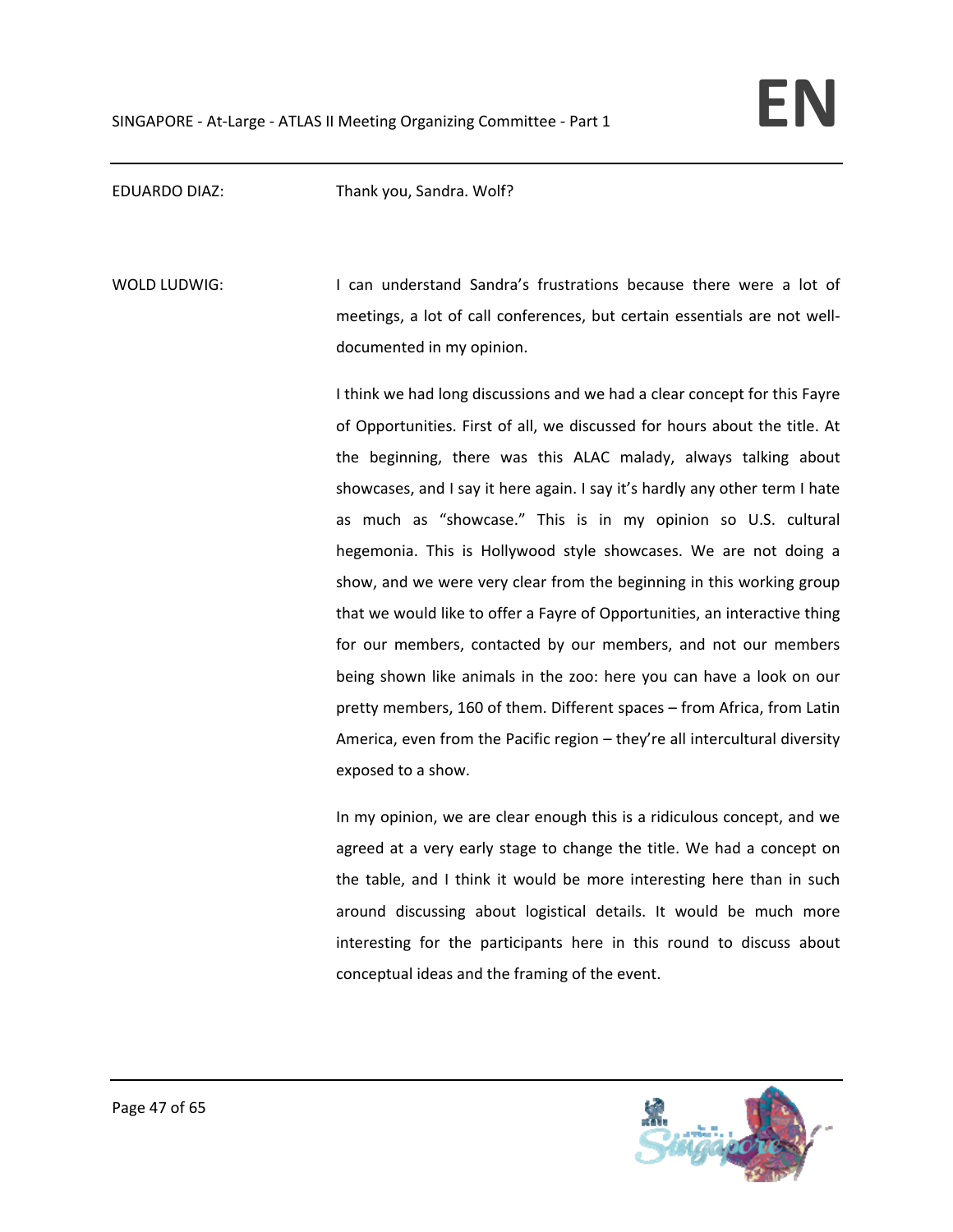So the details like logistics can really be done in the sub‐working groups, because it's rather boring here for such a round to waste time with it. But here really is of interest and at this point, I must agree: Sandra, it's perfectly alright. Here, it's interesting to discuss about concepts and outcomes of our previous sessions and to have it refute here, in the sort of bottom‐up manner by the broader community or by the participants here. Thanks.

EDUARDO DIAZ: Thank you. Tijani, please?

TIJANI BEN JEMAA: Thank you, Eduardo. Since Nancy is here, we asked her to come to finalize some things regarding the rooms, regarding the hotel, and we wanted it to be for the record here, recorded, etc. So if we can finish everything related to Nancy so that we can release her, we can make her go and work her work, I think and then we can come back to our summit, our things, and we can discuss them. Thank you.

EDUARDO DIAZ: Thank you. Any other comments, please?

RAFID FATANI: I'm going to echo Sandra and Wolf. I know this is unnecessary, and this is response to Tijani's comment. We are putting the cart before the wheel. We're discussing the details and the logistics of the rooms before we've got the details of what we're going to discuss afterwards. It makes no sense. It's too broad. It's too broad to be talking about room

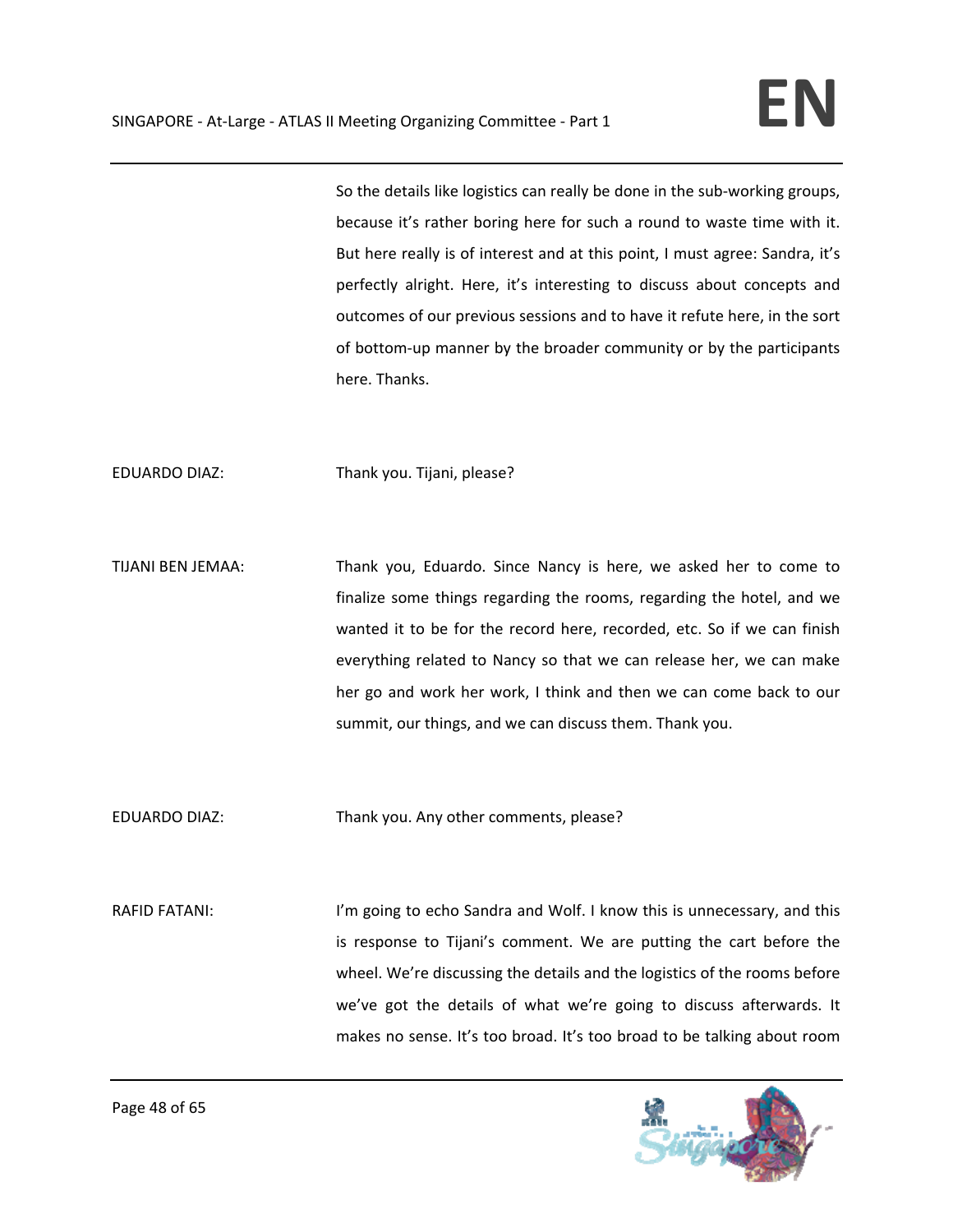sizes, the shapes, layouts, all the rest of it, if we haven't even talked about the final detail. We're wasting our time, as well as Nancy's time. This could have been done in the corridors. This could have been on the side saying, "This is what we want. This is what we've agreed, and then this is how we would like to implement it." This did not need to be discussed here now.

NANCY LUPIANO: The very good thing about bringing in the floor plans to you at this time is that is what they will be. They will not change. They will not adapt, except for me trying to remove chairs from the ALAC room. So at least this will give you a point to design from. So it really has not on my part been a wasted amount of time, and hopefully it will help you design towards the programmatic issues that you need to discuss.

EDUARDO DIAZ: In the organizing committee meetings, a few of the calls had been moved around this logistic problem of the room, other than the actual content of the substance of the meetings itself. So one of the main things I wanted to do here was bring Nancy, who deals with these things, and get that over with. I'm sorry if you had a different expectation, and I have taken too much about our time. I agree that we need to talk about the substance, but we need to get this out of the way. Otherwise, we will be talking about logistics and room in our current calls. So Tijani, you have something else to say?

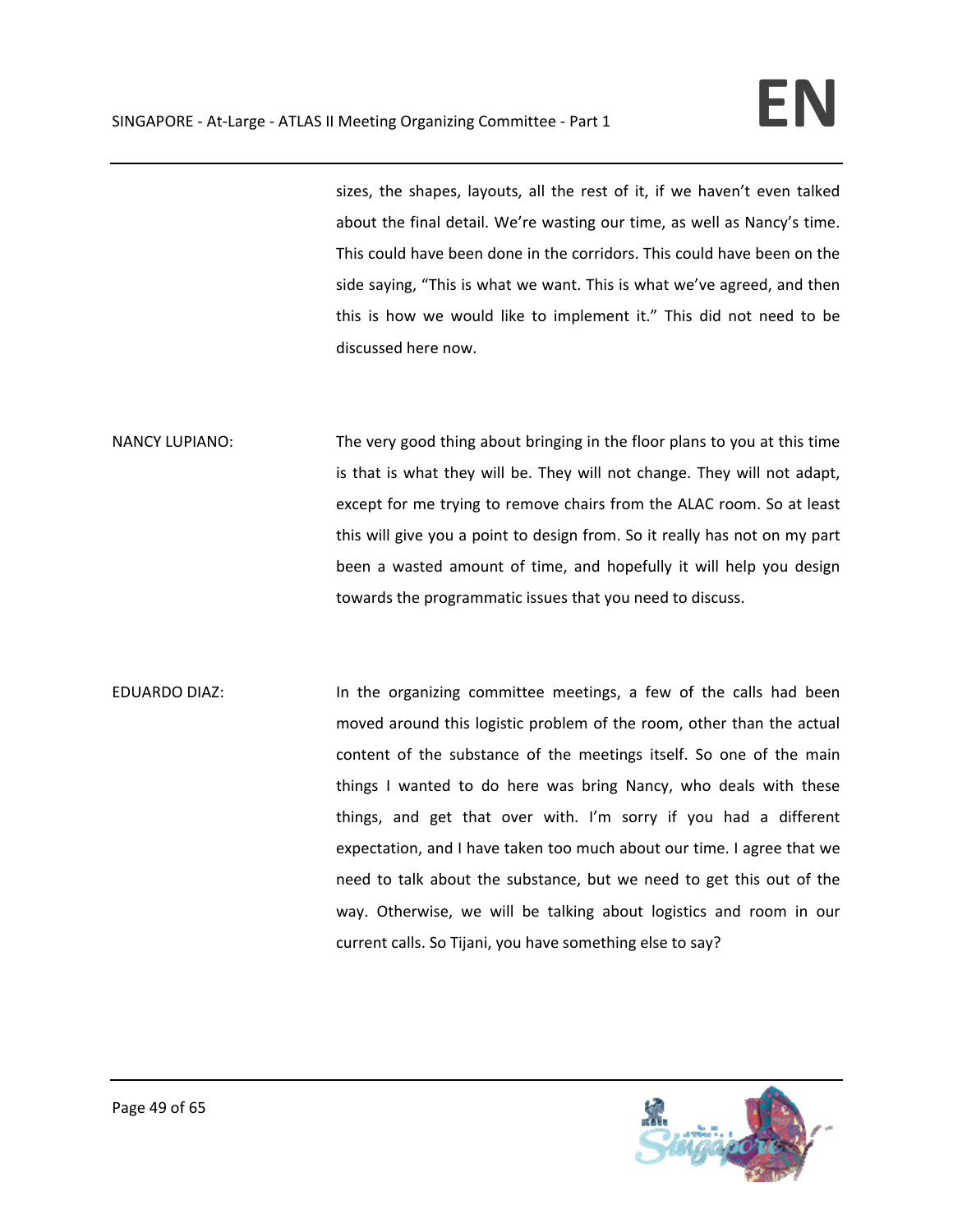- TIJANI BEN JEMAA: I think we can thank Nancy for her time, and we can let her go. We don't have anything else to add for Nancy, and we can continue our meeting.
- NANCY LUPIANO: Thank you very much. Get in touch with me anytime you have more questions. Thanks you.
- EDUARDO DIAZ: Thank you, Nancy. So moving forward with the agenda, I have Fatima Cambronero. I would like her to talk about the contents of the Mentoring Program and have a discussion about that. Thank you.
- FATIMA CAMBRONERO: Thanks, Eduardo. I will be speaking in Spanish. Before we're talking about Mentoring Program, I would like to make a brief comment regarding interpretation of the meetings. We have received our notification that we will have interpretation for two sessions out of five that we will be holding in London, and I do understand the lack of a space and that this is a logistic issue, but we're inviting new people that are coming for the first time to At-Large. We are working as volunteers, and we're making the best of our efforts, and then they come to our meeting and we tell them, "You have to choose one or the other meeting because you will not have interpretation in the rest of the rooms." So what is the purpose? Or what type of inclusion are we dealing with?

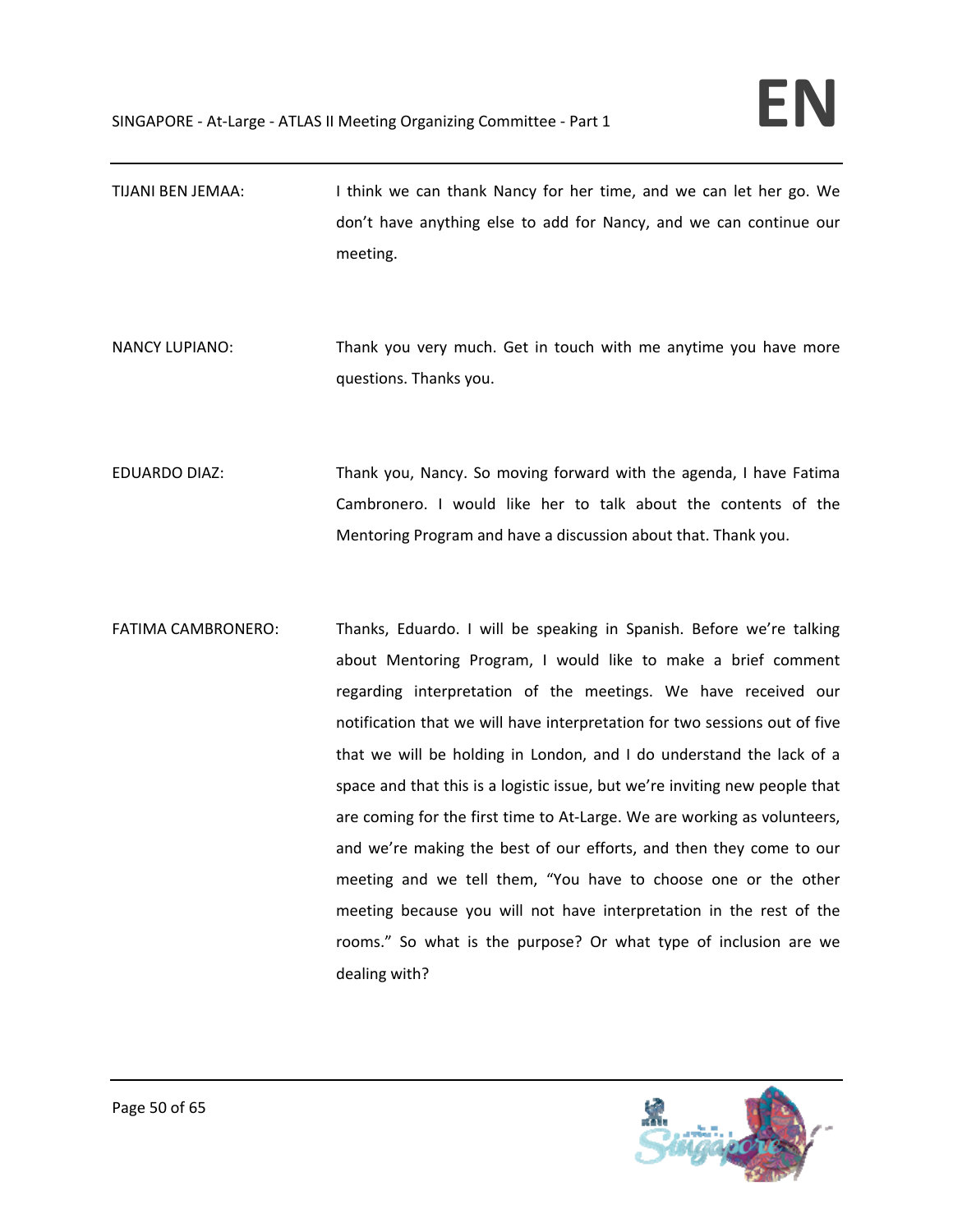Now, I will continue with the Mentoring Program. We have a draft of our Mentoring Program. Some people requested modifications, including staff, so now we have go back. We do not have a draft ready, so we will be sending the draft the following week, and we will be sending this information to the new members of the Mentoring Working Group. I would like to thank all the members who have joined. We are ready to start working once the staff agrees with the draft, and next week we will start working on the modifications requested, and we will send that for comment.

The things that we were working out with the different working groups – the webinars – we have already arranged the schedule for the webinars, and we have asked ALAC members, ALAC leadership and officers may be able to contribute to this program as mentors, so we will send them the invitation and we will open this to the RALO members who are able to offer themselves as mentors and who have the time so that they can participate as volunteers so that they can participate as mentors.

We will also open a Wiki page for them to meet the mentors and mentees for them to gather together before the London meeting. Once they get to London, mentors could lead their mentees into the different activities and show them how to get involved and other things related to the meetings.

So those who belong to the Mentoring Working Group, next week you will be receiving information about this. Thank you very much.

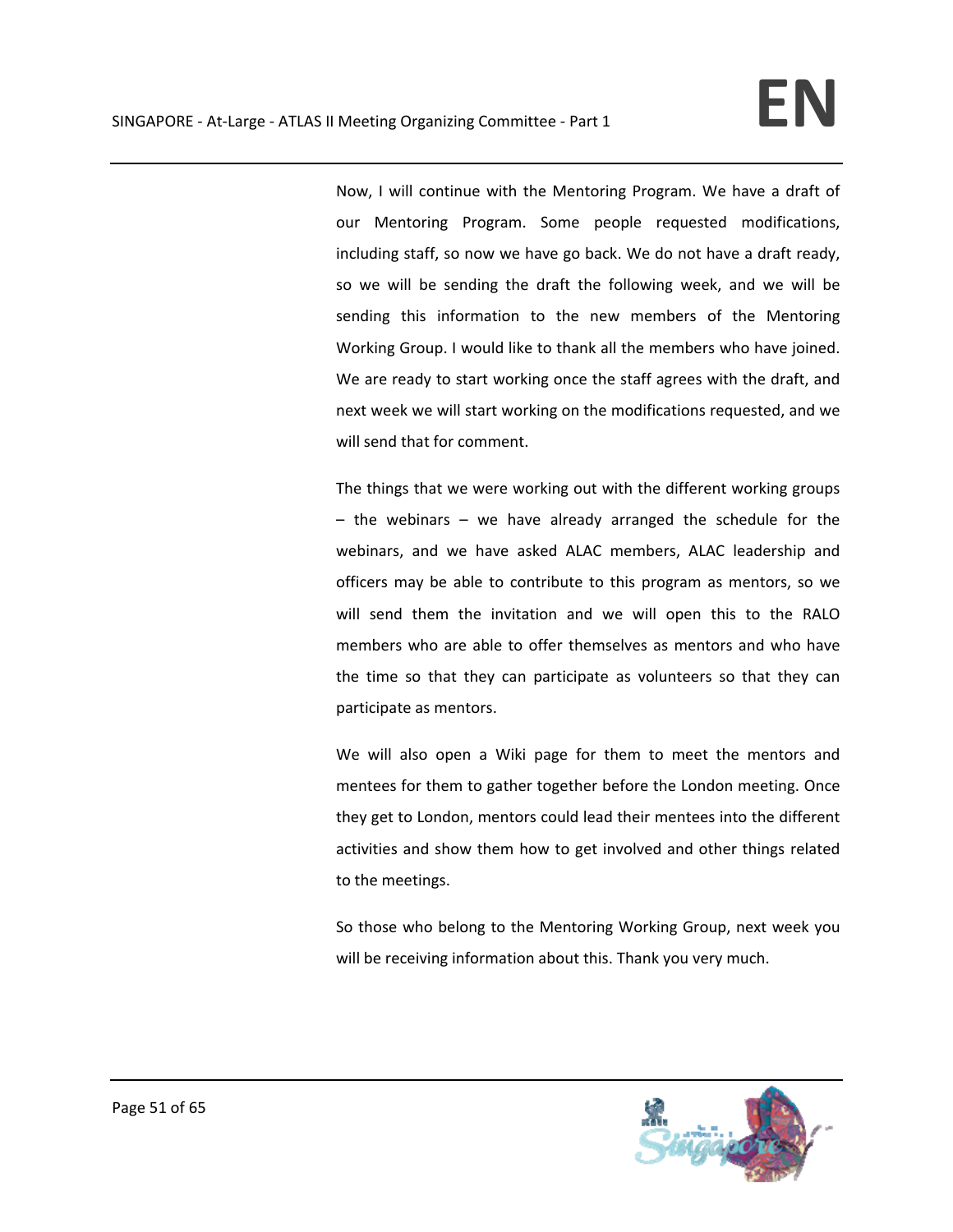- EDUARDO DIAZ: This is Eduardo Diaz speaking. Thank you very much, Fatima. Is there any comment?
- HEIDI ULLRICH: Hi, Fatima. We were looking at finalizing the schedule, so when are these meetings scheduled to take place, or when are you thinking that they are to take place? In the morning, I believe?
- FATIMA CAMBRONERO: We won't have a face-to-face meeting in London because we were requested to delete the meetings because there were no rooms. So communication along mentees and mentors will be covered before by means of e‐mails or in the Wiki page, and then we will have informal meetings between the mentors and mentees. But we were asked to delete those for the schedule, so I don't understand your question now.
- HEIDI ULLRICH: Because, again, in the mornings you could use the ALAC room, but that means that you would then overlap directly with the ICANN Fellowship, and my thought was that some of the ALSes would also go to the Fellowship Program that Janice leads. So that's the concern. I think it wasn't so much the room space. It was that it would be a direct conflict with the Fellowship Program.
- FATIMA CAMBRONERO: Okay, but do we have an available room in case we need that? Do we have a bay-level space in London in the morning?

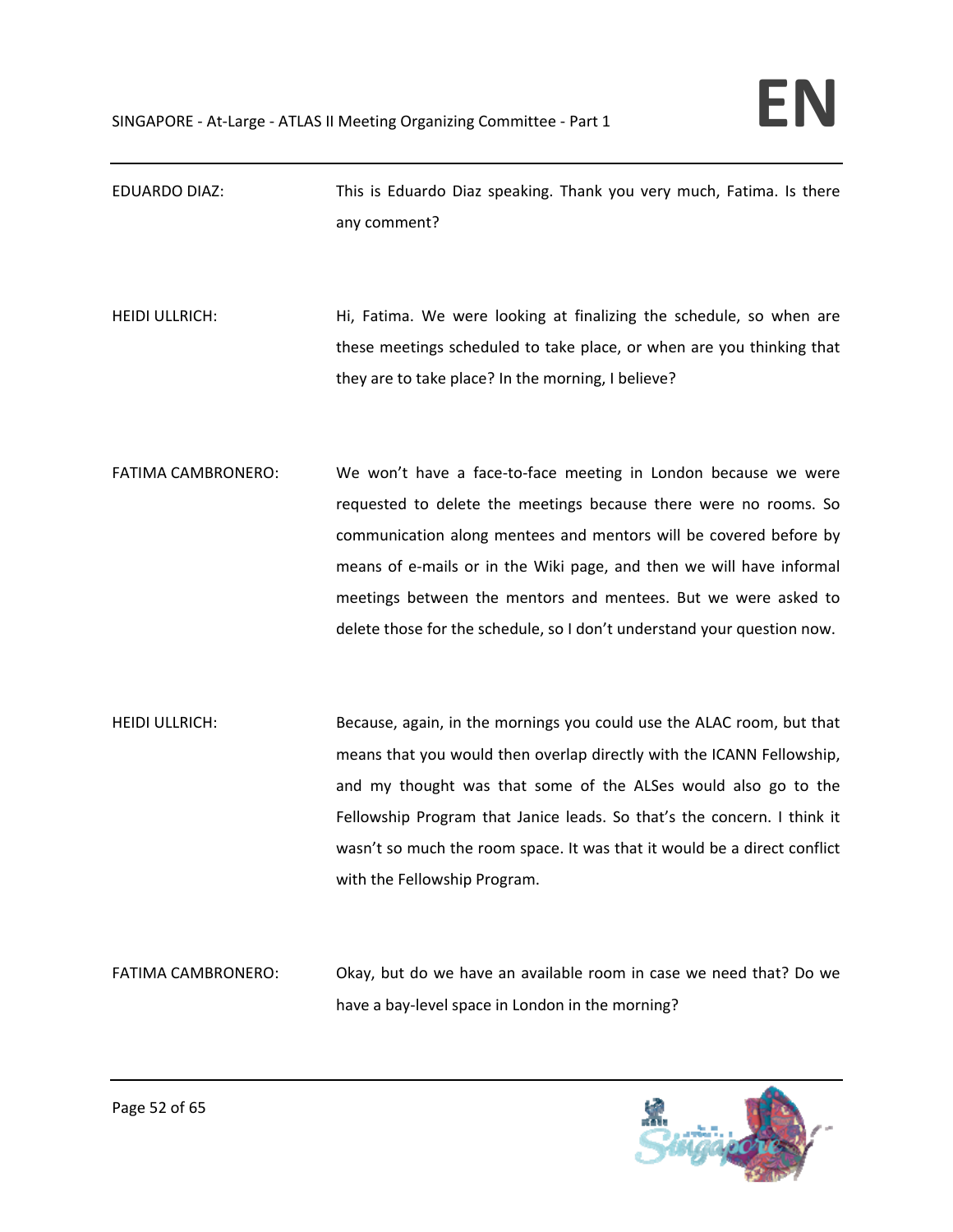HEIDI ULLRICH: Well, again, this would overlap with – it would be early in the morning, 7:00 to 8:00. But that would be a direct overlap with the Fellowship Program, which I thought that you wanted to have the ALSes go to.

- FATIMA CAMBRONERO: No. Well, that is not mandatory for ALSes. They do not have to attend the Fellowship meeting, and we should ask Janice whether she has room to receive ALS members. This is not our decision. Anyway, we will discuss with the working group this week about this and we will notify our decisions to you.
- EDUARDO DIAZ: Heidi, just to clarify the mostly what the change that we have made to the mentoring is basically something that the same thing we did with Anthony. We do an informal thing and try to get the thing of where to go and things that are happening, and it's going to be more informal than anything else. But there will be a mentor with mentees, and the idea is this mentor will take care of these mentees, [inaudible] questions or what have you – something like that. Correct me if I'm wrong, Fatima.

FATIMA CAMBRONERO: That's right, Eduardo.

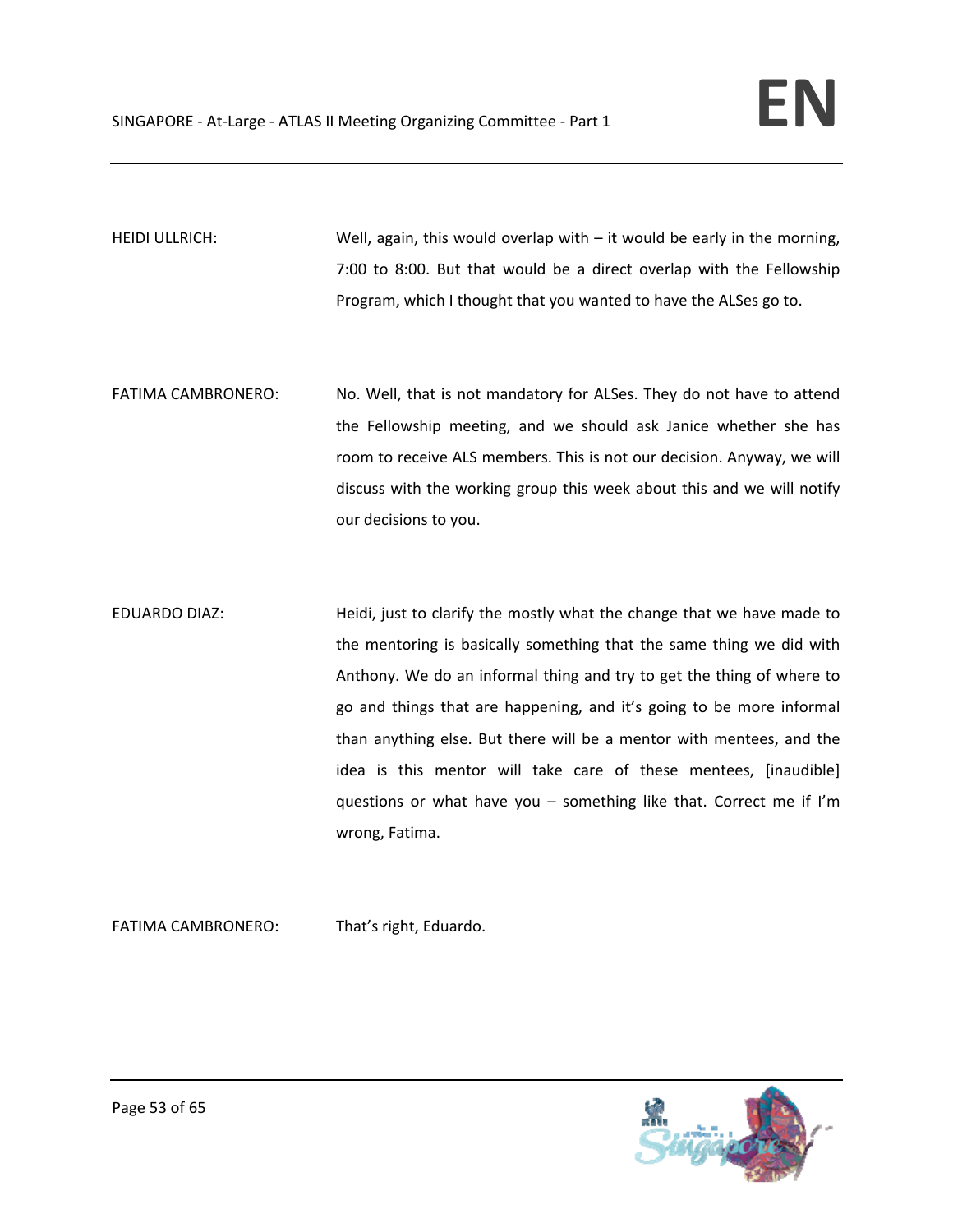| <b>EDUARDO DIAZ:</b>   | Any comments about this program? No? Okay, so let's move forward.<br>Glenn, please?                                                                                                                                                                                                                                                                                                                                                                                                                                                                                                                                               |
|------------------------|-----------------------------------------------------------------------------------------------------------------------------------------------------------------------------------------------------------------------------------------------------------------------------------------------------------------------------------------------------------------------------------------------------------------------------------------------------------------------------------------------------------------------------------------------------------------------------------------------------------------------------------|
| <b>GLENN MCKNIGHT:</b> | Sorry. Is the Mentoring Program just a pilot like the CROPP Program, or<br>is going to be going on past this fiscal period?                                                                                                                                                                                                                                                                                                                                                                                                                                                                                                       |
| <b>HEIDI ULLRICH:</b>  | There are two different mentor programs. The one that Fatima just<br>spoke about is the ATLAS At-Large Mentoring Program. That's a good<br>question for Fatima and those leading the organization. I'm going to be<br>speaking in just a moment about the pilot ICANN Mentor Program.<br>Okay?                                                                                                                                                                                                                                                                                                                                    |
| <b>EDUARDO DIAZ:</b>   | Yes?                                                                                                                                                                                                                                                                                                                                                                                                                                                                                                                                                                                                                              |
| FATIMA CAMBRONERO:     | Just to reply to your question, yes, these are two separate things. We're<br>organizing a Mentoring Program focused on At-Large, specifically for At-<br>Large and for the London meeting, and for people who have never<br>participated and who have never attended an ICANN meeting. So this is<br>for At-Large people who will attend as ALS representatives for them to<br>make the most of the meeting.<br>This is something different from the Mentoring Program that led by<br>Anthony and his colleague, so this is a specifically for the ALS<br>representatives in the London meeting. The idea is to be organized only |

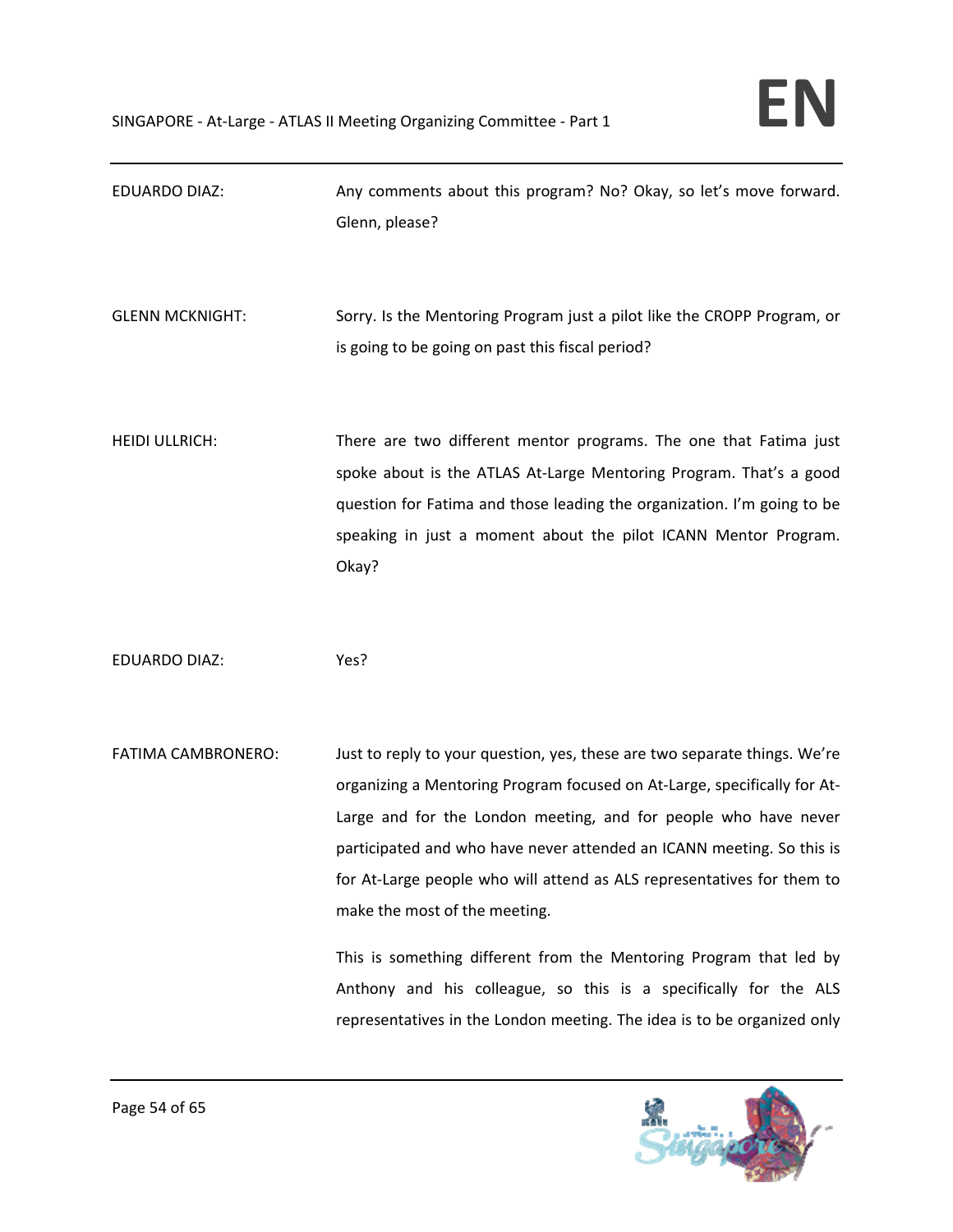for this meeting, and then we will ask participants to give us the feedback to see if we can organize these for other meetings or not. At the beginning, this is just for the London meeting.

EDUARDO DIAZ: Okay, so we have about three minutes to end this session – oh, I'm sorry. I always forget your name, sorry. Excuse me.

AZIZ HILALI: Aziz. Aziz. Aziz.

EDUARDO DIAZ: Aziz. Okay.

AZIZ HILALI: Thank you, Eduardo. I'm going to speak in French. I just wanted to come back on what Sandra and Wolf said. We are a little bit lost. You are going from one schedule to the other one. You have some ideas of what your working group is going to do, but I wanted to have some more ideas to have a clear idea of each discussion. But as Sandra said, as RALOs we didn't receive a project of each program of the schedule, the agenda to know where each program is in the general agenda.

EDUARDO DIAZ: Thank you. Tijani, please.

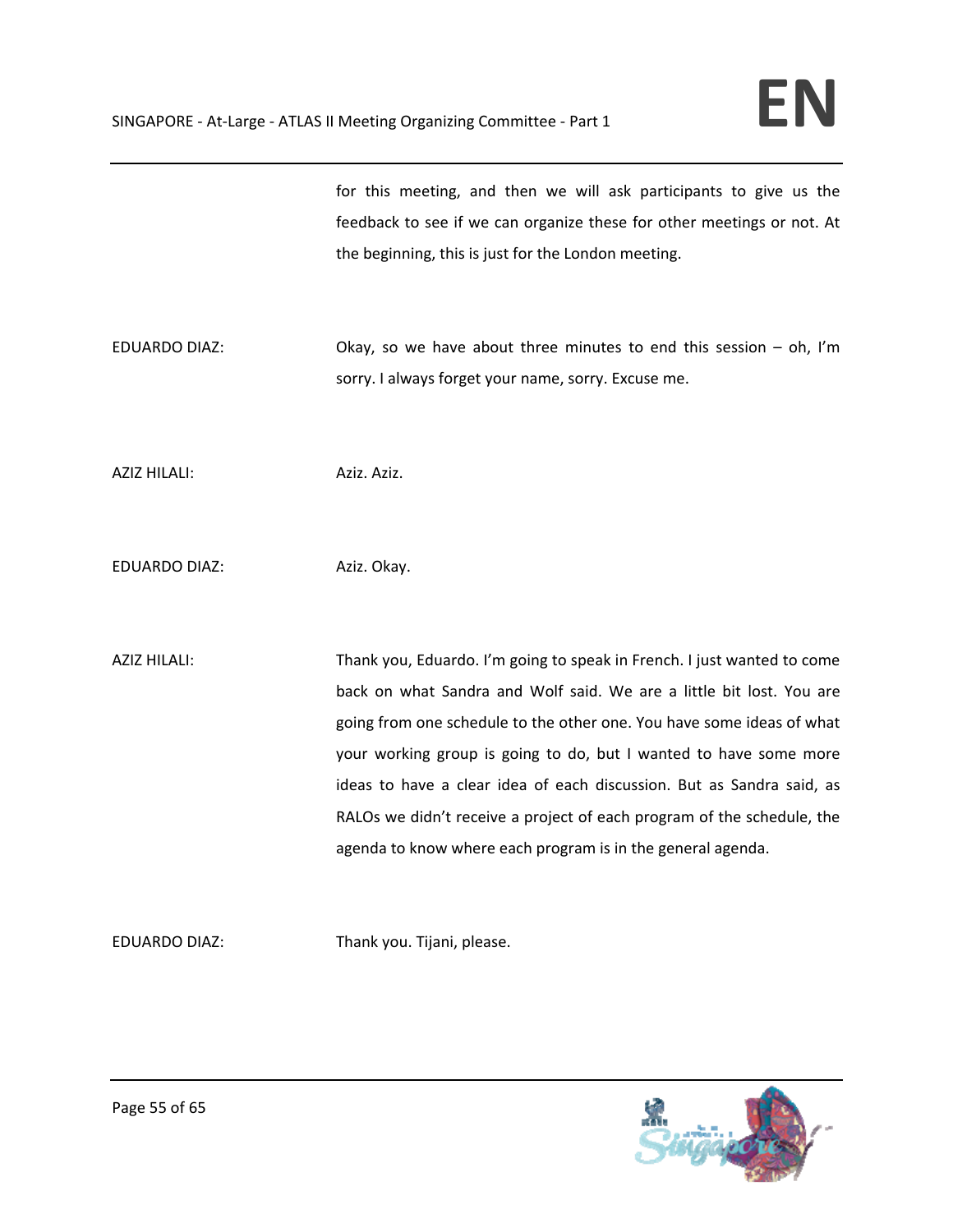TIJANI BEN JEMAA: Thank you. I think there is a big problem of communication because I understand very well the frustration of Sandra, Rafid, Aziz, Wolf.

> I understand, but you know very well that those working groups or those sub‐groups have been constituted several months ago and they have been working for all those months, sometimes one call a week, sometimes one call every other week. They worked hard. They prepared something. They put everything on the Wiki. Everything is documented on the Wiki. Nothing is hided. We never discussed in a closed room. All our calls are open. The call for the working groups were open to everyone so everyone could be and could participate, but I understand that everyone cannot participate. Since everyone cannot participate, it's normal that all people will not be at the same level of information.

> So the problem here is a problem of communication. Perhaps we should send some update to the whole lists from time to time. But I don't think that we should really do the work from the beginning because people are not aware of it. We have to inform them, that's right, perhaps there is a big problem of communication, but believe me, people worked very hard. And Wolf knows very well. He was always with us. Thank you.

EDUARDO DIAZ: Thank you, Wolf – oh I see. Do you want to reply?

AZIZ HILALI: Yes. I understand very well, and congratulations to the working group for the work you made. I'd like to have a summarized of the agenda so everybody can follow what you have made and so we can know what you made, what you are doing – a summary of what you did, some

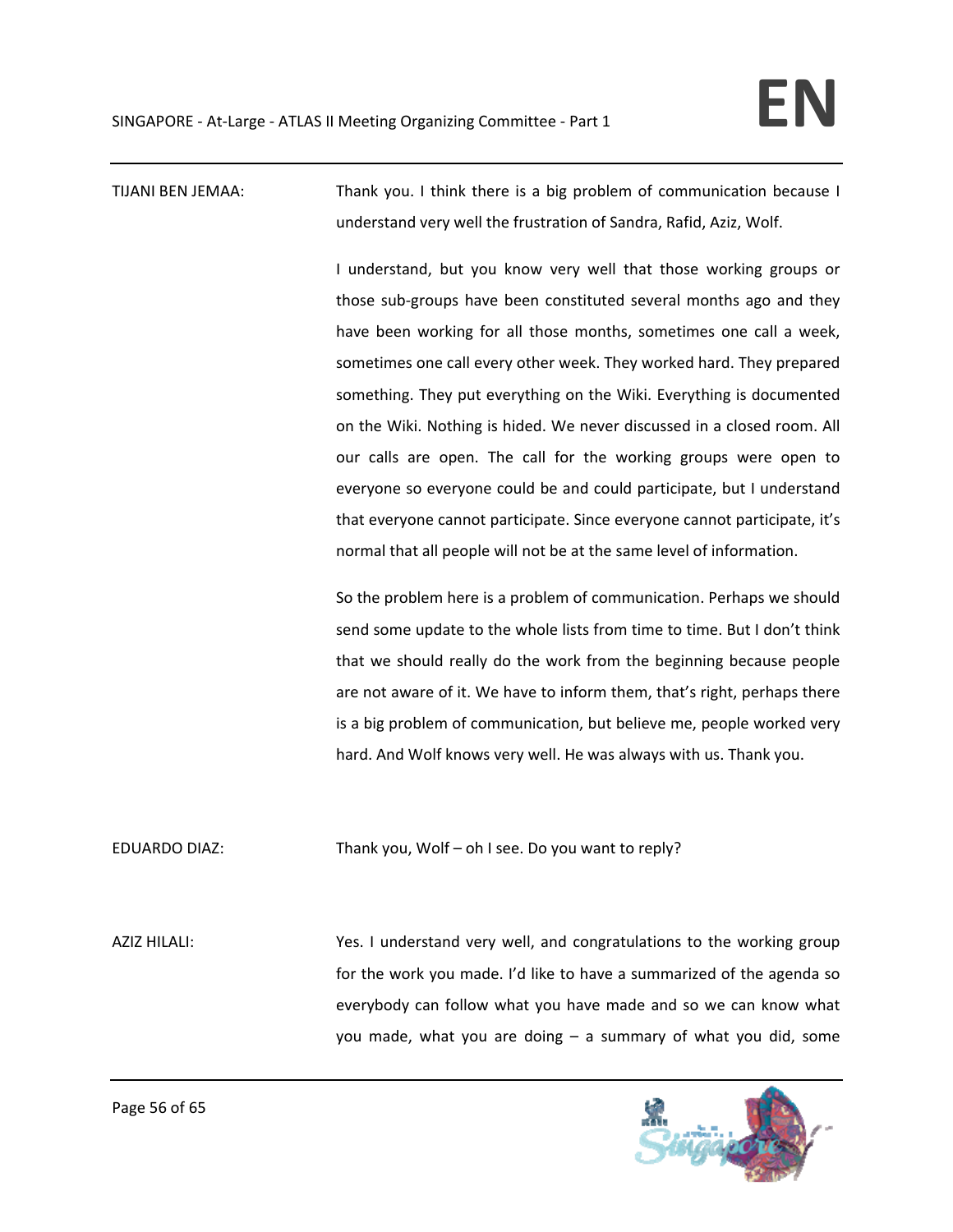planning with which we can follow the work that you made, no? It's just that.

WOLF LUDWIG: …coming from my side. Tijani, yes it's a question of communication, or it has a lot to do with communication. Nobody ever said that we haven't done a lot of work over the last couple of months to my memory, starting with Durban, yes? We have a perfect planning procedure and planning tools. And the documentation Eduardo is doing is perfect. Highly‐admired, highly appreciated from my sides. So the documentation is extremely well.

> The problem is how this is structured. In my modest opinion, I think compared to ATLAS II, we are dispersed in too many sub-working groups. So only a handful – perhaps ten people – being subscribed to many of such sub‐groups get a sort of overview, or can keep up, can track what is done by the respective groups.

> So the detailed work needs to be done by the working group. What needs to be presented here is short summaries of outcomes from the different working groups. Only short summaries, and not discussing any logistical details because nobody here can influence a room size. It's completely useless to discuss about room types here.

> So this is a detailed logistical problem the working group in charge has to sort out and come up afterwards, saying, "Here the room is good. The room is so small. The room is bullshit. We need another room or we cancel the summit." But not here going into bilateral discussion with meeting managers. This is the work of a working group, and here we

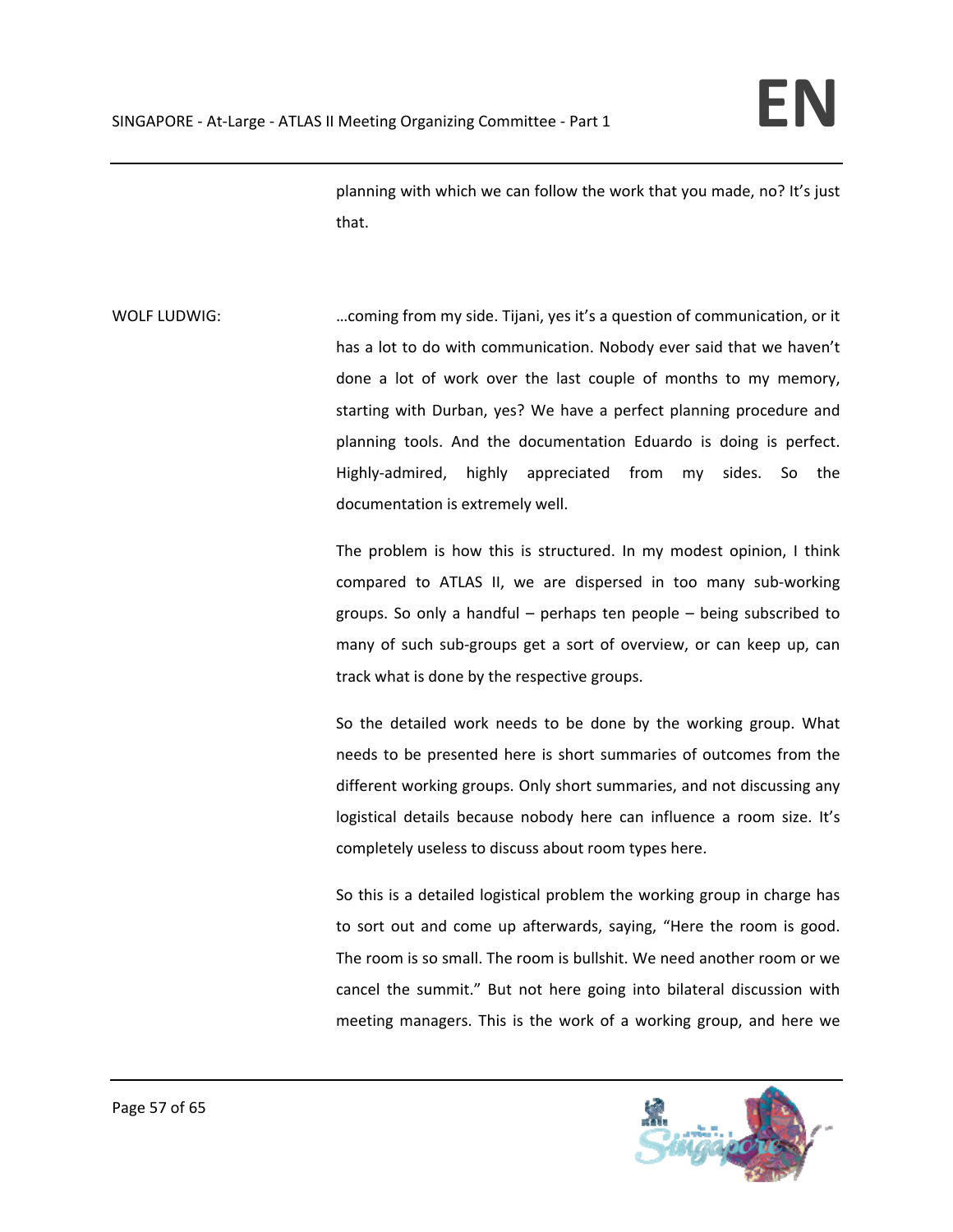have to brief the community about the results of the respective working groups and asking them, "Do you have any ideas to make this kind of refusing?" but not the actual planning work.

## EDUARDO DIAZ: Thanks you for your comment. Evan? You have something?

EVAN LEIBOVITCH: I'm going to follow up with Wolf exactly what he was saying, and in fact I'm going to be even more irritated. I have not said anything. I came into this meeting a little late because I was over by the New TLD Applicants Group. I came in here hoping to talk substance and content.

> That hasn't happened at all. This meeting is about to end right now. We're over time already, so at least can we make some kind of action item that engages the parts of the community that need to talk about the content? Okay, we have the rooms. Having rooms – that's great. But having empty rooms that we haven't figured out the content for is pointless.

> Can we at least commit right now to having an action items that starts the ball rolling so that by the time London happens, we have people to fill these rooms, we have chairs, we have repertoires, we have subject matter experts on the topics that were agreed to in the survey?

> Populating that and using the community is as important a use of this group's time as figuring out the room layouts. Both are important. I would imagine both could have been done in parallel because the

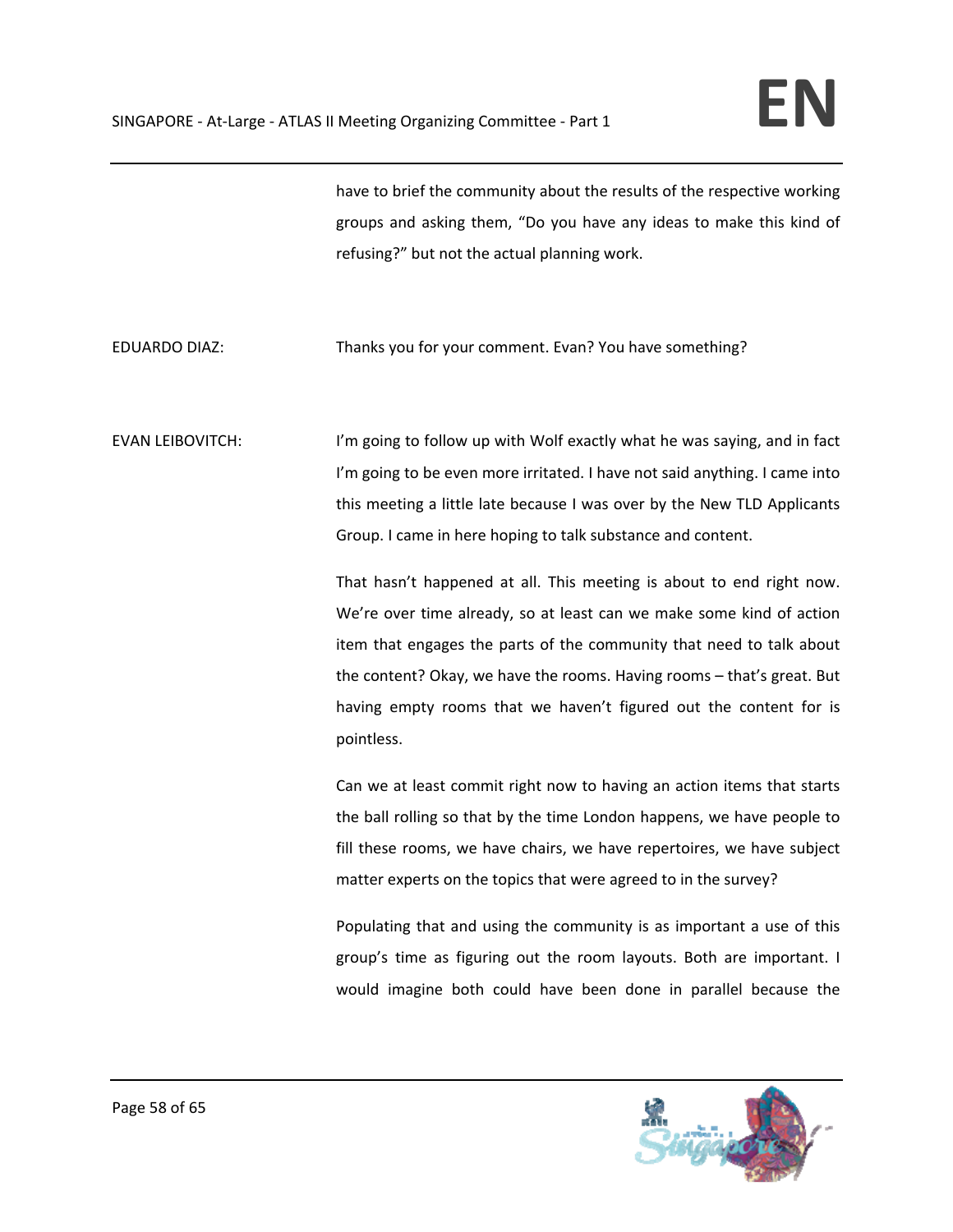people that are interested in the policy and the content don't have an issue with the logistics, and vice versa.

Okay, we've crossed that. We're here. So how do we move on? Can we create an action item that engages the content component of this? We have to do this soon. We can't show up in London without these things being populated.

EDUARDO DIAZ: Thank you, Evan, and I think it will be done. I really want to apologize if I wasn't clear at the beginning of this meeting. I tried to put the expectation at the beginning, but we have to get these logistics out of the way and I thought this was the best forum to do it. I apologize if we were expected for content.

> Hearing about this communication thing with Aziz and other people, I recommend in your monthly meetings that you invite some – have a very small time – ten, fifteen minutes – for an ATLAS update, and we will be able to update you on those calls, too, for the RALOs to know what's happening. I'm sorry, Evan?

EVAN LEIBOVITCH: Sorry, Eduardo. I hate to interrupt, but London is the next meeting. We have a couple of months away. If we have a monthly meeting, that means no more than three or four meetings to settle the content between now and then. I don't know if that's efficient. There was to be an ongoing thing, whether it's a Skype chat, a mailing list, or whatever. But I'm saying monthly meetings between now and then –

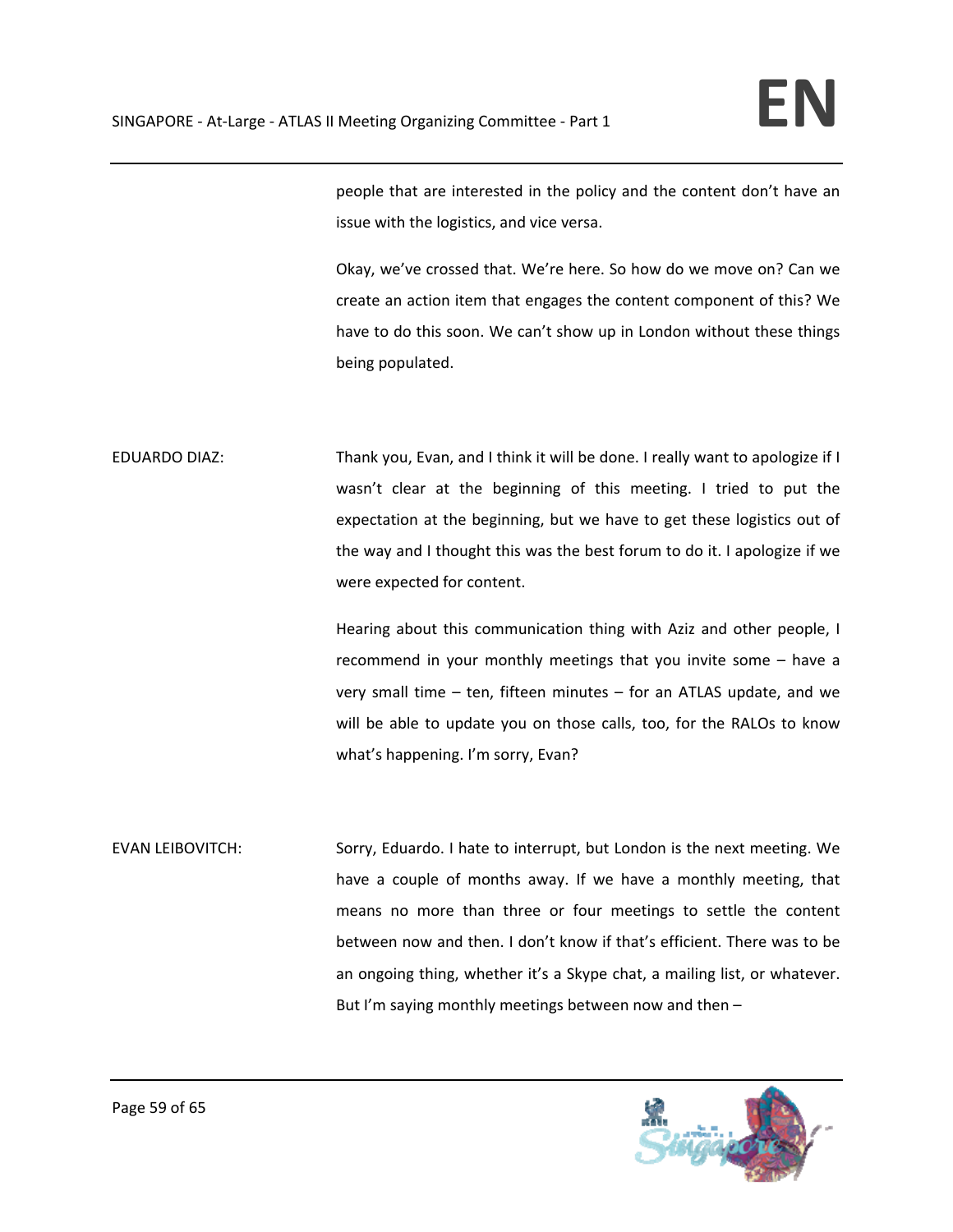| TIJANI BEN JEMAA:       | successful. So we need the contribution of the regions. That's why the<br>RALOs will be there. That's why the Capacity-Building Working Group<br>will be there, and the Organizing Committee for sure. This is a short<br>meeting between 12:00 - it's not short.                                                                                                                                                                                                                       |
|-------------------------|-----------------------------------------------------------------------------------------------------------------------------------------------------------------------------------------------------------------------------------------------------------------------------------------------------------------------------------------------------------------------------------------------------------------------------------------------------------------------------------------|
| UNIDENTIFIED MALE:      | It's 90 minutes.                                                                                                                                                                                                                                                                                                                                                                                                                                                                        |
| TIJANI BEN JEMAA:       | Yeah. Okay, go ahead.                                                                                                                                                                                                                                                                                                                                                                                                                                                                   |
| <b>EDUARDO DIAZ:</b>    | In any case, is the answer to your question, Evan, is no.                                                                                                                                                                                                                                                                                                                                                                                                                               |
| <b>EVAN LEIBOVITCH:</b> | Alright.                                                                                                                                                                                                                                                                                                                                                                                                                                                                                |
| <b>EDUARDO DIAZ:</b>    | Well, any other comments, please? So if your expectation for this<br>afternoon's meeting that started at 15:00 is to talk about content, it's<br>not. If we have time, we can talk about it, but the main idea is to talk<br>about the public relations areas of what we're going to do and how this<br>is going to be, the messages that we're going to send out and details<br>about that, and the communications on the newsletter and webpage<br>and what are we going to do there. |



 $\sim$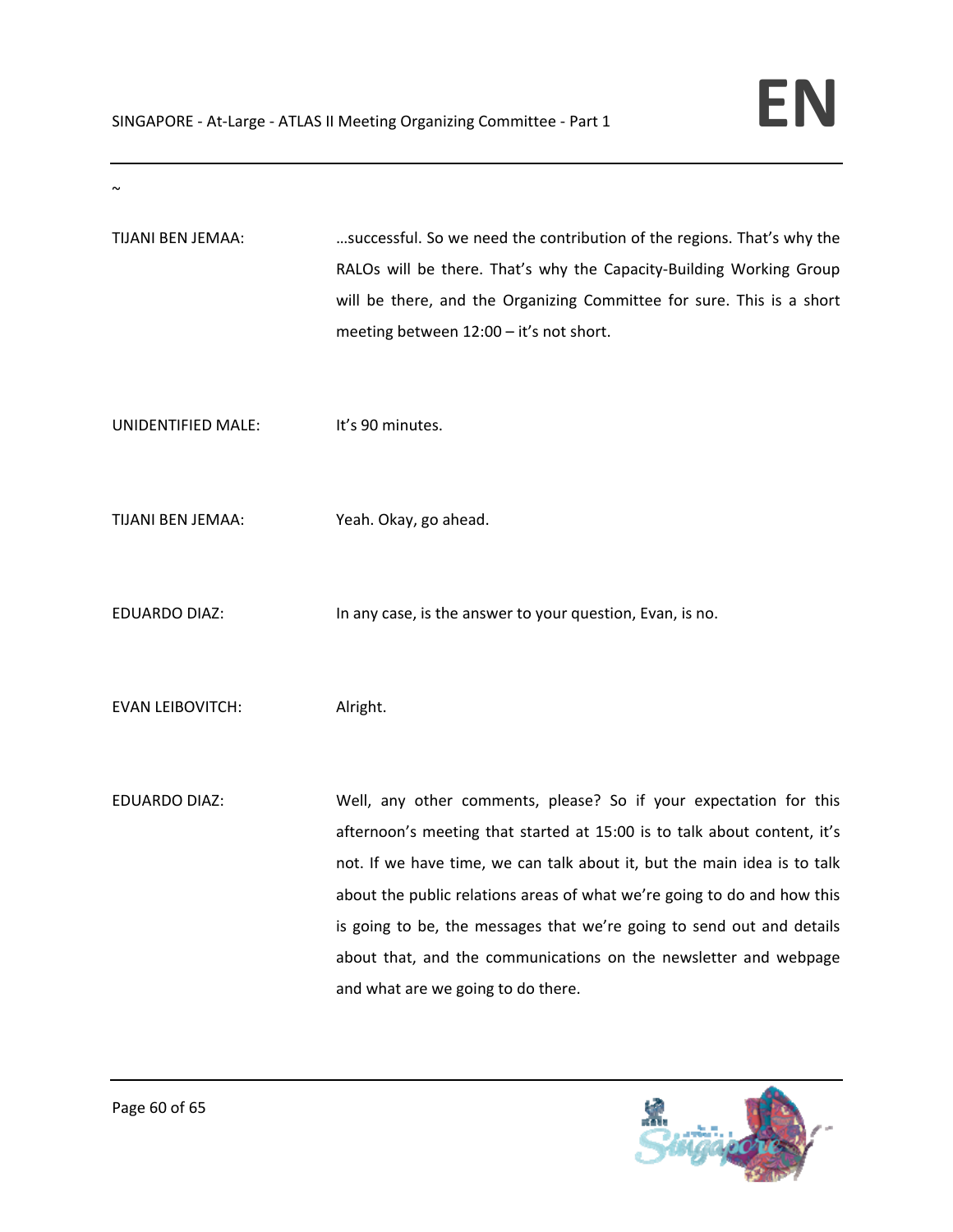Tijani's group is the one that will work in setting up the actual substance of the event that are going to happen – the five sessions and anything that has to do with that. Now, that's for Tijani to coordinate. Thank you.

TIJANI BEN JEMAA: Okay. For all people who are interested in the groups and the thematic groups, Evan expressed his interest in this work. Wolf, also. So, everyone – and Sandra, she didn't say. And Raf.

UNIDENTIFIED MALE: Do a show of hands.

TIJANI BEN JEMAA: Okay. I am telling you that everyone who is interested in that, I will send an e-mail to try to organize an evening meeting  $-$  even in my room, if there is not a room to do it  $-$  so that we can finalize this question. It is already done, but we have to update it because thing changes it now. As you know, the announcement of the IANA, etc., etc., so we have to update our things. We have to update at least one of them. I am to listen to everyone. If you have any suggestions, those who cannot make the meeting that I will try to organize can do their contribution by e‐ mail, and every suggestion you have, I am ready to do it. Thank you.

EDUARDO DIAZ: Any comments? Please, Fatima?

FATIMA CAMBRONERO: [speaking Spanish]



Page 61 of 65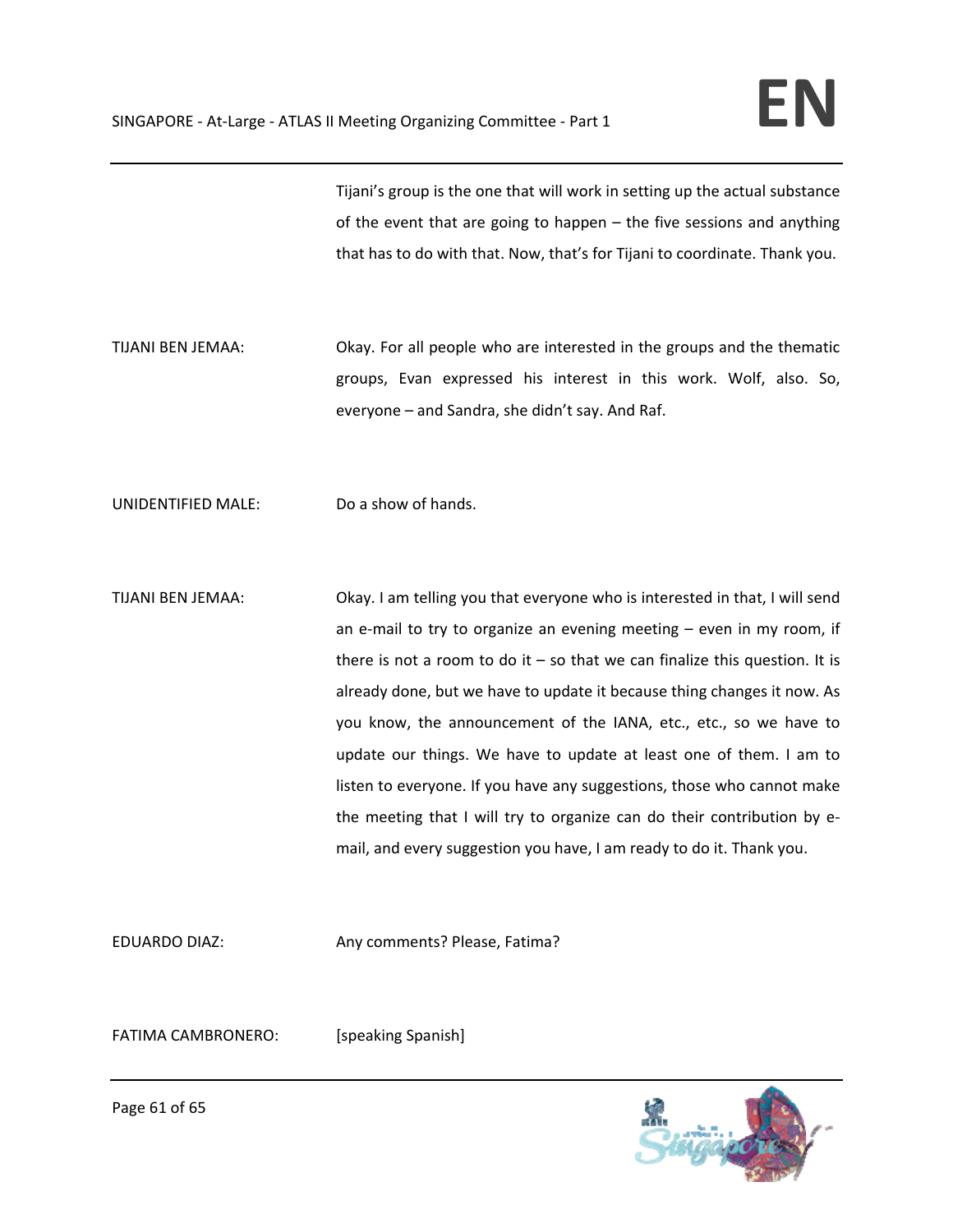EDUARDO DIAZ: Wolf, do you want to comment on that? Wolf?

WOLF LUDWIG: Yes. Just one more point of clarification. Yes, it was rather difficult at the end of last year. Let me explain the other way around. We conducted the survey by big polls, and in comparison, with ATLAS I, at the end we had a varied range results from big polls listing, in detail, each answer of any participant from an ALS, but difficult to get an overview about the result in a quality matter.

> Therefore, in the Surveys Sub‐working Group, it took us a long time – at least three to four calls – to subdivide the work among each other to say, "Okay, from the variety of infos we have, you take question one, you take question two, three, etc., and you come down with a breakdown of the results."

> This took until the beginning of December last year. We finally came up, after a very engaged work, and I drafted what Tijani asked me: a summary of the outcomes, which is available in one spreadsheet, and to be honest, people afterwards I stopped mucking and criticizing around this ATLAS II outcomes and [schematic] priorities for the program plan in London, June 2014.

> I think it is a key document of the previous exercise survey, which should have been here, somewhere on the screen, to have a look on it because in my opinion, it provides more or less a sort of basis for the program discussion.

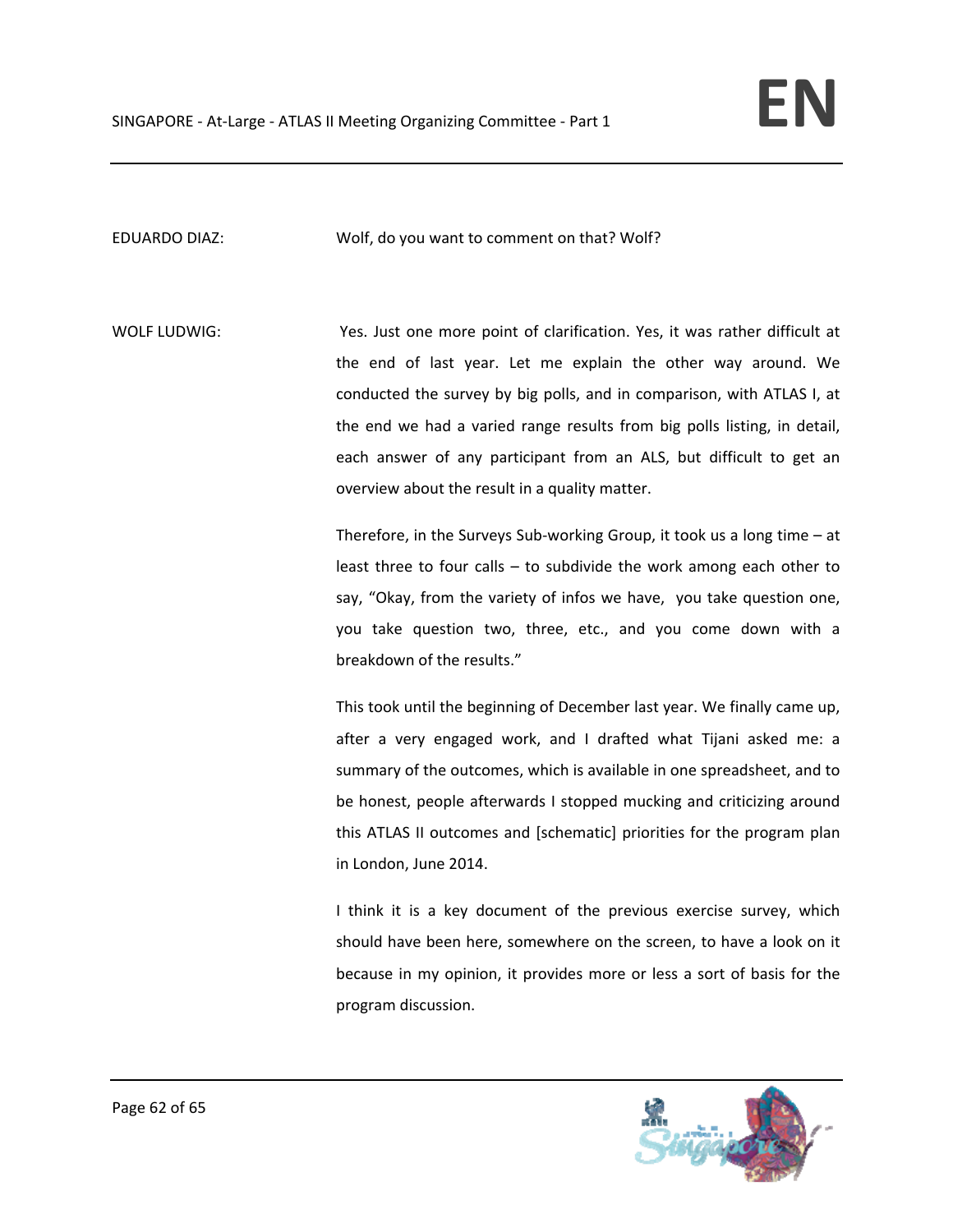I think many participants here today were coming because they were expecting a discussion on content and substance of the next ATLAS, but not so much on any logistical details. This is a question of how we prioritize as our preparatory work, and I would suggest ICANN forward it against this document and we should send it to the participants here to have a look on it. I think this will be more interesting, more exciting for them getting involved.

EDUARDO DIAZ: Thank you, Wolf. Evan?

EVAN LEIBOVITCH: I just wanted to answer my understanding of Fatima's question, and that is yes, the subjects have been determined by survey, but we still need to populate it. We need to bring in, in which room are we having people to chair the meeting, people to be the reporter for the meeting, people to be the subject expert for the meeting? We need to set up that population. We know the themes, generally speaking, but now we need to start figuring out who's going to actually produce an agenda for these meetings and engage the people that will attend and so on.

> So we have the bare subjects, but there's a lot of work to be done in actually executing the results of the survey now. That's my understanding of the question here.

EDUARDO DIAZ: Thank you, Evan. We're going to finish this meeting with Tijani's comments.

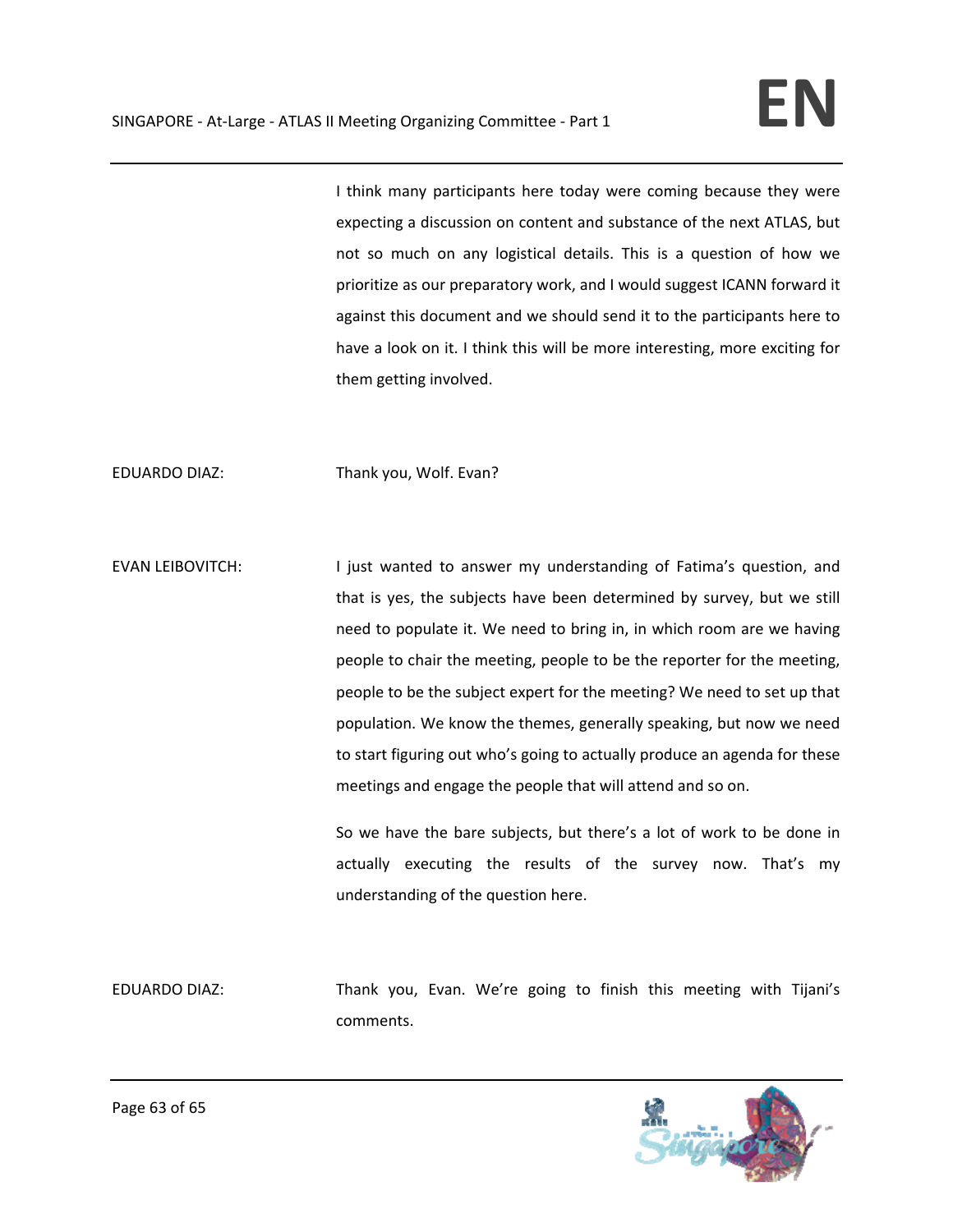TIJANI BEN JEMAA: Thank you, Eduardo. Thank you, Fatima, for your comment because it's exactly what you said. The survey served to define the five top themes chosen by the ALSes. As I said before, things changed meanwhile, and I think that it is interesting. That's why I want this group who is interested in the content to meet. We have to change slightly at least one of the themes to make it up-to-date with what is happening now.

> Also, as Evan said, the process of constitution of the groups to choose the Chair, to choose the reporter, this process cannot begin before we have the whole groups constituted. We sent e-mails to all the ALSes, to all the RALOs, to ask them, "Please give us your preference for those themes," and we received few response, less than 50%. I asked – on Sunday, I think – all the RALOs, "Please, please tell your ALS to choose their themes. Otherwise, we will be obliged to assign them to themes perhaps they will not want, they will not like."

> So all these is linked, but now what is important is to decide how we will change a little bit one of the themes so that it will be in accordance with what is happening now. This is what I wanted to say. Thank you.

EDUARDO DIAZ: Thank you. I want to end this meeting maybe not only apologizing, but maybe for not being clear in the expectations. The agenda was put in a long time ago, and really, the conversation about the logistics with the rooms took longer than we all expected. Again, I'm going to have an – yeah, it happens. I'm sorry. That's the way you learn. So anyhow, the